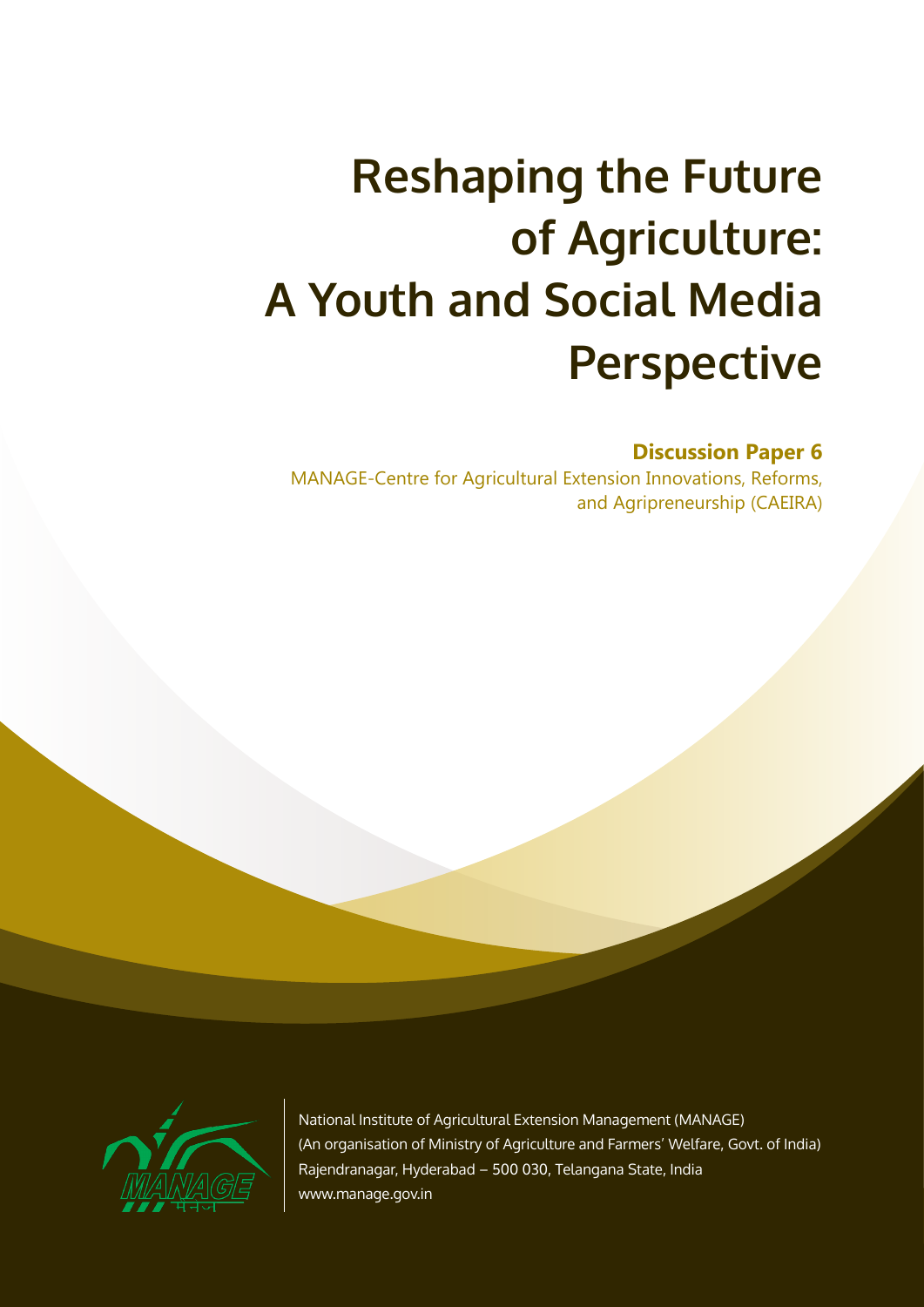#### **Published by**

National Institute of Agricultural Extension Management (MANAGE) (An organisation of Ministry of Agriculture and Farmers' Welfare, Govt. of India) Rajendranagar, Hyderabad - 500 030, Telangana State, India

#### ©MANAGE, 2019

#### **About the Publication**

The research report is based on the research conducted by Mr. Mohit Kumar as MANAGE Intern under the MANAGE Internship Programme for Post Graduate students of Extension Education.

#### **Authors**

#### **Mr. Mohit Kumar**

MANAGE Intern and PhD Research Scholar Chandra Sekhar Azad University of Agriculture and Technology, Kanpur, Uttar Pradesh e-mail: mohitmayapur404@gmail.com

#### **Dr. Suchiradipta Bhattacharjee**

MANAGE Fellow, Centre for Agricultural Extension Innovations and Reforms National Institute of Agricultural Extension Management (MANAGE) Rajendranagar, Hyderabad, Telangana, India e-mail: suchiradipta.b@manage.gov.in/ suchiradipta@hotmail.com

#### **Dr. Saravanan Raj**

Director (Agricultural Extension) National Institute of Agricultural Extension Management (MANAGE) Rajendranagar, Hyderabad, Telangana, India e-mail: saravanan.raj@manage.gov.in/ saravananraj@hotmail.com

#### **Layout Design**

Ms. Niharika Lenka

#### **Disclaimer**

The views expressed in the document are not necessarily those of MANAGE but are of the authors' own. MANAGE encourages the use, reproduction and dissemination of this publication for personal study and non-commercial purposes only with proper acknowledgement of MANAGE.

Correct citation: Kumar, M., Suchiradipta, B., and Saravanan, R. 2019. Reshaping the future of agriculture: A youth and social media perspective. MANAGE Discussion Paper 6, National Institute of Agricultural Extension Management, Hyderabad, India.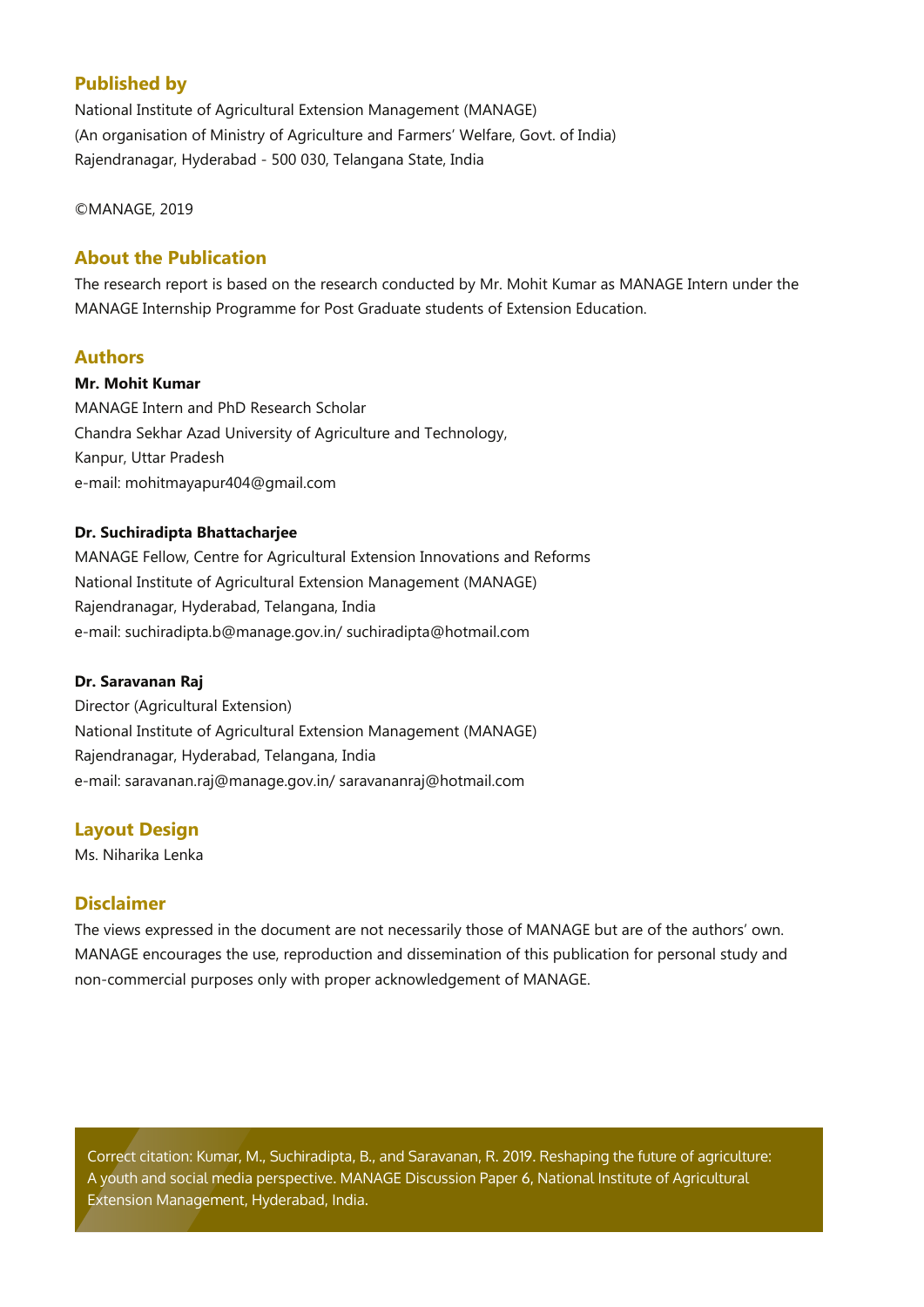



#### **Director General's Message**

**Smt. V. Usha Rani, IAS** Director General, MANAGE

I congratulate Mr. Mohit Kumar, MANAGE intern and Ph.D. Scholar, C. S. Azad University of Agriculture and Technology, Kanpur, for selecting relevant topic of the day "Reshaping the future of agriculture: A youth and social media perspective" and collecting good data from field and analysis.

This paper in detail analyses the impact of youth and social media in agriculture. It is well known fact that the youths are the backbone of the country. In India 2/3<sup>rd</sup> population are depend upon agriculture so we need more production but what actually happening at the ground level majority of young generation do not want involve in agriculture, reason behind that is parents thoughts that the agriculture is not a profit venture. But we need to change this mind makeup because youths having the potentiality to maximum use of the resources.

We all know that the old age farmers due the lack of education or awareness unable to adopt a new practice/ techniques, if the involvement of the youth will be increase then the present scenario definitely will be change. Youth can use the new techniques, practices and also social media easily. Other hand we need to train

Nowadays social media play a vital role in agriculture through the social media farmers can get any information (like, mandi rates, weather etc.). This study show that the there is lots of gap between farmers and social media farmers having disinterest to social media usage, reason behind that is they do not know how to use social media, there is need that government should take steps to fill this gap like, government can distribute the unused gram samaj land among the youths on rent it can be good way to attract youths in agriculture.

(V.Usha Rani)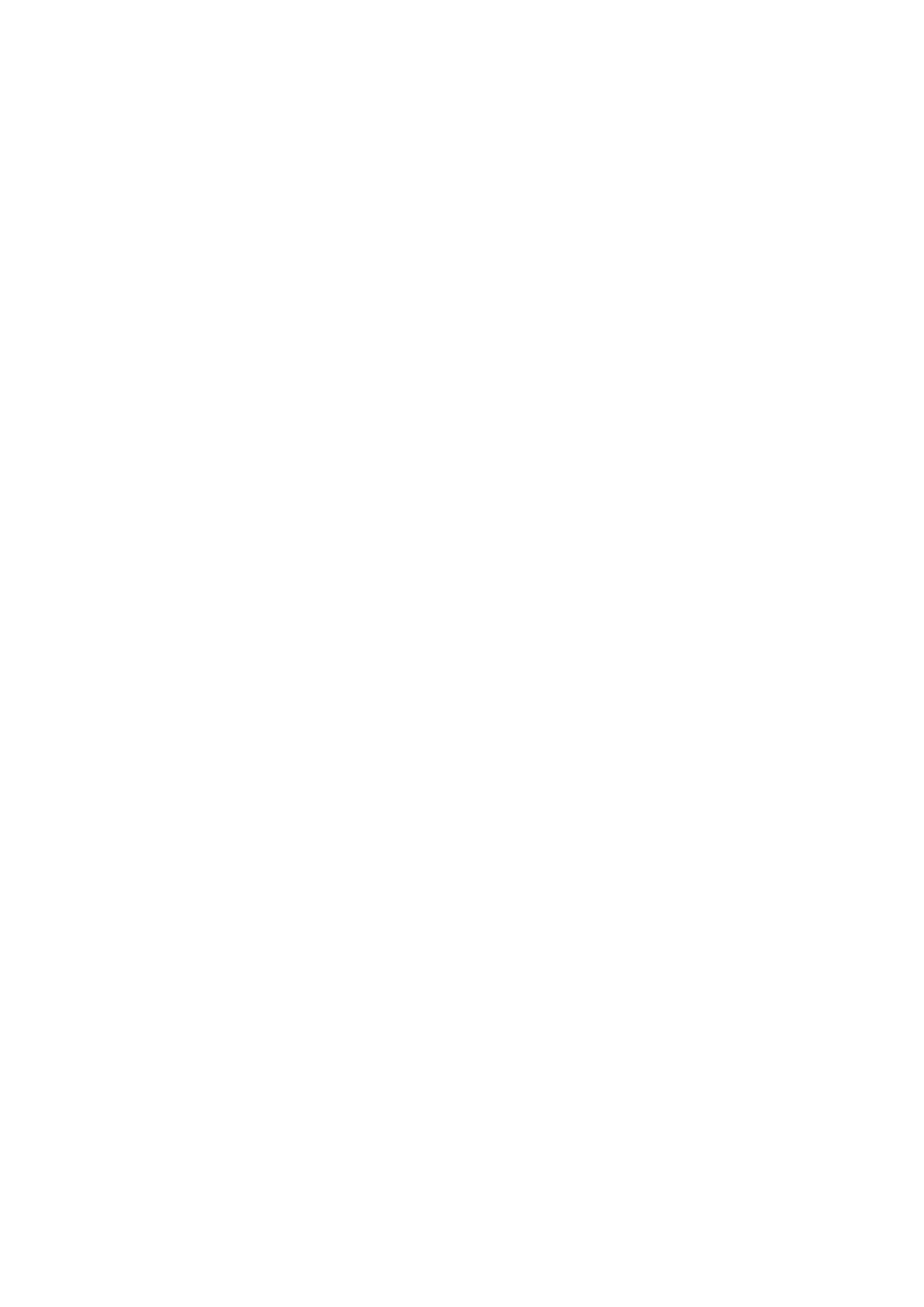### **Contents**

| Introduction                      | 1              |
|-----------------------------------|----------------|
| <b>Exploring Similar Research</b> | $\overline{4}$ |
| Internet usage in India           | 11             |
| Research Methodology              | 15             |
| <b>Results and Discussion</b>     | 19             |
| Recommendations                   | 58             |
| Conclusion                        | 59             |
| Reference                         | 60             |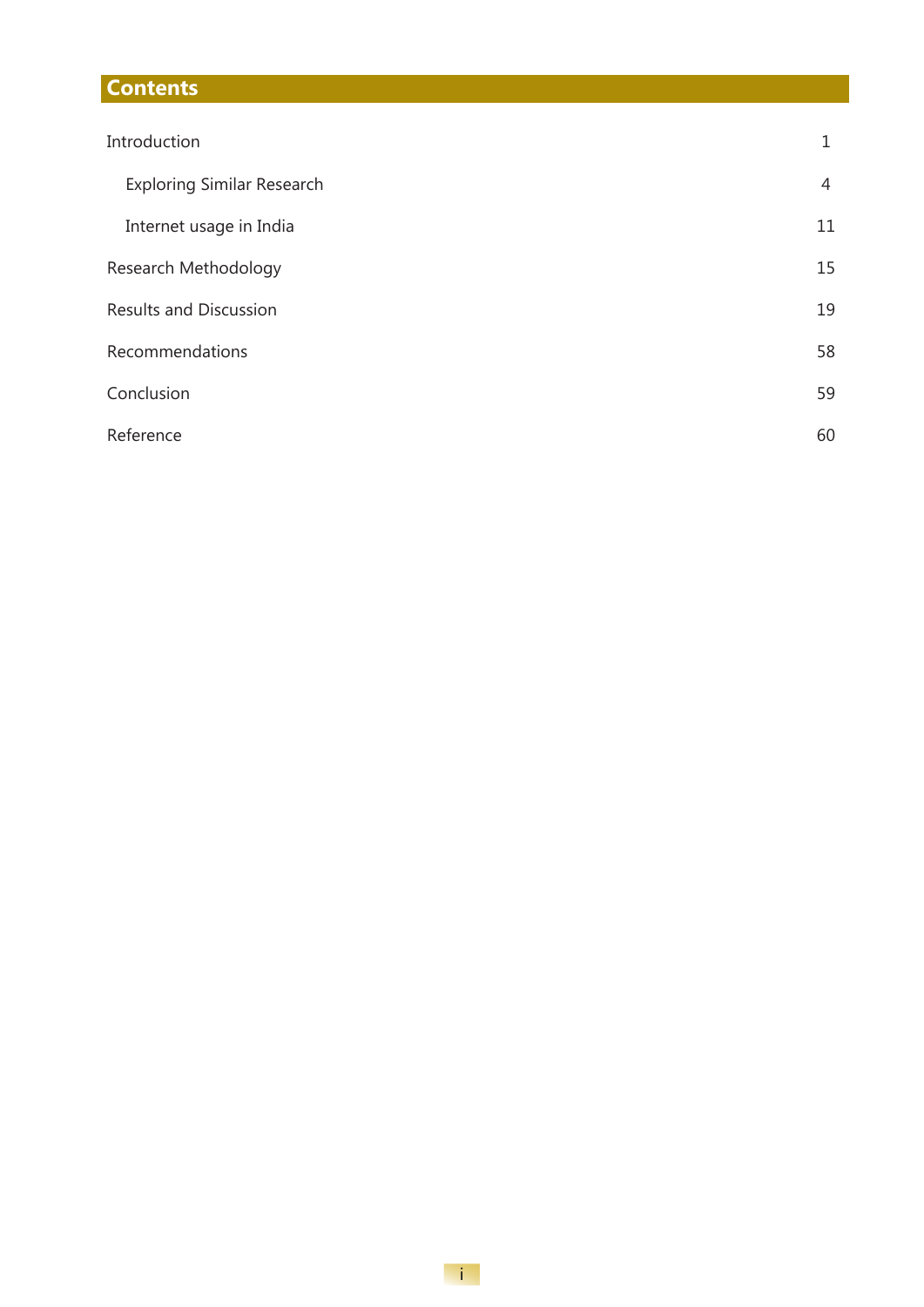### **List of Tables**

| Table no. | <b>Title</b>                                                                                                        | Page no. |
|-----------|---------------------------------------------------------------------------------------------------------------------|----------|
| 1.        | Sampling design for locale and respondents selection                                                                | 15       |
| 2.        | Preferred areas of agricultural operations according to farm youth                                                  | 25       |
| 3.        | Preferred areas of agricultural operations according to Non-farm youth                                              | 26       |
| 4.        | Participation of farming youths in Agricultural activities.                                                         | 27       |
| 5.        | Participation of Non-farming youths in Agricultural activities.                                                     | 28       |
| 6.        | Training needs for the farming youths for the betterment of the farming.                                            | 29       |
| 7.        | Training needs for the Non-farming youths for the betterment of the<br>farming.                                     | 29       |
| 8.        | List of the programme/scheme launched by the government for Youth/<br>Agriculture                                   | 30       |
| 9.        | Awareness level of farming youths about policy/programme.                                                           | 33       |
| 10.       | Awareness level of Non-farming youths about policy/programme.                                                       | 34       |
| 11.       | Participation of farming youths in community based non-formal rural<br>youth agricultural education programmes.     | 35       |
| 12.       | Participation of non-farming youths in community based non-formal<br>rural youth agricultural education programmes. | 35       |
| 13.       | Challenges faced by the farming youths in Agriculture.                                                              | 36       |
| 14.       | Suitable strategies for overcoming the challenges and enhance the<br>participation of the farming youths.           | 40       |
| 15.       | Challenges faced by the non-farming youths for involvement in<br>griculture and allied activities.                  | 43       |
| 16.       | Suitable strategies for overcoming the challenges and enhance the<br>participation of the non-farming youths.       | 47       |
| 17.       | How youths can effectively involve in Social media for farming according<br>to farming youths.                      | 50       |
| 17.       | How youths can effectively involve in Social media for farming by<br>non-farming youths.                            | 51       |
| 18.       | Primary Source used to Access Social Media by Farming youths.                                                       | 52       |
| 19.       | Primary Source used to Access Social Media by Non-farming youths.                                                   | 52       |
| 20.       | Social media sites in which Farming youths generally engage.                                                        | 52       |
| 22        | Social media sites in which Non-farming youths generally engage.                                                    | 53       |
| 23        | Details of Social media activities in which Farming youths generally<br>engage.                                     | 53       |
| 24        | Details of Social media activities in which Non-farming youths generally<br>engage.                                 | 54       |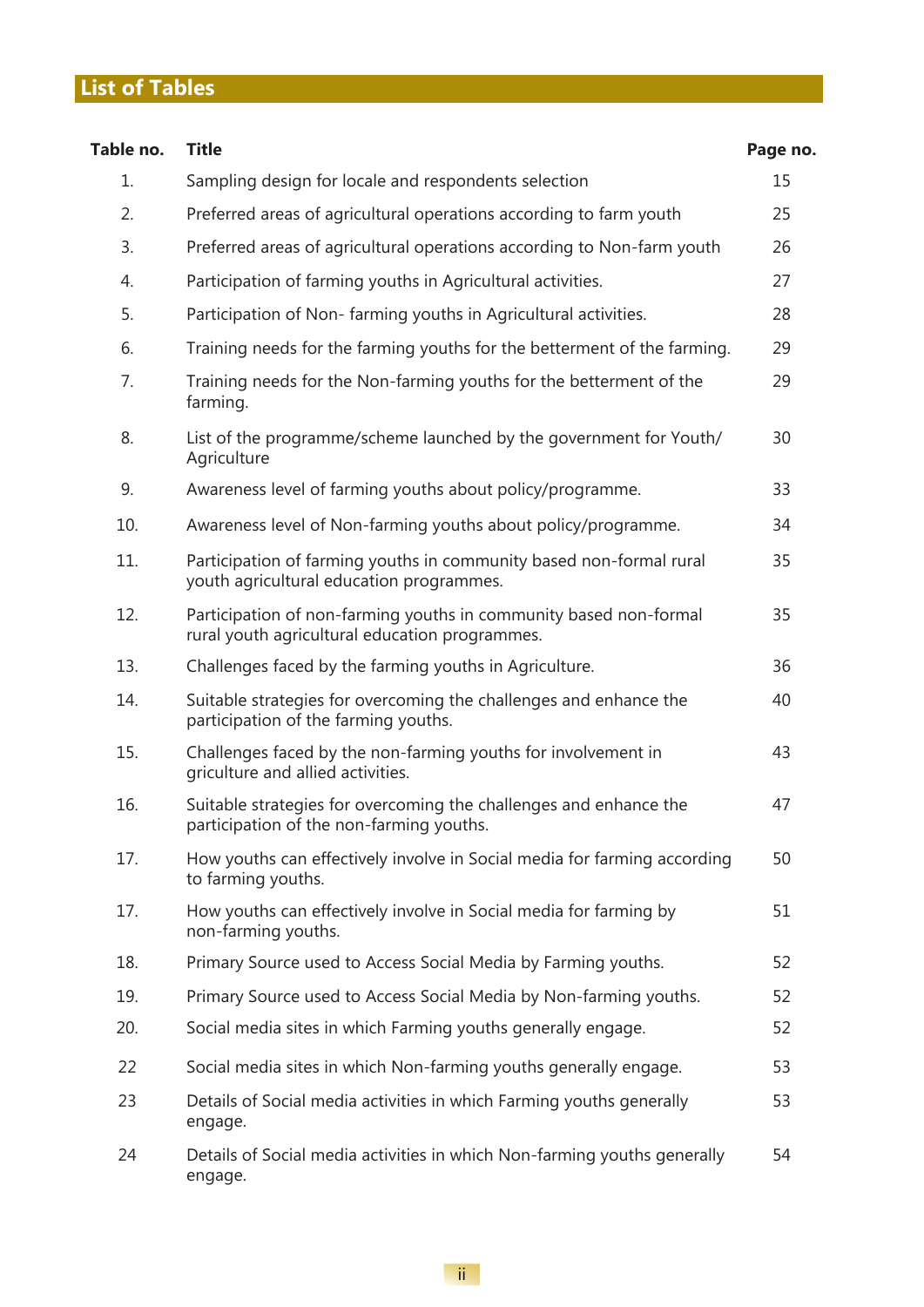| 25 | Risks involved in social media usage according to farming youths.                  | 54  |
|----|------------------------------------------------------------------------------------|-----|
| 26 | Risks involved in social media usage according to Non-farming youths.              | 55  |
| 27 | Perception of the farming youths towards the social media usage in<br>farming.     | 55. |
| 28 | Perception of the Non-farming youths towards the social media usage in<br>farming. | 56. |

## **List of Figures**

| Fig. no. | <b>Title</b>                                                                  | Page no. |
|----------|-------------------------------------------------------------------------------|----------|
| 1.       | Maps of the locale.                                                           | 16       |
| 2.       | Distribution of the farming youths on the basis of age.                       | 19       |
| 3.       | Distribution of the farming youths on the basis of education.                 | 19       |
| 4.       | Distribution of the farming youths on the basis of caste                      | 20       |
| 5.       | Distribution of the farming youths on the basis of family type                | 21       |
| 6.       | Distribution of the farming youths on the basis of family size.               | 21       |
| 7.       | Distribution of the non-farming youths on the basis of family size.           | 21       |
| 8.       | Distribution of the farming youths on the basis of land holding<br>(Acres)    | 22       |
| 9.       | Distribution of the farming youths on the basis of land type.                 | 22       |
| 10.      | Distribution of the farming youth on the basis of Occupation                  | 23       |
| 11.      | Distribution of the non-farming youth on the basis of Occupation              | 23       |
| 12.      | Distribution of the farming youths on the basis of annual income<br>(Rs.)     | 24       |
| 13.      | Distribution of the non-farming youths on the basis of annual<br>income (Rs.) | 24       |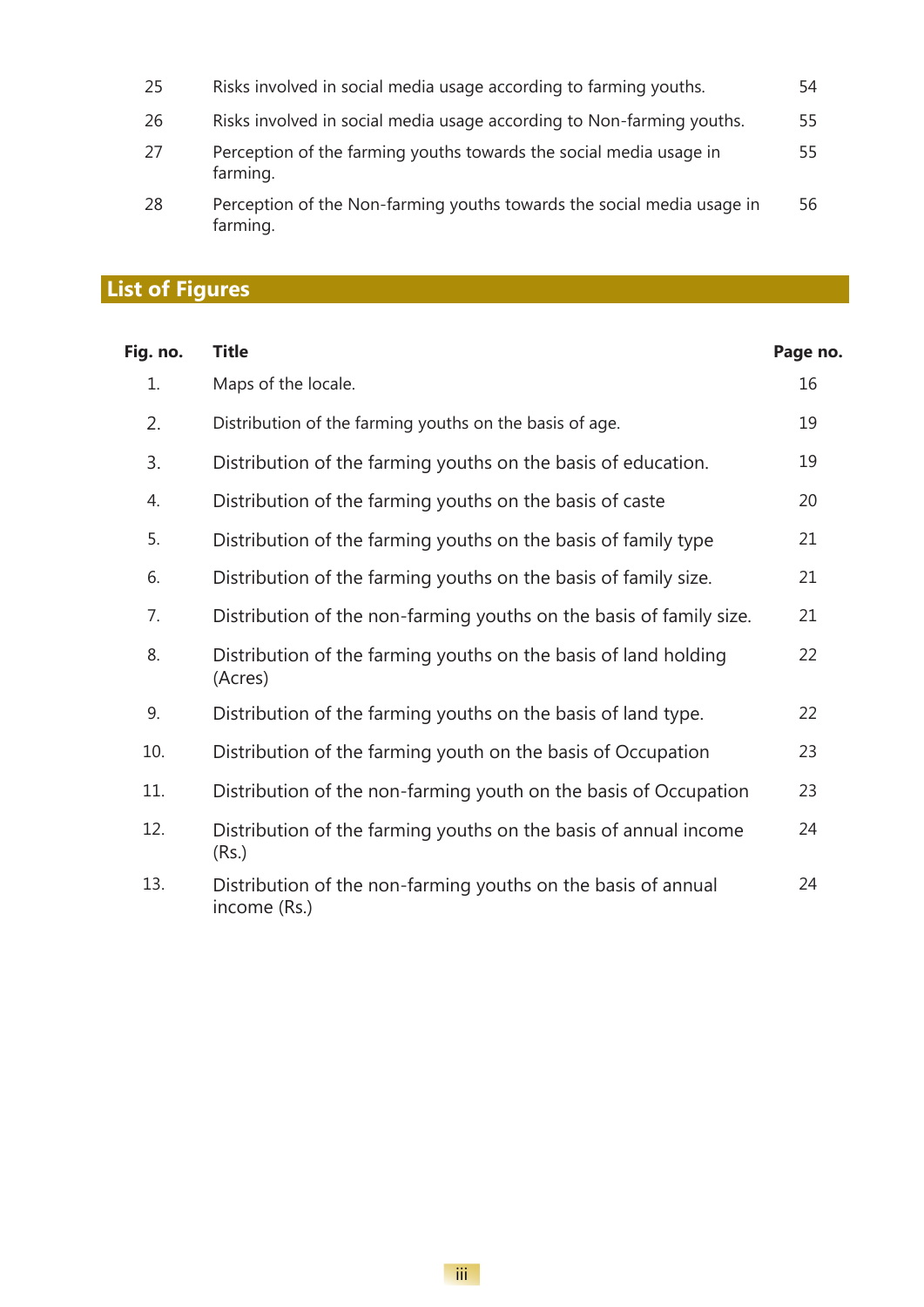#### **Abstract**

Global population is projected to reach 9 billion by 2050 and the number of young people (aged 15 to 24) is also expected to increase to 1.3 billion, accounting for almost 14 percent of the projected global population. Most born in the developing countries of Africa and Asia, where more than half the population still live in rural areas. India is expected to have 34.33 per cent share of youth in the total population by 2020, which is a huge reserve of human resource and potential. In this backdrop, this study was conducted in Kanpur and Lucknow district of Uttar Pradesh State of India selected purposively. A total number of 80 respondents were selected through random sampling from eight sample village panchayats. Data was collected through personal interview with a semi-structured schedule from farming and non-farming youth. Percentage, cumulative frequency and rank were used for calculation and drawing the inferences. Present scenario shows that the agriculture needs that the young work force so involvement of the Youth in agriculture is must, reason behind that the majority of the farmers in Indian context are more than 35 years and they are not able to adopt new technologies and methods of practices due to lack of education and awareness. Most of the farmers preferred traditional methods of farming and were not aware of improved methods. The major problem faced by the farming youth were 'lack of training programme' and one another problem faced by the farming and non-farming youth were lack of timely guidance by the Rural Agricultural Extension Officer and Agriculture Development Officers and they suggested involvement of the youth in policy making. Majority (50%) of the farming youths agreed that social media is very helpful to getting new information related to farming, and it saves the time and money (32.50%). All the farming and non-farming youth were involved in religious groups. Majority of the farming youth (65%) and non-farming youth (22.50%) knew about Krishi Rin Mochan Yojna. Farming and non-farming youth's awareness level about the programme/ policy related to the youth and agriculture were very low; adoption of the policy or programme was also very low due to the lack of awareness and level of education. So there is need to improve the education level and awareness level of the youths through the training and educative programme. Majority (47.50%) of the farming youths were agreed with Social media is very helpful to getting new information related to farming.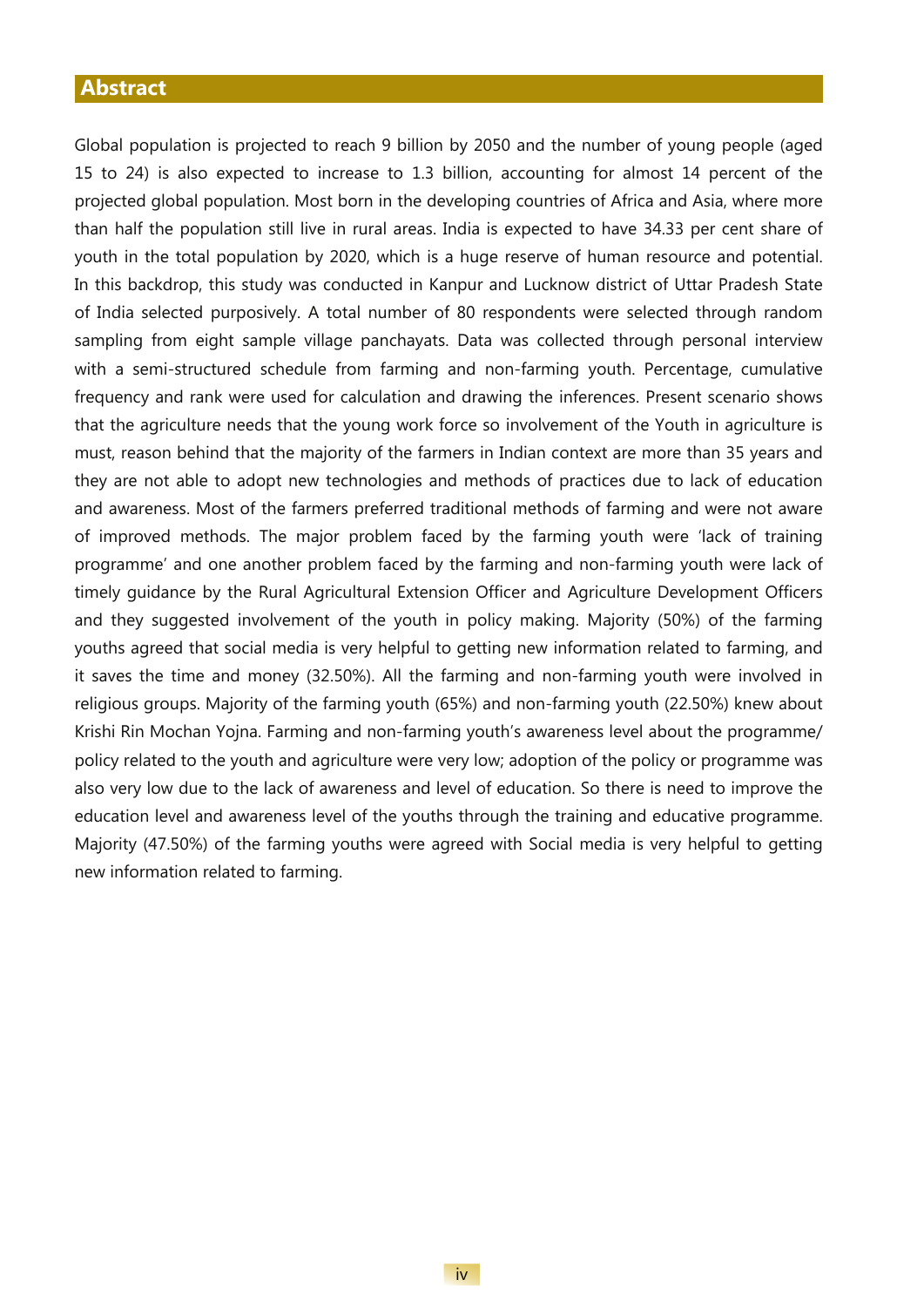#### **Executive summery**

India is an agricultural-oriented country, two third of the population here is dependent on agriculture. Youth are the backbone of the country, youth have ability to understand the new innovation and new practices related to the agriculture. Present scenario shows that the agriculture needs the involvement of the new generation. Social media play a vital role to disseminate the information related to the agriculture and new techniques. The use of the social media can be increased in the agriculture by the involvement of the youth because the young generation can easily use the proper use of the social media, our aged farmers don't want the increase of the social media in agriculture they think that the it's time consuming and also having some risks to use. So firstly we need to train them. In other hand lack of education is also a major problem due to this problem majority of the farmers were not interested in the use of social media in agriculture another reason behind that is they don't know proper use of the social media. Majority of the farmers using the traditional methods of the farming due to lack of awareness about the new practices and also they thoughts that the traditional method are easy to use then modern. India is losing more than 2,000 farmers every single day and since 1991, the overall number of farmers has dropped by 15 million. This has several implications for the future of Indian agriculture and India's food security. Young farmers can play an important role in ensuring food security if they are encouraged to get involved in farming and the challenges they face are addressed. Over the past few years, rural youth have been shying away from agriculture and globally there is an increasing interest in finding ways of engaging youth in agriculture.

This study also shows that in the favor of the social media usage in farming the majority (47.50%) of the farming youths were agreed with Social media is very helpful to getting new information related to farming, as followed by the Social media saves the time & money with (30%), respectively. Through the social media youth can get the essential information related to the agriculture commodities and save time and money. But in the research area there is need to train young generation about the social media usage, Govt. can make a policy or programme to train them, definitely it will very helpful for the young generation. Majority of the farming and non-farming youth generally engaged in the chatting, networking and only for the entertainment so it can be said that it is also a problem because they don't search any information related to agriculture.

In favor of the social media usage in the agriculture sometimes fake news dissemination makes a negative perception about the social media usage and it's also increase the gap in usage of social media in agriculture. Most of the farming and non- farming youth generally using the feature phone it's also be a reason behind that the usage of social media in agriculture, so firstly we need to train them how they can use the social media in agriculture. Amongst all the 6 categories of constraints Lack of training programme was perceived as a major constraints faced by the farming youths with top priority (rank 1st). Of the 37 suggestions made by farming youth, 'Youth's involvement in policy making' was overall ranked 1st, if the involvement of the youth will increase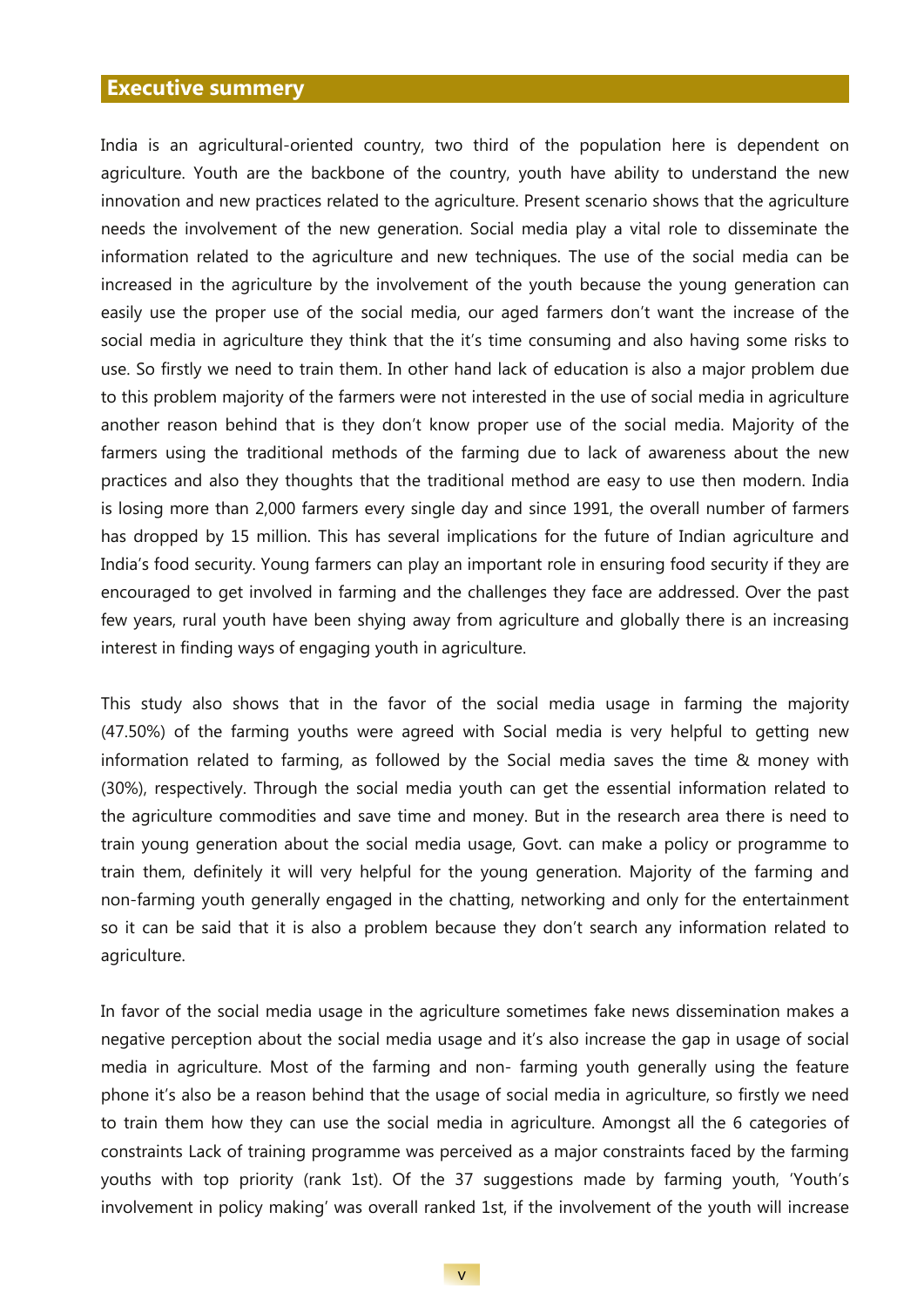in the policy making then the involvement of the youths will be increase and other youths will be motivated. Majority of the farming youth expressed the train extension officials on how to engage directly with young people online through social media were good start up for the involvation of the youth in the farming ranked first.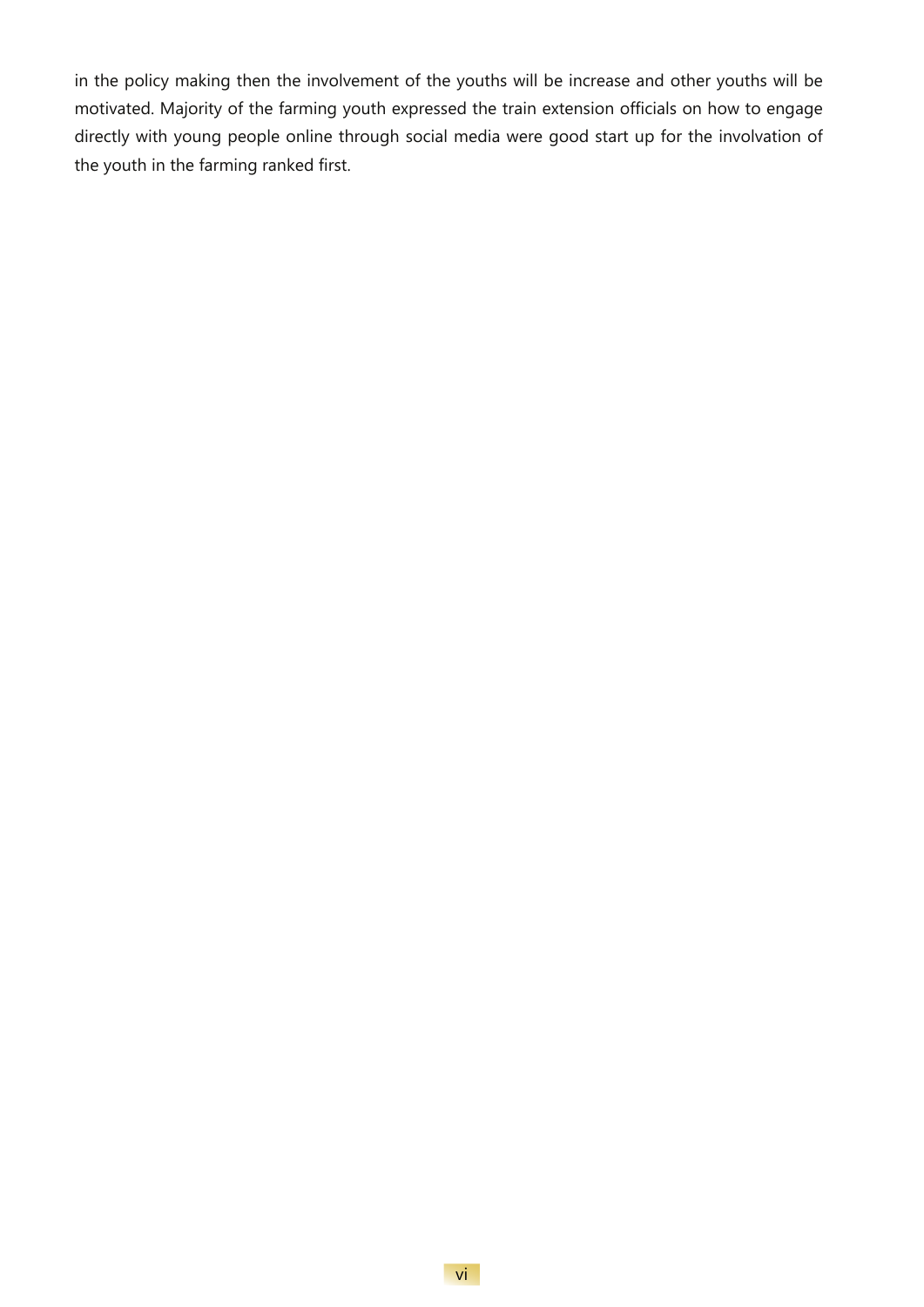"<br>" and above the earth. We have to empower them through value-based education and<br>leadership. **Dr. A.P.J. Abdul Kalam Azad** Youth below the age of 25 are the most powerful resources on the earth, under the earth and above the earth. We have to empower them through value-based education and leadership.

Conventionally, the period from adolescence to middle age is termed as youth. Global population is projected to reach 9 billion by 2050. The number of young people (aged 15 to 24) is also expected to increase to 1.3 billion by 2050, accounting for almost 14 percent of the projected global population. Most were born in the developing countries of Africa and Asia, where more than half the population still live in rural areas (UNDESA, 2011). Rural youth continue to face challenges related to unemployment, underemployment and poverty. Despite the agricultural sector's ample potential to provide incomegenerating opportunities for rural youth, challenges related specifically to youth participation in this sector are more and importantly, options for overcoming them are not extensively documented. Furthermore, statistics on rural youth are often lacking, as data are rarely disaggregated by important factors such as age, sex and geographical location.

India accounts for a substantial share of the world population. By 2010, India accounted for 17.8 per cent of the world population, an increase of 2.7 per cent in its share since 1970. This growth is projected to continue even by 2030. India's share in the decennial addition to global population increased from 18.13 per cent during 1970-1980 to 22.87 per cent during 1990-2000 and is projected to decline to 18.69 per cent by 2020-2030.

The fertility pattern of the developed regions of the world, consisting of Europe and North America, has caused the age structure of the population to shift upward, putting pressure on these nations to be dependent on the youthful nations from other parts of the world for labor supply. This decline in youth in the age group of 15-34, is seen as prominent characteristic of developed regions, comprising of Europe and North America since 1980. The regularity and efficiency of census in India adds rigor to the measurement of youth in India. The decennial enumeration through population census throws up consistent estimate of the youth of India. As per India's Census 2011, youth population (15-24 years) in India constitutes one-fifth (19.1 per cent) of India's total population.

India is expected to have 34.33 per cent share of youth in the total population by 2020. The share reached its maximum of 35.11 per cent in the year 2010, according to the annual growth rate. China in contrast, is seen to have reached the highest share in the year 1990 at 38.28 per cent and is projected to have the share of youth force shrinking to 27.62 per cent by the year 2020, a situation which Japan has experienced in around 2000.

It is observed that India has the relative advantage at present over other countries in terms of distribution of youth population. India's advantage in young population is also evident when it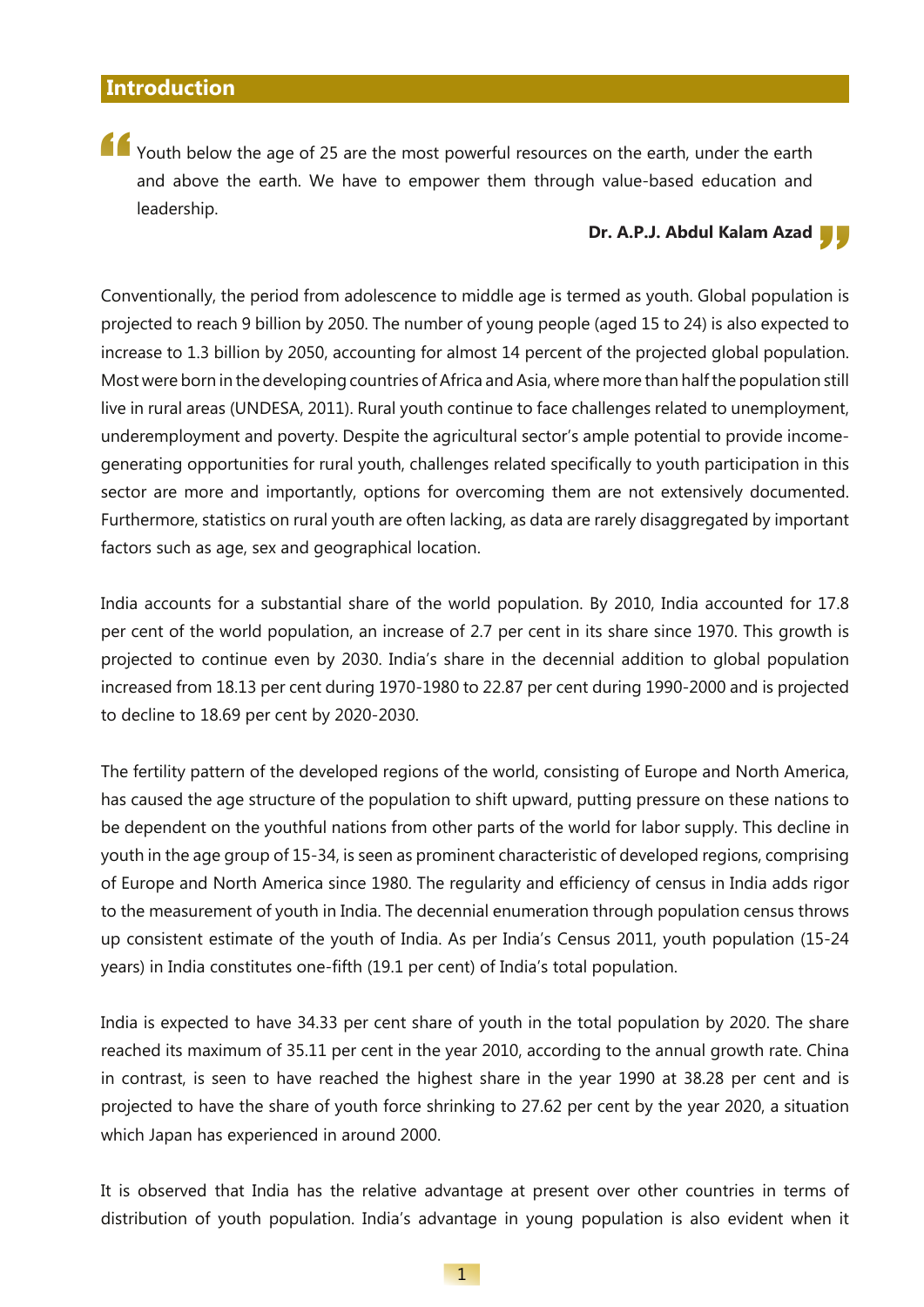is compared with other Asian countries. India is seen to remain younger longer than China and Indonesia, the two major countries other than India which determine the demographic features of Asia. These three countries together accounted for 68 per cent of the population of Asia in the year 2010 and the share of Asia itself is about 60 per cent in world population.

The proportion of female in the youth age bracket, is generally lower, on account of better longitivity of female compared to male. The difference on account of gender is seen to be higher in developed region (UNESCO, 2017). In case of India, the gender differentials are less pronounced than in other countries. The shifts in age distribution of population to higher age groups results in lower share for the age group 15-34 years, which in itself is an indication of increasing longitivity. The widening differences on account of gender, characterizes such a situation, with the general population ageing and female doing more, so depicting still lower share of youth among the female. Coincidently, in case of India, the proximity of share of youth among male and female is indicative of prevalence of healthy fertility levels in the general population and net addition to the population pool.

It is widely documented that education is key to overcoming development challenges in rural areas. There is not only a direct link between food security and education of rural children, but it has also been shown that basic numeracy and literacy skills help improve farmers' livelihoods (FAO, 2007). Access to knowledge and information by the youth is crucial for addressing the main challenges they face in agriculture. In order for rural youth to shape agricultural policies affecting them directly, in terms of access to markets and finances, as well as green jobs and land, they need to receive appropriate information and education. While this is true in developed and developing countries alike, it is of particular concern in the latter, where young rural inhabitants may lack access to even the most rudimentary formal education and where educational institutions are often less developed. Formal primary and secondary education can provide young people with basic numeracy and literacy, managerial and business skills, and introduce youth to agriculture. Meanwhile, non-formal education (including vocational training and extension services) and tertiary agricultural education can offer youth more specific knowledge related to agriculture. In developing countries, access to information and education is often worse in rural areas than in urban areas and this discrepancy is observable as early as primary school. In many rural areas of developing countries, children are hungry and do not have the energy to attend school or to easily absorb the information provided. During seasonal peaks in the agricultural cycle, there can be labor shortage and parents may see no other option than letting their children contribute to household and agricultural activities instead of attending school. The physical infrastructure of rural schools is often bad and classroom materials are sometimes lacking. Schools can be far away from rural communities making access difficult for rural children (FAO, 2009).

India is losing more than 2,000 farmers every single day and since 1991, the overall number of farmers has dropped by 15 million (Sainath, 2013). This has several implications for the future of Indian agriculture and India's food security. Young farmers can play an important role in ensuring food security if they are encouraged to get involved in farming and the challenges they face are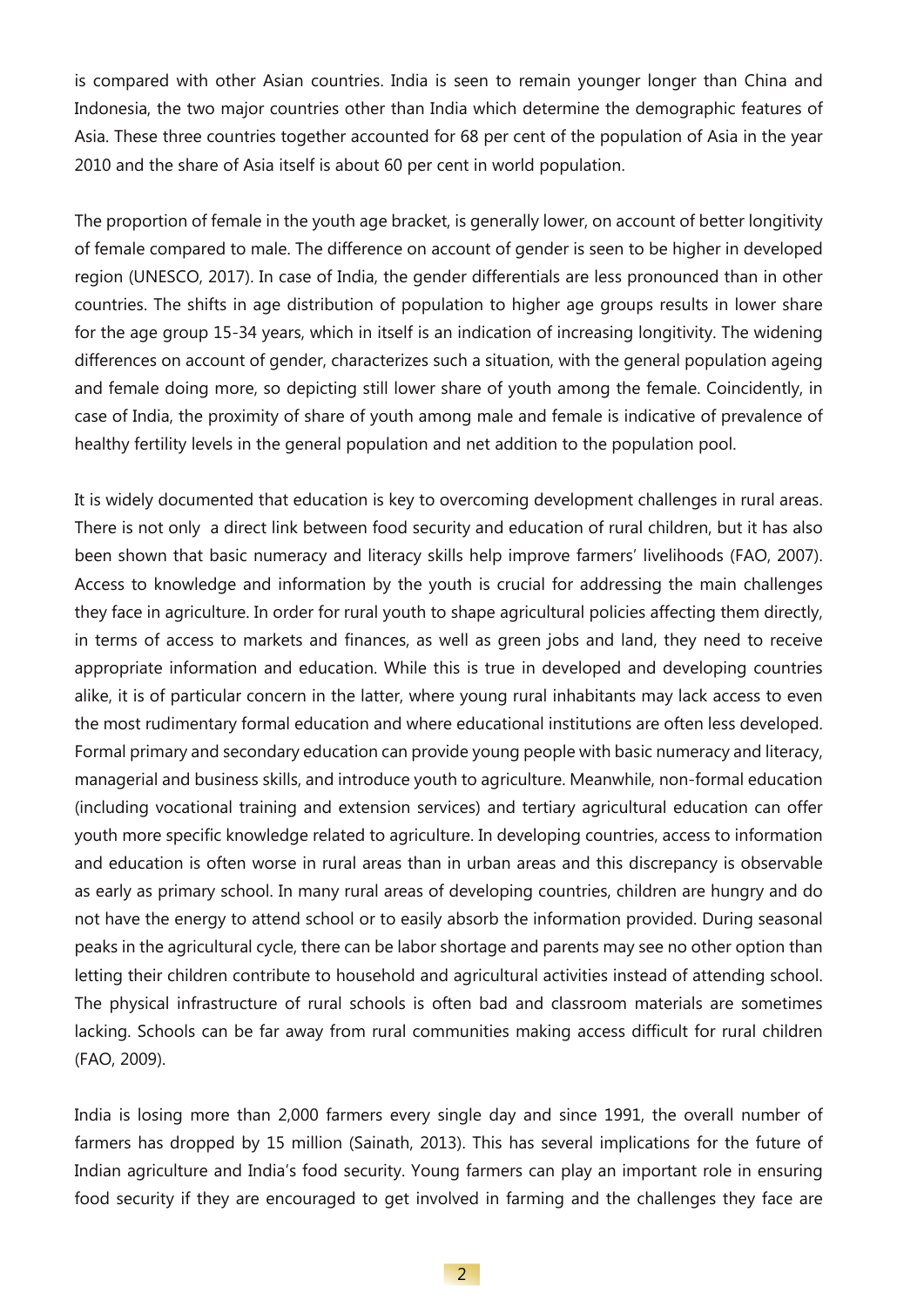addressed. Over the past few years, rural youth have been shying away from agriculture and globally there is an increasing interest in finding ways of engaging youth in agriculture (IFAD, 2012; Paisley, 2013).

Social media is all about people. It is a way to build relationships, share information and connect with diverse audience of people; you may never meet in real life. So interacting on social media, whether it is Twitter, Facebook, or Pinterest, allows you to develop a community and share your story in a way that was never possible before now. The general public still has faith in farmers and ranchers, but some are still wary of modern farm practices. It is important that agriculture unites and has a chance to tell its side of the story.

Social media is one way to make ours voice heard. Social media has the potential to reach farm families to educate them about children health and safety. It offers advantages over traditional approaches because of the shorter time between creation and distribution and because of the greater reach and engagement possible. Recommendations are provided for how government agencies and the private sector can learn about and use social media to promote health and safety for children, as a supplement to traditional approaches. Social media usage continues to grow around the world, with global penetration rates now in excess of 50 per cent. "Facebook continues to dominate the global landscape, accounting for almost 2 billion users and is still adding around half a million new user every day or almost 6 new user every second," informed Simon Kemp on We Are Social blog (Global Digital Statshot, 2017). Facebook, India's most popular social network has last reported to have more than 241 million (17.95%) monthly active users While, Facebook and WhatsApps keep dominating the space, the growth of Google+ is interesting at a time when it is dismantling itself. Globally mobile is driving Facebook's growth and revenues.

Uttar Pradesh is the most populous state in India as well as the most populous country subdivision in the world. The densely populated state, located in the northern region of the Indian subcontinent, has over 200 million inhabitants and youth population (15-24 years) is near about 41 million.

The social media sites essentially poses a virtual representation of a user, called a profile. This profile often features the user's basic information, such as age, location and sex, as well information regarding one's hobbies, such as favorite movies, musical artists and books. The most popular social networking services include MySpace, Facebook, and Twitter. Many youth begin and end their day by checking posts in these social media sites. Decisions about how youth identify themselves, the feedback received on these decisions and how they view their own profile in comparison to others' profiles are potential factors in individual identity. The hyper-personal model for computer-mediated communication, for example, posts that youth engage in selective self-presentations online; moreover, the feedback from these presentations may in turn alter individuals' self-perceptions (Walther, 2011). Also, the Internet makes it feasible for some youth to affiliate with other likeminded individuals online, when such opportunities may not be possible in face-to-face interactions. That is, youth can join "groups" reflecting aspects of their identity that they wish to explore or deepen and thereby foster a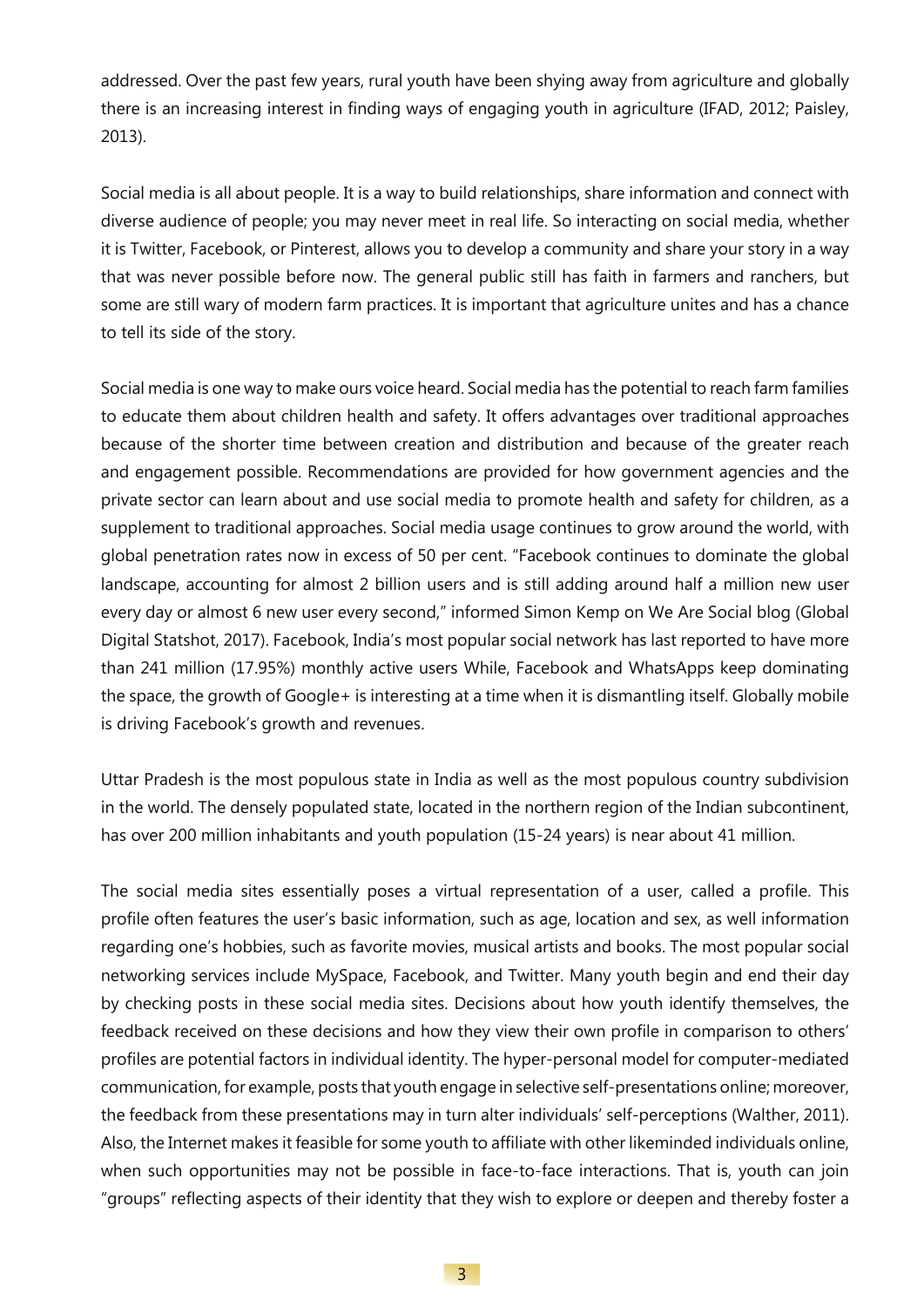group identity. The youth can explore and expand their ideas and interests into new arenas through the Internet, e.g., communicating with others from more diverse backgrounds and expanding into new intellectual, political and social networks that create opportunities for transnational and global connections (Markstrom,2011). Such connections can broaden as well as deepen self-identity, while at the same time enhance feelings of belongingness and affiliation. Participation of rural youth in all dimensions of developmental process is essential in order to bring change in socio-economic status and in improving the quality of life for every individual of the community. Hence, much attention is needed to mould the personality of rural youth.

Therefore the primary need of the day is to develop healthy and strong youth for the future welfare of the country. The rural youth comprising males and females are the active partners in performing various agricultural activities, and as an "Agent of Change", they can help in the dissemination and subsequent adoption' process of modem agricultural techniques and practices among rural people. Hence the present study, "Reshaping the future of agriculture: A youth and social media perspective'' was evaluated with the following objectives:

- Identification of thrust area and policy support in favour of youth in agriculture
- Analyse benefits of social media and perceptions of youths about extent of usage in farming.

#### **Exploring Similar Research**

Singh (1987) found that 15.3 per cent rural youth belonged to higher caste, 72.4 per cent backward caste and rest 12.4 per cent came under scheduled caste. Higher percentage of rural youth did not possess higher qualification because no facility is available for higher education in rural areas. Majority of rural youth (81.2%) were married, whereas 9.4 per cent married without gauna (tradition) higher percentage of the rural youth (88.8%) belonged to joint family, While 11.2 percent belonged to nuclear families. He also found that 62.3 per cent of the rural youth were belonging to medium size of family whereas 14.9 per cent were of small and 22.8 per cent were the member of very large families. About 8.2 percent rural youth have high qualification, 44.1 percent has medium and 47.6 percent had low qualification. Rural youth do not possess higher qualification because from sociological point of view, no facility is available in rural area.

The policies and programmes of Nigeria have not taken into the account, the constraints faced by the youths in development of agriculture, based on the fruitful information gathered (Anjani, 2015) from Nigeria. The Majority of agricultural policies and programmes formulated in Nigeria do not consider constraints confronting the youth involved in agricultural development. Major problems encountered by the youth in agriculture include lack of interest as a result of drudgery in farm operations, lack of competitive market for agricultural products, lack of start-up capital, inadequate labor saving technologies for ease of operations and inadequate finance/credit facilities, among others. In view of this, the Nigerian government has introduced several agricultural programmes such as Youth Employment in Agriculture Programme (YEAP) aimed at reducing poverty and vulnerability. However, efforts made in reviving agriculture through rural youth programmes have not given the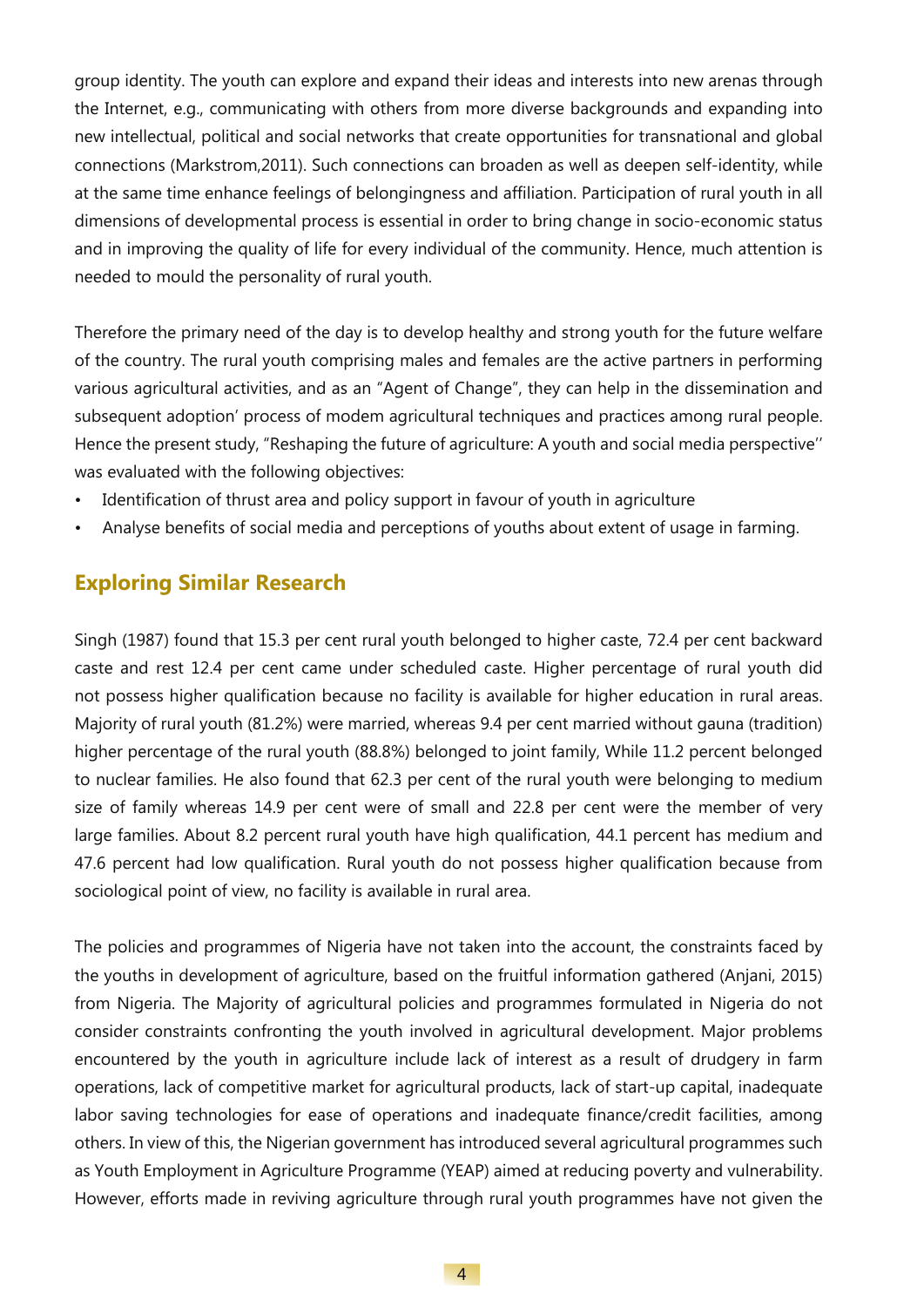desired results. Governments at various levels are encouraged to promote youths in agriculture through creating awareness on YEAP to enable young people to participate actively for enhanced agricultural productivity, increased food security as well as empowering them economically.

Desai (1997) found that non availability of implements (45.94%) inadequate capital for the purchase of seeds and fertilizers (31.75%) and non-availability of improved seeds in time (31.75%) were the main constraints pertaining to the availability of resources. Other constraints were lack of knowledge about profitable crop rotation (26.35%) and labor shortage for performing timely operations (24.33%). It was also stated that respondent faces constraints like non availability of plant protection - pesticides/fungicides (22.97 %). Very few contact farmers (14.86 %) experienced. the constraints like non-availability of timely guidance and insufficient information about the agricultural technology communicated by VLWs (4.05 %).

Abbe (2015) provided an insight of youth participation in indigenous farm practices of vegetable production in Oyo State, Nigeria. The study specifically identified various indigenous farm practices that youth engaged in and their level of participation. There exists positive and significant correlation between level of participation and years of formal schooling, compatibility, cosmopoliteness, resources availability, and openness and user friendliness.

There also existed strong association between level of perception of youths towards organic farming practices for indigenous vegetables and gender, land acquisition and marital status. The study concluded that youth had been going through a process of socialization right from their early age for the skill acquisitions in some indigenous farm practices that are part of the farm operations in the study area. This could be further reinforced by formal education and farming experience in their latter age for a sustainable agricultural development. Another perspective of this concept is that there are various problems and constraints associated with the role of youth in agriculture.

The introduction of social media and web 2.0 applications have opened up a platform that agricultural extension officer's, farmers, agricultural institutions and non-governmental institutions utilize to disseminate and exchange agricultural information (Thomas, 2016). The objective of the study was to assess the use of social media as a source of agricultural information with reference to farmers in Kesses district. The study adopted a descriptive survey and the major data collection tools were interviews of farmers who use social media platforms.

Majority of farmers approach the use of social media in agricultural information seeking, with a positive attitude, pointing to the assumption that social media is largely beneficial and convenient as a source of agricultural information. Among the most common challenges faced are the poor network access, power outages and costly charges when accessing the internet. This study recommends that information centers can be established in Kesses district whereby farmers can obtain agricultural information online and that social media should be fully utilized to provide feedback, complement extension programs, access local and international markets, and complement communication campaigns whose goal is to bring about agricultural development.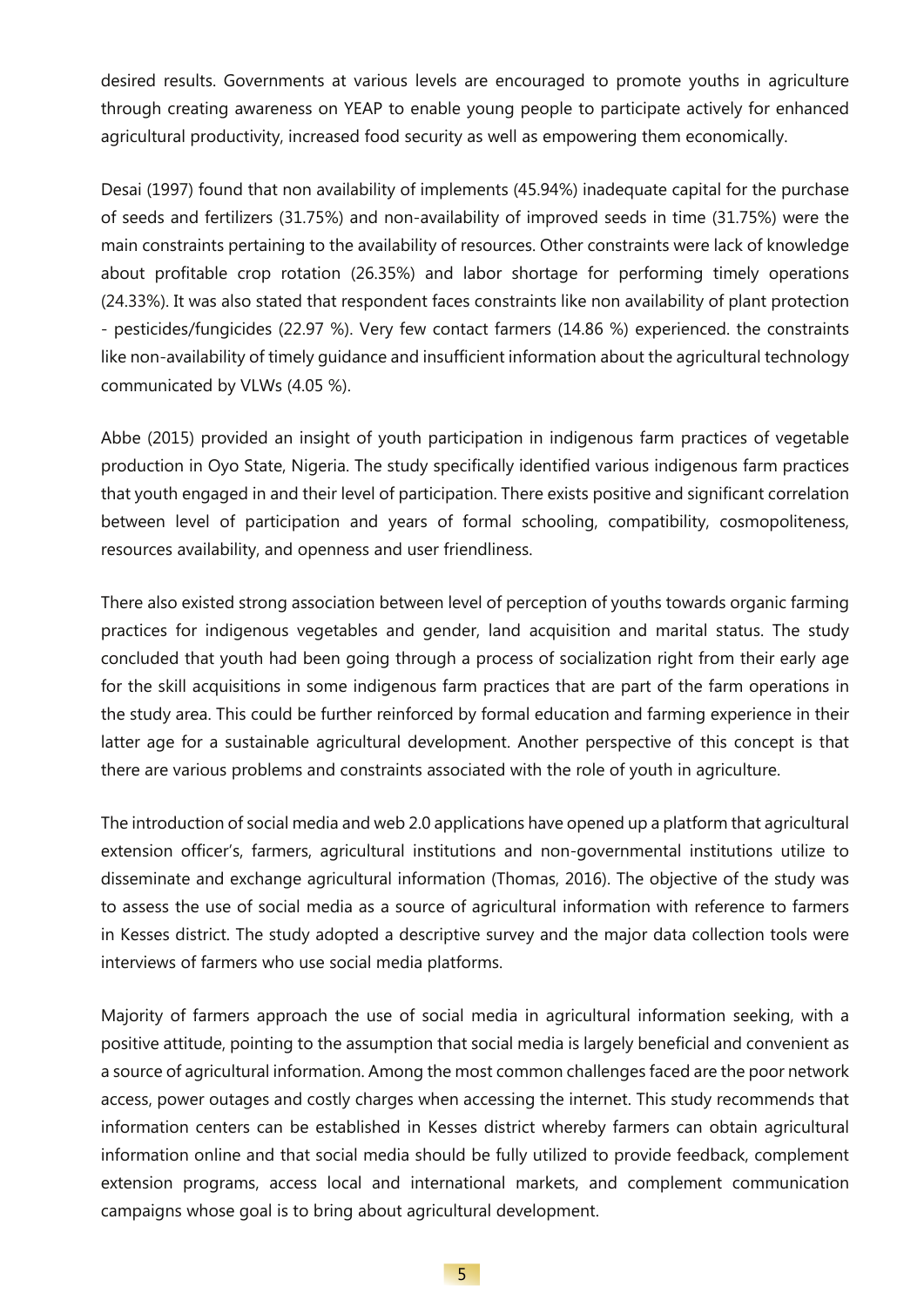The realization of agricultural transformation agenda in Nigeria could be hampered due to poor motivation, disposition and participation of youths in agriculture-based livelihoods (Nwaogwugwu and Obele, 2017). The study analyzed the factors limiting youth participation in agriculture-based livelihood activities in Eleme Local Government Area of the Niger Delta, Nigeria. The objectives of the study were to examine the socio-demographic characteristics of the youths, identify the predominant agriculture-based livelihood activities that youths participate in and analyze the factors limiting youth participation in agriculture-based livelihood activities in the study area.

Results of the above study showed that majority of the respondents are males (about 64%); about 39 per cent falls within the age of 26 and 30 years; about 54 per cent of them are single; while about 29 per cent had secondary education. The predominant agriculture-based livelihood activities identified in the study area includes: crop farming, livestock farming, fish farming, fuel wood gathering and sales, farm labor services, and agriculture product processing.

Factor analysis result showed 7 major factor loading that limit youth participation in agriculturebased livelihood activities in the study area and they are, inadequate social values, inadequate agricultural support services, environment related land degradation factors, inadequate agricultural policies, industrialization, inadequate arable land and poor health conditions. It is recommended that agricultural credit facilities should be made available to young people who want to venture into agriculture-based livelihood activities through banks and other micro-credit agencies.

However, another study reveals that, the assessment of youth involvement in agricultural production activities in Obi Local Government Area of Nasarawa State, Nigeria (Girei, 2016). Results showed that majority (52%) of the respondents had positive a perception towards agricultural production as they perceived that agriculture does not reduce one's status in the society, and agriculture is also practiced by school dropouts. Apart from output marketing (1.7%), goat rearing (1.7%) and swine production (1.7%), in which only a small per cent of the population is involved, while most of the respondents (52.2%) were involved in crop production and farm labor as a means of livelihood. It was also shown that most of the respondents (32%) have insufficient land, lack of incentive from government and lack of infrastructure in rural areas as major constraints.

The study recommended that the youth's knowledge of basic farming activities through establishment of Agricultural Training Centers should be enhanced and credit facilities for youths in agriculture should be provided through micro finance and commercial banks. Singh (1996) studied the problem perceived by rural youth with reference to agriculture in Guwahati (Assam) and reported that rural youth had expressed unemployment and unavailability of necessary inputs (Rank I), followed by lack of training, high risk in agriculture (Rank II), low educational status and lack of interest of A.E.O./ V.L.E.W.(Rank III), lack of leadership and non-recognition of problems in farming (Rank IV),and lack of innovativeness and communication facilities in the area (Rank V) as their major problems. In the context of the study, Lowal, 2009 analyzed the technical efficiency of the Youth-in-Agriculture Programme in Ondo State. Random sampling technique was used in selecting 110 respondents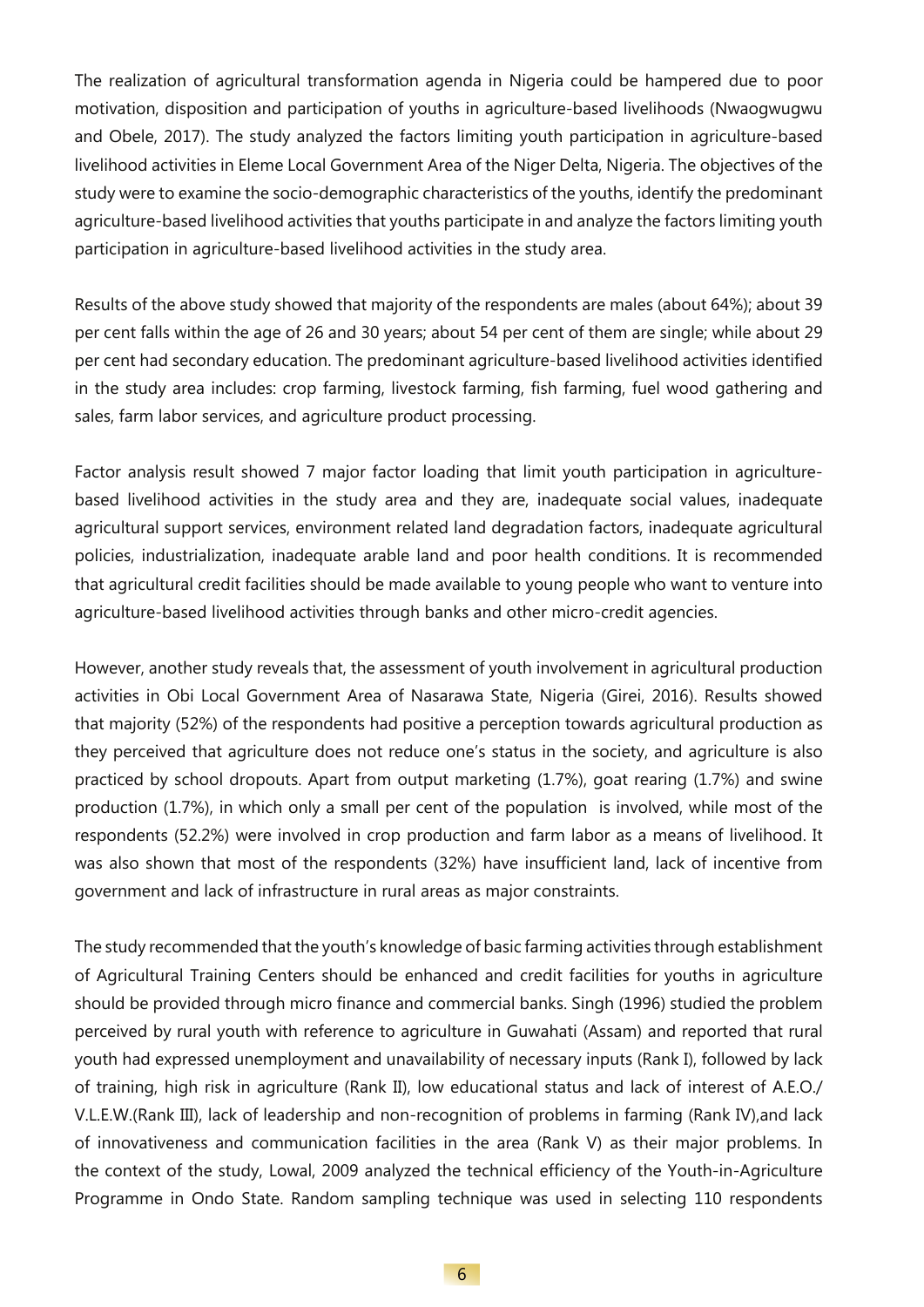distributed across 23 farm locations for the programme in the state. Stochastic frontier model was employed in the study. The study shows that efficiency differentials exist among the youths in the programme.

Furthermore, land, labor, herbicide and number of cassava cutting are the major factors that affect output of the youths' production in the programme. The technical efficiency of the youth ranges from 33 to 96 per cent with a mean of 85 per cent. The study also shows that household size, years of participation in youth-in-agriculture programme, usage of extension information and level of education, are significant factors ( $p < 0.10$ ) that account for the observed variation in efficiency among the participants. To achieve increased efficiency of production by the participants, this study recommends the need for farm expansion, increased access to herbicides and improved cassava cuttings as well as effective training for the participants.

Another study on the empowerment of Youths in Rural Areas through Agricultural Development Programme observes implications for Poverty Reduction in Nigeria (Anjani, 2015). Majority of the agricultural policies and programmes formulated in Nigeria do not consider constraints confronting the youth involved in agricultural development. Major problems encountered by the youth in agriculture includes, lack of interest in agriculture as a result of drudgery in farm operations, lack of competitive market for agricultural products, lack of start-up capital, inadequate labor saving technologies for ease of operations, inadequate finance/credit facilities, etc., among others. As a result, they are faced with serious economic challenges which results in undue poverty and vulnerability. This has also made youth seek employment in other sectors of the economy in order to empower themselves economically, resulting in rural-urban migration and leaving the bulk of agricultural production in the hands of old people who often produce only at a subsistence level.

In view of this, the Nigerian government has introduced several agricultural programmes such as Youth Employment in Agriculture Programme (YEAP) aimed at reducing poverty and vulnerability. However, efforts made in reviving agriculture through rural youth programmes have not given the desired results. Governments at various levels are encouraged to promote youth in agriculture through creating awareness on YEAP to enable young people to know about the programme and participate actively for enhanced agricultural productivity, increased food security, as well as empowering them economically.

Social media is any website that allows for social interaction which includes social networking sites such as Facebook, MySpace and Twitter; gaming sites such as Club Penguin, Second Life and the Sims; and video sites such as YouTube and blogs (O'Keeffe, 2011). Social media acts as a communication tool that allows youth to join online conversation. It also allows youth to access different kinds of videos on web and play online game (Osterrieder, 2013).

In a world of technology, social media such as FaceBook, Twitter and LinkedIn are becoming more and more popular. Based on a research conducted by Arpan, Kumar and Rekha (2016), the use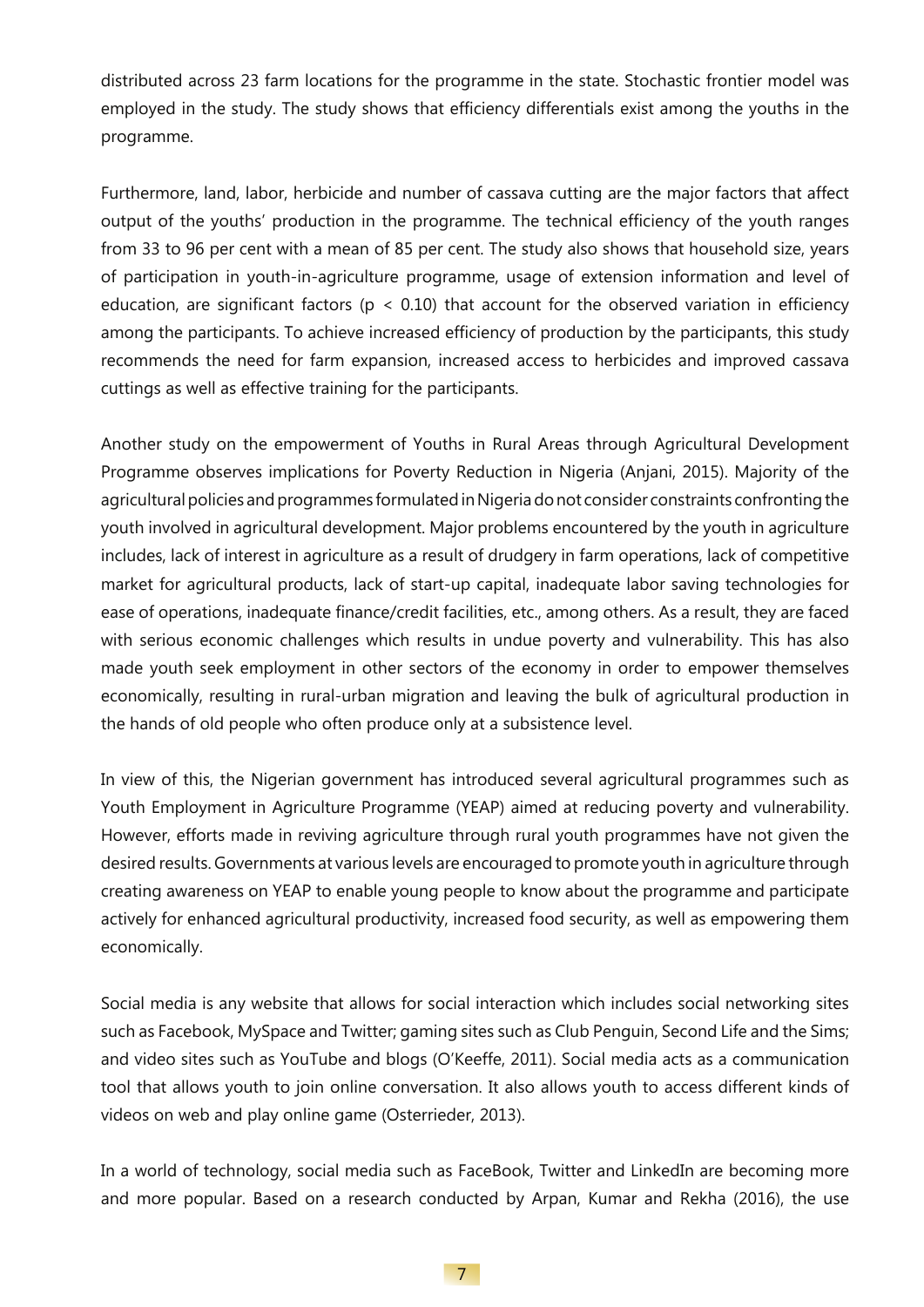of social networking sites among young adult internet users rises from 9 to 90 per cent between 2005 and 2013. Social media has become a part of the daily life for an increasing number of youth. According to Laird (2012), youth spent at least 10.6 billion minutes each day surfing the sites which do not include mobile usage. In addition, according to Bhavana (2014), 93 per cent teens spend a minimum of 6 hours per day on social media. These statistics show that social media plays an important role in the youth's daily life.

The research shows that social media has brought a lot of positive impact to the youth. For example, social media has brought youth from across the globe closer to one another and easier to stay connected (Siddiqui and Singh, 2016). Nonetheless, social media has also brought some negative impacts to youth and this paper will stress more on the study of negative impacts of youth in term of academic performance, social interaction, health, behavior standards, security, privacy and texting. Social media will decrease youth's academic performance. According to Barber (1997), 86 per cent of teachers, computer coordinators and librarians believe that the use of internet by youth does not increase their academic. Youth who are addicted to social media may spend immeasurable hours on social sites and it affects their concentration and focus in particular tasks (Bhavana, 2014). For example, the uses of social media such as MySpace, Twitter, YouTube, and Facebook may lead to distraction of students in class. Based on a survey conducted by McCoy (2013), out of 777 students in six U.S. universities, more than 80 per cent of the respondents indicated that using phone for nonclass purposes such as social networking will make them pay less attention to the class and miss some instructions. Therefore, students will lack understanding about the topic delivered by the lecturers and it affects the students' academic performances. Nonetheless, it is also argued that by accessing social media, youth can easily communicate with each other to do homework and group projects (Palfrey, 2010) and to gather outside of class for the purpose of collaborating and exchanging ideas about assignments (O'Keeffe, 2011).

However, based on a survey conducted by Tayseer (2014), on 30 students, a vast majority of the respondents used social sites for social purposes, while only 18 per cent of them used these sites for academic purpose. This shows that social media does not really help in youth's academic tasks. As a result, social media has a huge amount of negative influence on the youth's academic performances. Social media sites (SMSs) are increasingly attracting the attention of academic and industry researchers intrigued by their affordances and reach. This special theme section of the Journal of Computer-Mediated Communication brings together scholarship on these emergent phenomena. The introductory article describes features of SMSs and proposes a comprehensive definition. The perspectives on the history of such sites are presented so as to discuss key changes and developments that have been recurring in the social media for ages. After briefly summarizing existing scholarships concerning SMSs, the articles are discussed in this special section and to conclude, topics for future research were considered (Boyd and Ellison, 2007). In this context, youth participation in agricultural programmes and other agriculture related activities depends upon the interest of the volunteers (Latopa, 2015).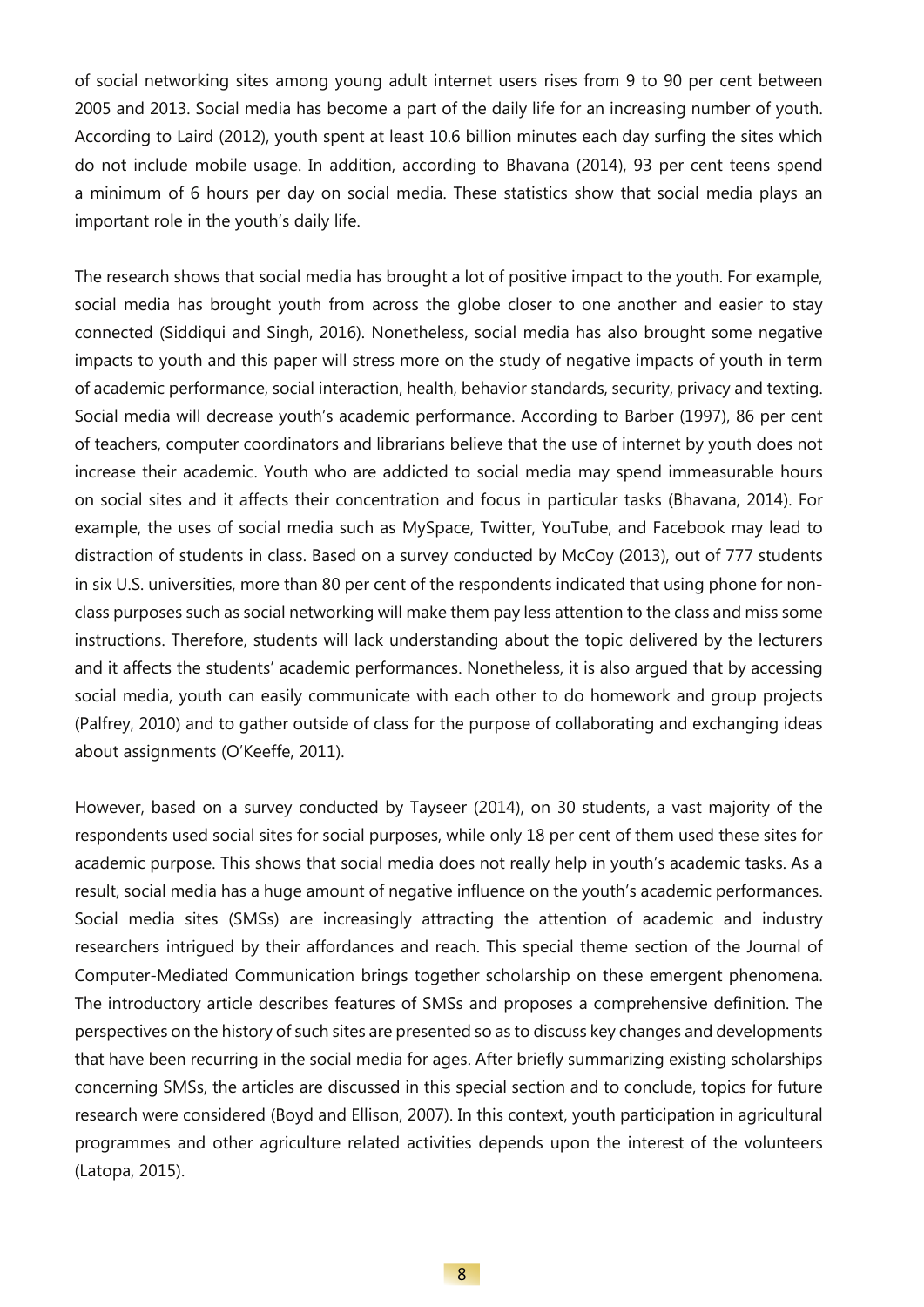Agriculture is core to every nation's development, especially in this 21st century; hence, the investment on it, by both developed and the developing countries (Naamwintome and Bagson, 2013). In a developing country like Ghana, more people are involved in agriculture, but attract limited investment. Youth participation in agriculture for its sustained contribution to a nation's development is crucial, but this is not ascertained in the study area. This paper discusses the findings of a study, which was a limited youth participation in agriculture. The survey was carried out in the Sissala area of Ghana, comprising of the Sissala East and Sissala West districts. Multi-stage sampling was employed at the district, area council and then community levels.

The study revealed that there is a movement away from farming, culminating to limited youth participation in agriculture as a result of limited youth control on resources or products even though farming is profitable. It is recommended on the basis of this, that an enabling environment be created, for instance, resources such as capital, land and products from farming should be controlled by the youth, since this will motivate and attract them to the profit thereof.

#### **Statement of Oumar Ba, 31 year old cattle farmer from Namarel (Africa):**

"I think that there are two reasons why many young Senegalese do not choose to work in agriculture: lack of practical training and negative perceptions. Many of those who learn how to farm mainly learn from their elders and family, and don't have access to trainings on modern agricultural techniques. This limits their abilities and yields, as well as their vision of what farming or raising livestock could be on a larger scale than a family farm. If you train young people in livestock farming and they managed their herds well with two live births per head per year, they could easily make a good living. I have a friend that moved back from Italy and started poultry farming and now he is making a good salary, owns a car and employs other youth.

John Njue is the field officer at the Maarifa Centre (tele-centre) in Kyuso, one of the driest parts of eastern Kenya, where the Centre acts as a referral point for people interested in developmental content. He is not directly involved in any agricultural enterprise. "I admire farming, but not the kind our forefathers practiced. The reason why I don't farm is because my parents and neighbors would not listen to my views about the need to practice more modern farming techniques and trying to farm as a business." According to him, most young people don't engage in agriculture because of a lack of support from people around them. He feels that it would be beneficial if the government employed young agricultural extension officers. This would make it easier to communicate to young farmers and help them start an agricultural business, rather than continuing to see and practice farming as a subsistence activity. He also observes that many extension officers do not use modern technologies in their training and thinks that this is a deterrent to youth participation (Mugo and Vermeulen, 2012).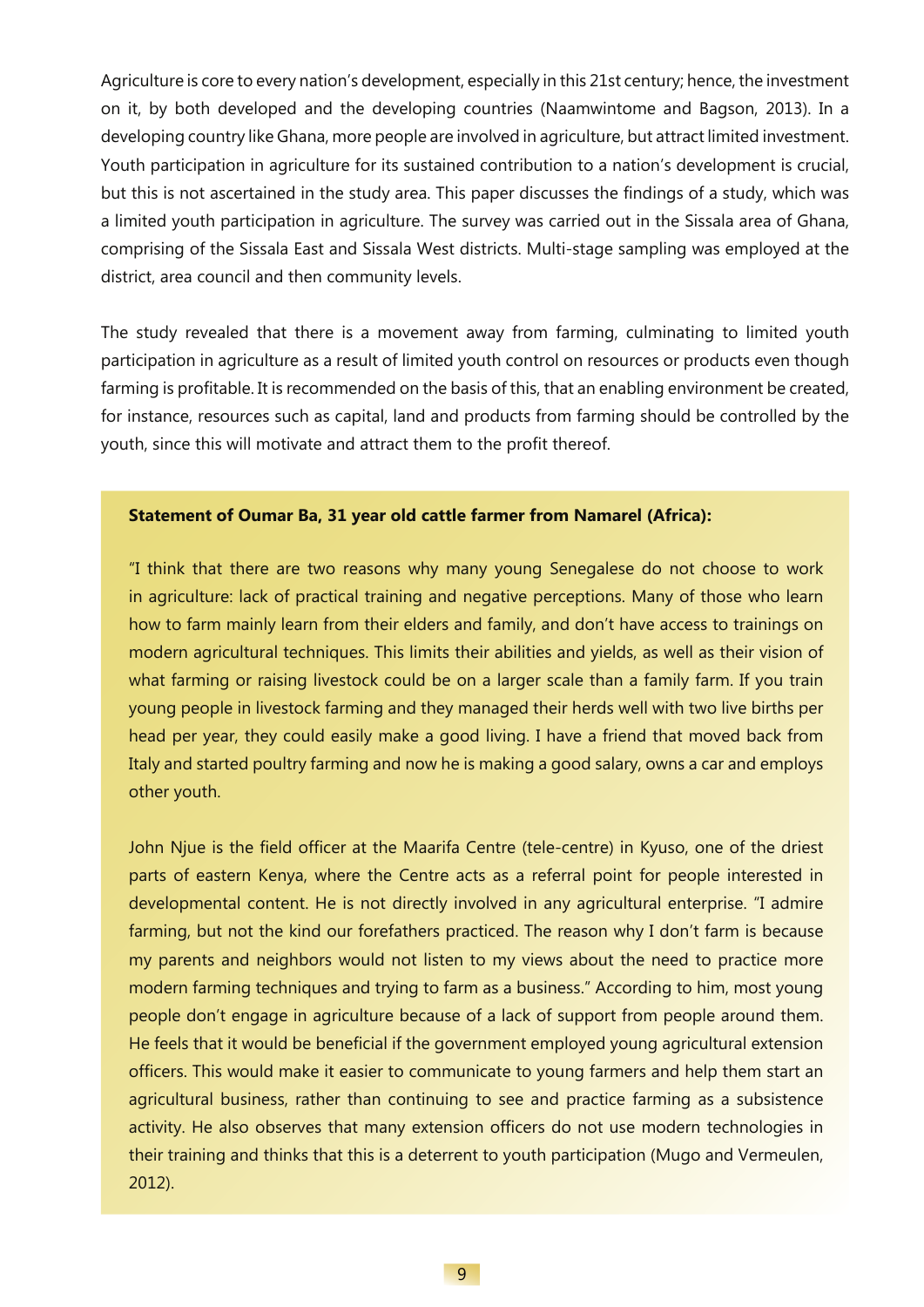#### **Researching Youth Disinterest in Agriculture in Peninsular India: Evidences from VDSA Villages- A case study**

By 2050, the projected global population will be over 9 billion. Can the Earth sustain itself with the current agricultural practices? The answer is no. The world faces issues of extreme poverty and the situation is becoming more serious and growing to more places globally. People are turning to technologies for answers. However, the answer can be found in this quote: "Cultivators of the earth are the most valuable citizens. They are the most vigorous, independent, virtuous and they are tied to their country." –Thomas Jefferson.

The world needs to invest more on farmers; especially focus on the youth. India is experiencing severe rises in average farmer age. But with the energy of youth and willingness to accept technologies, 9 billion isn't such an intimidating number.

The purpose of this study was to research why youth are still discouraged to venture into agriculture. The above study was done by the following methods such as quantitative analysis, village dynamic studies database, and qualitative analysis and group discussions. In this way, this study has shed light on some major reasons as to why the youth were not interested in agriculture and they are, youth migration to cities; lack of employment in agriculture, attraction of higher salaries and less risky jobs.

This study was also done to know the participation and decision making of youth in agriculture by Nashi (2011). Majority (80%) of the rural male youth participated in ploughing, while 100 per cent of the rural female youth self-participated in all activities. Majority (68.33%) of the youth needed training in 'identification of pests and diseases'. Majority (65%) of the rural youth expressed lack of awareness as their major problem (latest technology, varieties etc.). One third (34.17%) of the rural youth had education up to middle school. Majority (56.67% and 58.33%) of the rural male and female youth belonged to nuclear family. Both rural male (53.33%) and female (43.33%) youth had family size of 5 to 8 members. Majority (65%) of the respondents belonged to forward caste, medium experience in farming (70%), nearly half of the respondents had high annual income (49.17%) and was medium farm families (48.33%). Majority (94.17%) of the families of rural youth possessed television.

Among them 75.22 per cent viewed commercial programmes daily, 35 per cent of the respondents had medium innovativeness, 34.17 per cent of the respondents had high level of aspiration. The rural male youth are having higher innovativeness and more aspiration level than rural female youths. And study by Ahire, (2001) also studied the participation of youth involvement in farm practices and observed that participation of rural youth in farm activities was varying.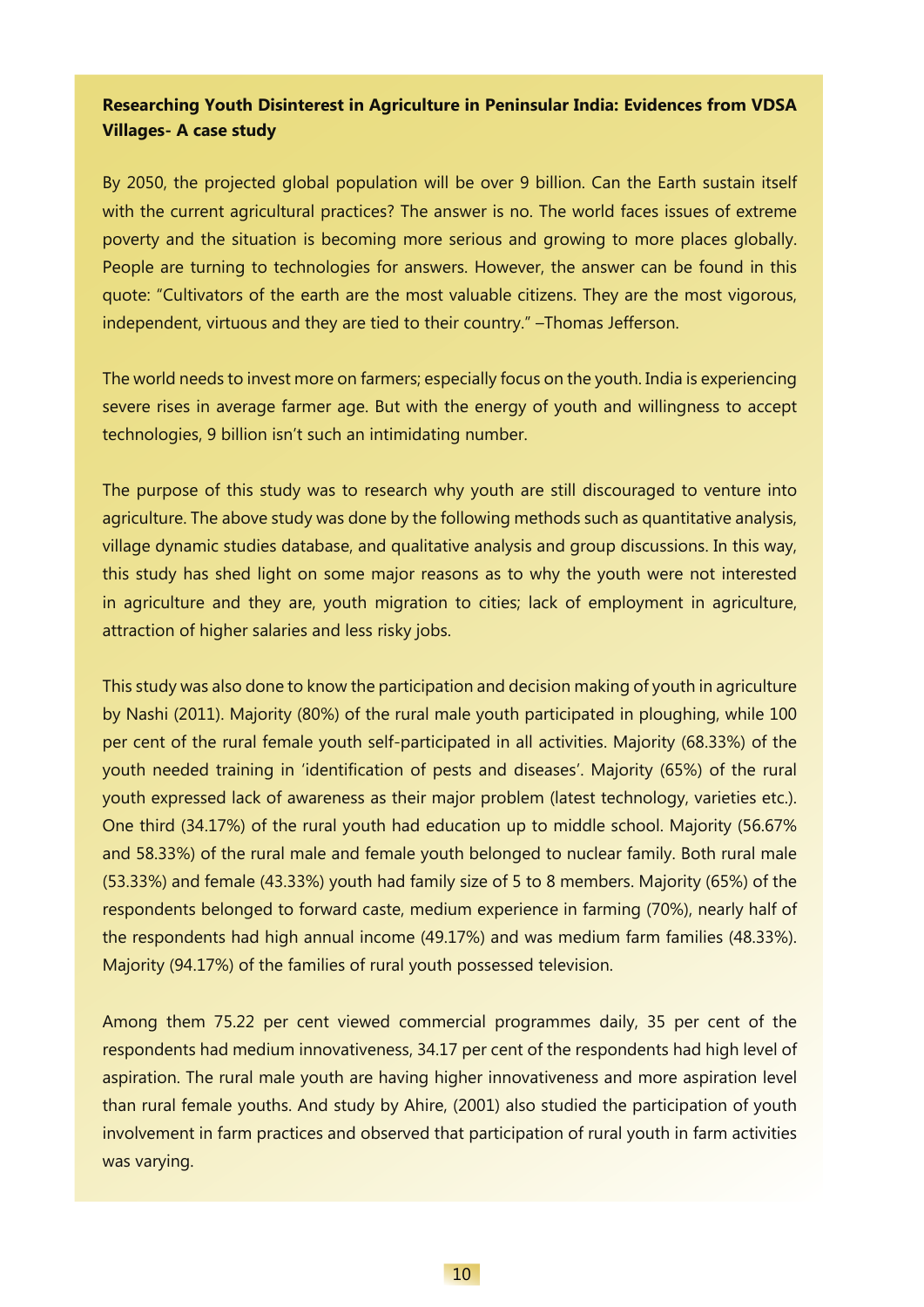The activities in which youth 'always' participated were hoeing (93.42%), irrigation to crop (92.10%), spraying of crop (90.79%), supervision (89.47%), help in harvesting and carting agricultural produce (84.21%), sowing (80.26%), culture treatment to seed (77.63%), supervision of weeding (75%) and in selection of varieties of different crops (69.73%). The farm activities in which youth participation was 'sometimes' were mixing fertilizers (64.48%), threshing (38.16%), selection of hybrids (30.27%) and straight varieties of crops (27.63%),ploughing of land (23.68%), supervision of weeding (22.36%) and sowing (19.74%). The activities in which youths 'never' participated were scouting (92.10%), cleaning of land (52.63%), ploughing (47.37%), and spreading of compost (15.79%).

Moreover, Prashanthi (2013) observed that the mobile phone is considered to be one of the greatest and most important inventions of all times, because it enabled people to communicate without wires and connects people from all continents into one global community. Mobile phones have changed the life of people considerably, as it enables one to communicate any time and from any place. With the help of mobile phones, such spheres as business trade began to function more effectively and productively.

Mobile phones were introduced a decade ago in 1995-96 in India and since then, the increase in the number of mobile phones has been phenomenal in comparison to land lines. The Internet is a vital part of the education process; resources for learning and educating are implemented into lesson plans and homework every day. Students and teachers can access unlimited amounts of information to broaden their education. With Internet access in colleges, there is almost no limit to what students can learn. Traditional teaching methods might not be the norm anymore.

#### **Internet usage in India**

India has a population of 1.2 billion and 934.1 million (78%) have mobiles and 137 million (11%) are internet users. 60.5 million (5%) are on social networks. 56 percent are under the age of 30 and 30 percent are under the age of 15years.What this says about the future is that, 10 years from now there will be 26% of the population (factoring growth at 1.33%) which would be between the age of 15-25, reducing our new available work force to just 1/4th of the population. Adolescents are using mobile phone differently from adults – for example, they use for texting more than talking. Adolescents are also rapidly shifting towards using mobile phones as multimedia devices. This is because mobiles can be used as web browsers, cameras, photo albums, diaries, address books, MP3 players, game consoles and more (Prashanthi, 2013)

Many adolescents use the internet to talk with friends, and to share their ideas and creative outputs. It's an important way for teenagers to connect with each other, socialize and feel part of a peer group. Exploratory research design was adopted for the present study. Hyderabad was purposively selected for conducting the study. The sample of the study was 200 adolescents between the age groups of 18-19 and 20-21 years. The data was collected by using the questionnaire.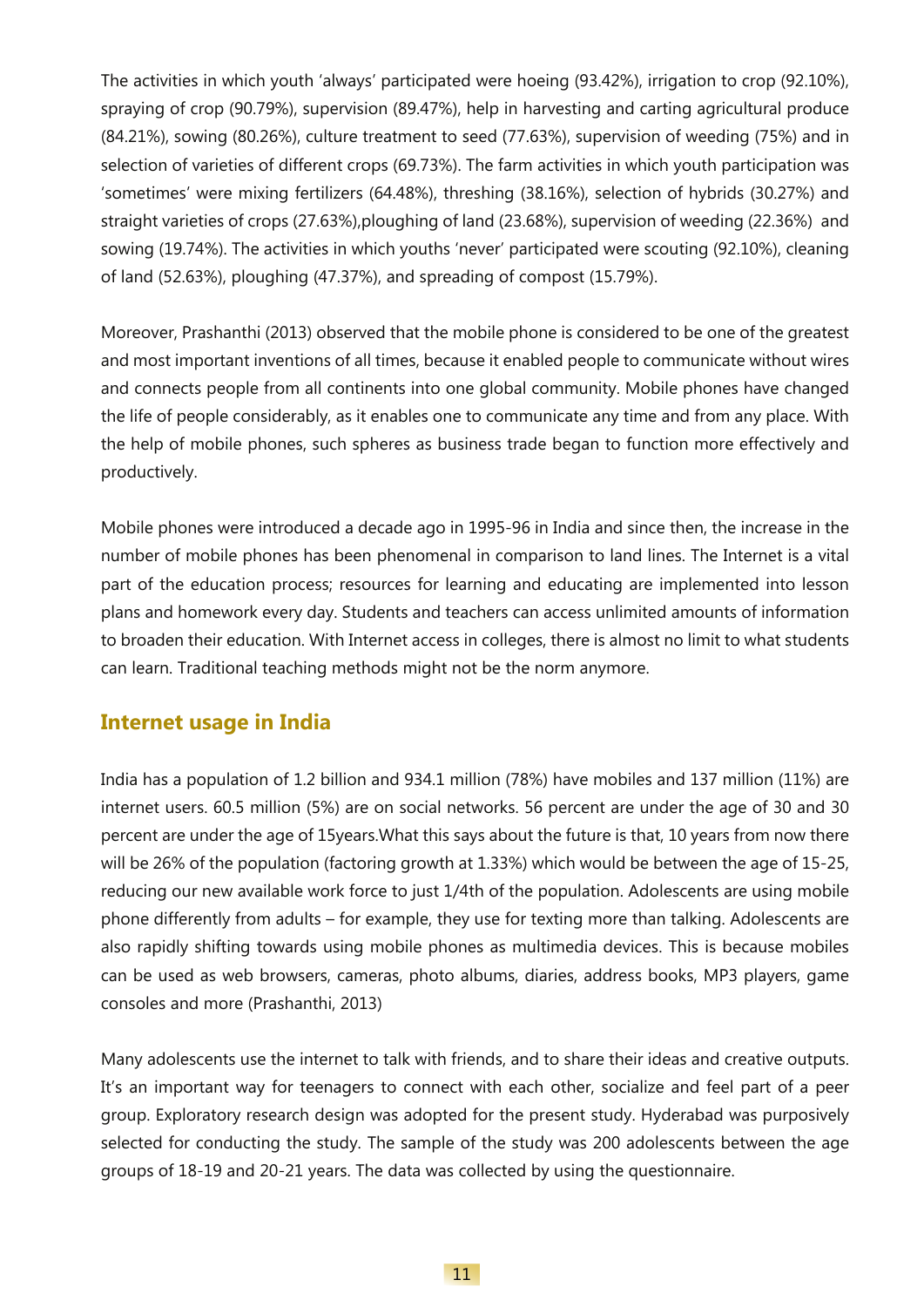Another study observed how the Government of Indonesia attracting the young generation to engage in agriculture. Susilowati (2007) found that in the last ten years there has been a shift in the structure of agricultural labor in Indonesia, where the number of young farmers was declining, while the number of aging farmers was increasing. The factors that affected the farmers' interest on working in agriculture were mainly land tenure and earning prospects from the agricultural sector. To attract youth to work in agriculture sector, many countries are providing incentives, particularly to improve access to capital and land.

Learning from the experience of these countries, the Government of Indonesia, particularly the Ministry of Agriculture, should give a priority to young farmers through an incentive policy in order to attract youth to agriculture and retain young farmers in the sector. To assure youth involvement in agriculture, the policies required are not only in the form of incentives but also the overall rural industrialization policy, through rural agro-industry development, innovation, investment, infrastructure and strengthening agricultural institutions from upstream to downstream.

#### **The Impact of Social Media on Youth: A Case Study of Bahawalpur City**

Social media sites provide a platform for discussion on burning issues that has been overlooked in today's scenario (Sabir, 2014). This research was conducted to check the impact of social media sites in the changing the mind-set of youth.

Majority of the respondents shared their agreements with these influences (eg. positive or negative) of social media. Respondents opine Facebook as their favorite social media form, followed by Skype as the second most popular social media. About 46 percent respondents connect social media in educational institution computer labs while mainstream responded to it as informative links share. Main problems faced by respondents during social media use are, unwanted messages. Social media is beneficial for youth in the field of education, while the deterioration of social norms in the social media is affecting the youth negatively in their studies. Social media promotes unethical pictures, video clips and images among youth, antireligious post and links create hatred among peoples of different communities, negative use of social media is deteriorating relationship among countries, while social media is playing a key role in creating political awareness among the youth.

This study by Bahman,(2010) was conducted to know whether differences between rural youth and urban youth exists on acceptance attitude and knowledge, towards contract farming and this study was conducted in Malaysia. It is very important for the development in Malaysia. Contract farming is one of the agricultural activities which is still in its infancy stage in Malaysia that offers huge benefits to interested parties.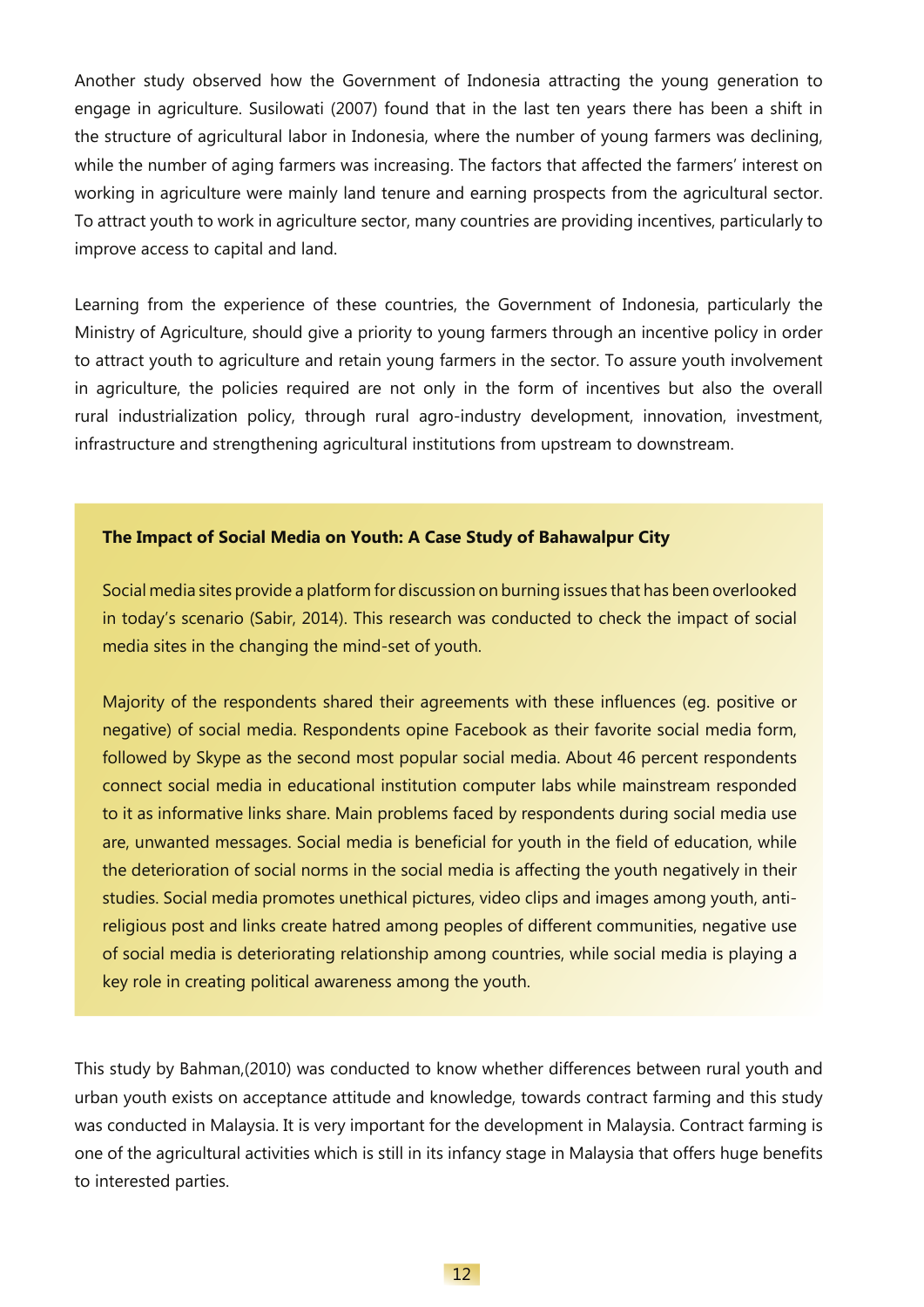Based on the results, it can be concluded that contract farming can be a mechanism to attract more urban and rural youth to be part of the agriculture community in Malaysia. To do this, more promotion and information on contract farming should be exposed to the youth. It is recommended that agriculture agencies and agriculture related universities take the responsibility of introducing the concept of contract farming to the youth.

#### **Land Ownership for Youth in Agriculture: A case study of Bolivia, Brazil and Liberia**

The rapidly growing population of the world has incited concerns from development practitioners on world hunger and food insecurity; and the importance of food production is rising (Williams and Ocha, 2016). Global agricultural innovations in the past years, though they have yielded great results, are still not satisfactory in ensuring sustainable food production. Another important aspect of agriculture sustainability where inequality is widespread, despite numerous reforms, is land access and ownership.

Women have been reported as the main actors in small scale agriculture in developing countries. They feed their families and ensure food availability, but inequalities in land access are limiting and hampering their efforts. Youth on the other hand, are the future of the agriculture sector as farmers and extension workers in most developing countries are ageing and there is a desperate need for young minds and strength in the sector.

However, they tend to shy away from agriculture due to the inequalities. The massive exodus of youth from rural communities into urban areas and across oceans has become a cause for concern as urban areas are flocked with people leading to rapid slum and shanty town development, overpopulation in urban areas, pollution and huge unemployment. Youth from developing countries are also perishing in high seas and perilous journeys through the desert and other dangerous roads to reach developed countries. Global development projects are turning to rural development and engagement of youth in agriculture.

#### **Smallholder farming and youth's aspirations: Case study in Bacninh province, Red River Delta, Vietnam**

Smallholder farming which is the important source of employment as well as food security, has become a priority on the development agenda, focusing attention on the next generation of farmers. However, emerging research shows that even though youth have potential qualities to promote agriculture, most of them appear reluctant to enter farming.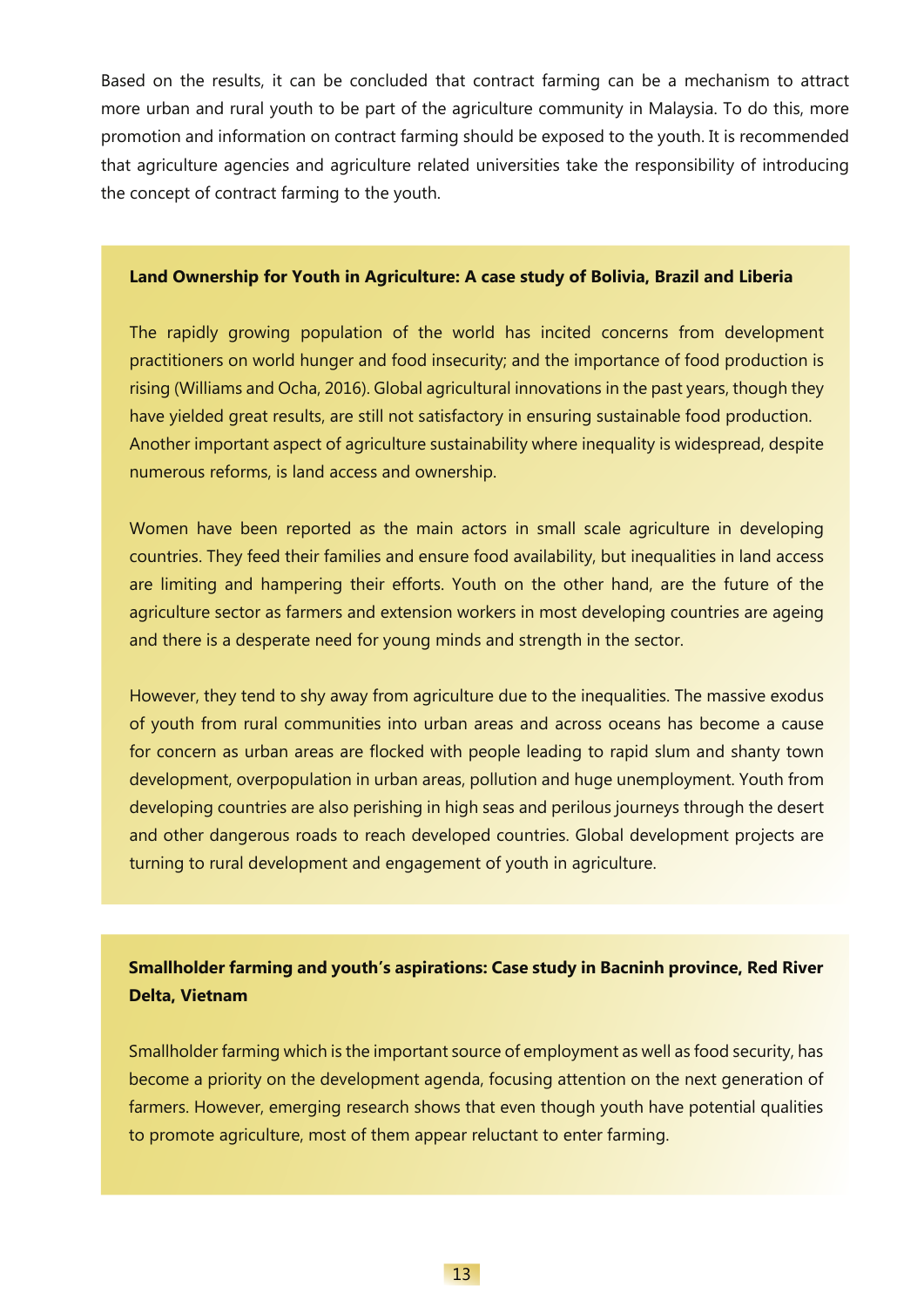The study aimed at finding out the determinants which influence rural youth participation in agriculture and identified conditions under which capable youth are interested in agriculture. Based on the empirical findings in a village in Bacninh province, through systematic survey and interviews, the study revealed that age, sex, marital status, education level, family background, as well as the ability of rural credit facilities and land access are important factors associated with rural youth's participation in agricultural activities. Furthermore, the perception on agriculture as heavy work, low income and low status made farming an unattractive prospect for many. The analysis suggests that factors such as new information, communication technologies and associated desire for consumption, have influence on the decisions about farming choice. Moreover, majority of the respondents were attracted to invest independently in their own farms rather than being employed as agricultural labor or involved in family farms.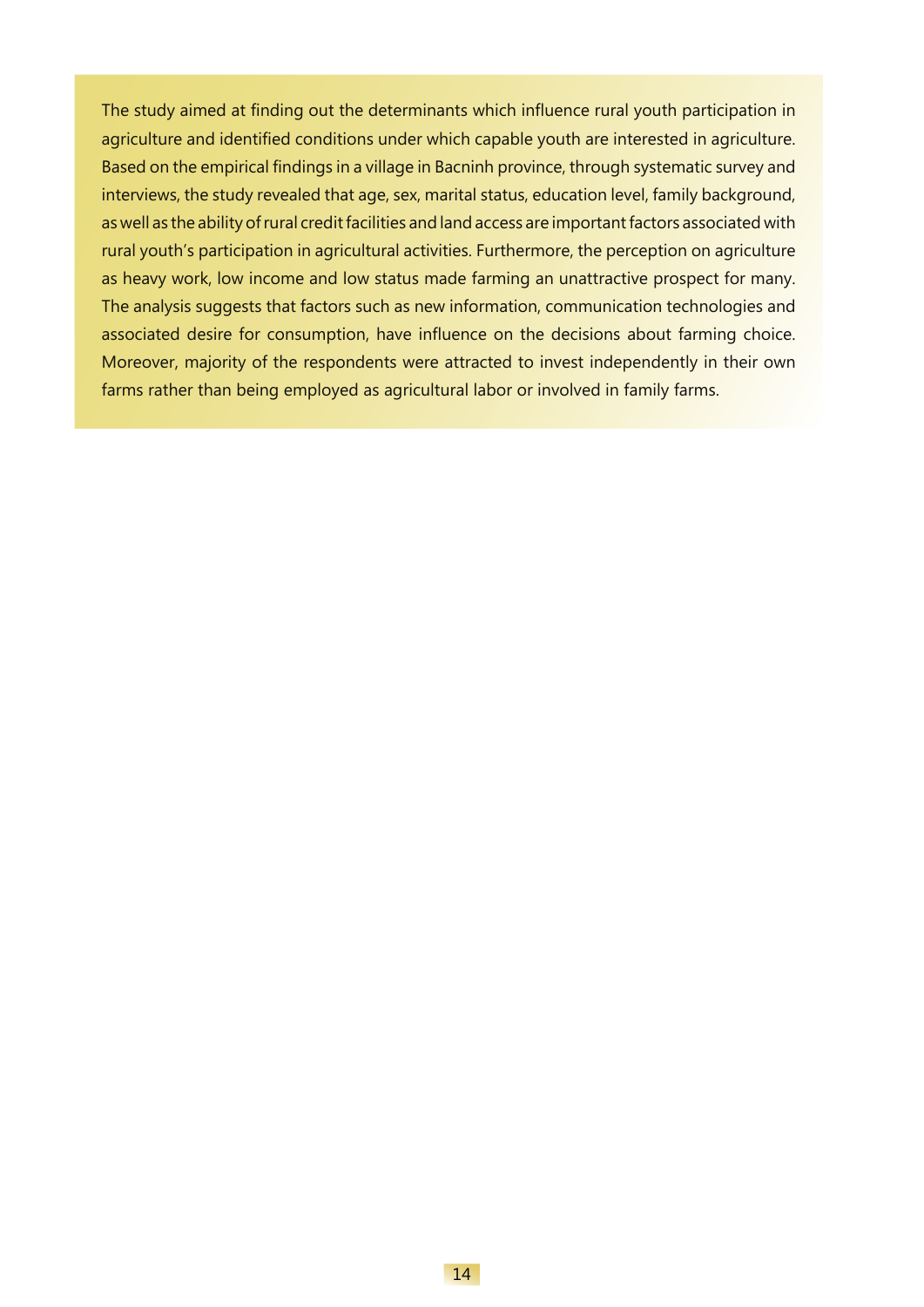### **1. Locale of the study**

 Uttar Pradesh State is selected purposely for the study. The criteria for the selection were based on the youth population. Uttar Pradesh is one of the most youth populous states of India.

### **2. Sampling procedure**

- **• Selection of districts:** Lucknow and Kanpur districts ranks first and second in terms of population in Uttar Pradesh state and hence, these two districts were selected purposely for the study. (As per 2011census)
- **• Selection of the blocks:** Selection of the blocks were through random sampling and four blocks were selected for the study namely Kalyanpur, Bidhunu in Kanpur and Kakori, Mohanlalganj in Lucknow districts and from every block, two (two) gram panchayats were selected for the study.
- S**election of respondents:** A sample size of 80 was selected using simple random sampling method. In this study two types of respondents were selected i.e., farming youth and nonfarming youth.
- **• Procedure of data collection:** A semi-structured interview schedule for data collection was designed and pretested by interviewing few respondents or farm families to test its validity and modify its structure as pre the need, if any. Thereafter, the data were gathered with the help of semi-structured schedule by employing personal interview technique.

### **3. Sampling Design**

 For the purpose of this study mixed method was used that involves initial rapport building, preliminary qualitative and quantitative study in the geographical area of the target population. A semi-structured interview schedule was prepared to study the youth and social media involvement in agriculture. Other than this, focused group discussion (FGD) and observation methods were also used to support the information.

#### **Table 1. Sampling design and respondents selection**

| S.No.                                                                                            | Unit             | <b>Particular</b>                                                              | <b>Design</b> |
|--------------------------------------------------------------------------------------------------|------------------|--------------------------------------------------------------------------------|---------------|
|                                                                                                  | Title            | "Reshaping the future of agriculture: A youth and<br>social media perspective" | Purposively   |
|                                                                                                  | <b>District</b>  | Kanpur and Lucknow                                                             | Purposively   |
| 3.                                                                                               | Sample Block (4) | 2 blocks in each districts                                                     | Purposively   |
| 1. Kanpur district: Kalyanpur and Bidhunu block<br>2. Lucknow district:- Kakori and Mohanlalganj |                  |                                                                                |               |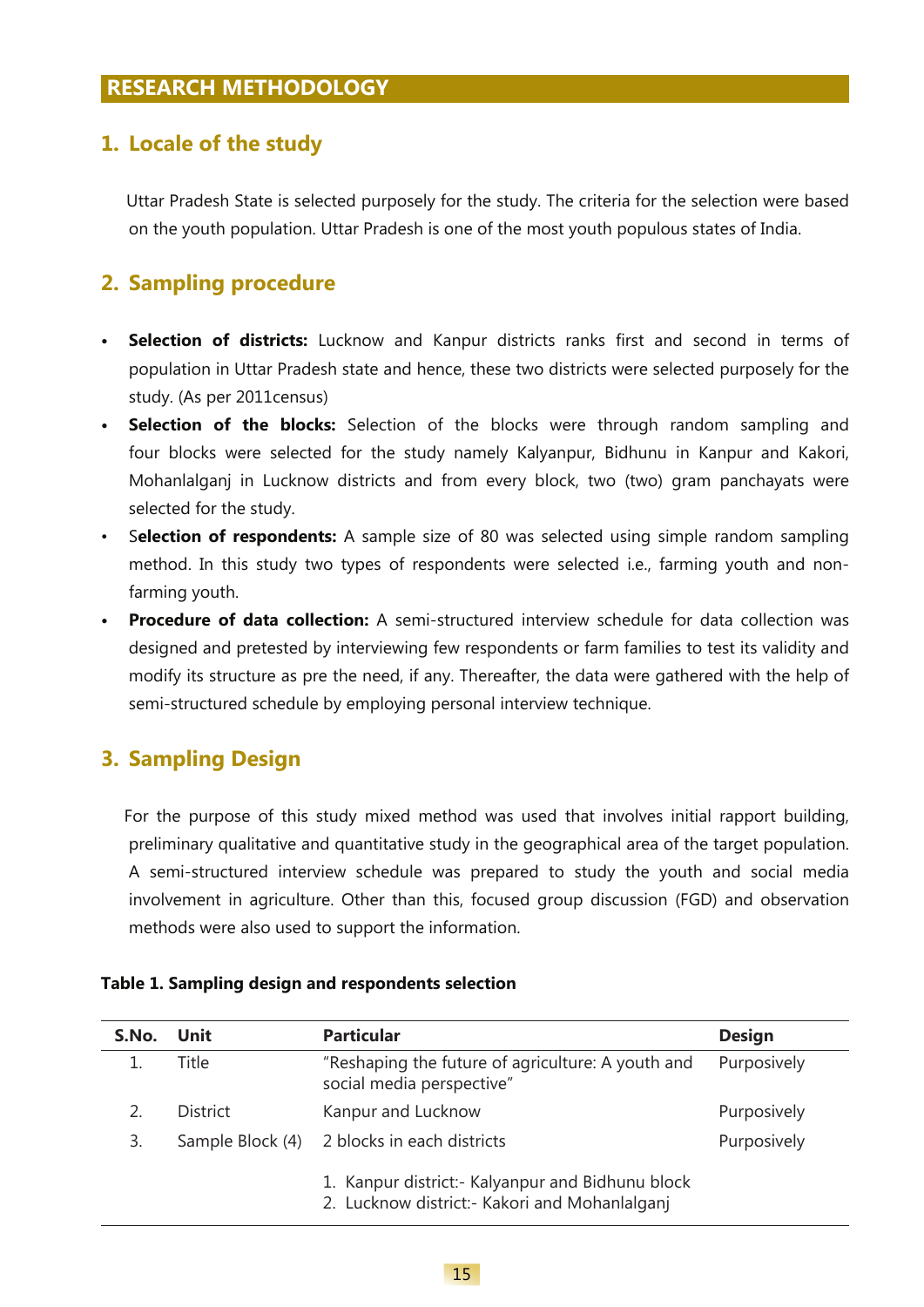|    | <b>Total respondents</b> |                                                                                                                                                     | A total sample size 80 respondents |             |
|----|--------------------------|-----------------------------------------------------------------------------------------------------------------------------------------------------|------------------------------------|-------------|
|    |                          | 5- farming youth                                                                                                                                    | 5- non-farming youth               |             |
|    |                          | 1. Farming youth<br>2. Non-farming youth                                                                                                            |                                    |             |
| 5. | Respondents              | 10 respondents/village Panchayat in which the<br>respondents were divided in two categories-                                                        |                                    | Randomly    |
|    | yats $(8)$               | 1. Kalyanpur: Binaur and Sachendi<br>2. Bidhunu:- Kathara and Ramaipur<br>3. Kakori:- Amethia and Saraipremraj<br>4. Mohanlalganj:- Mau and Dalauna |                                    |             |
| 4. | Village pancha-          | 2 village Panchayat in each blocks                                                                                                                  |                                    | Purposively |



**Fig.1 Maps of the locale**

### **4. Identification of thrust areas and policy support in favour of Youth in Agriculture**

**• Thrust area:** Agriculture consists of different thrust areas which include method of farming, allied activities, farming, research and development, services, advocacy, social work, agri-business, agricultural development, consultancy etc. In this context, an attempt has been made to develop a scale that enable the youth to mention whether they are interested or not interested, as well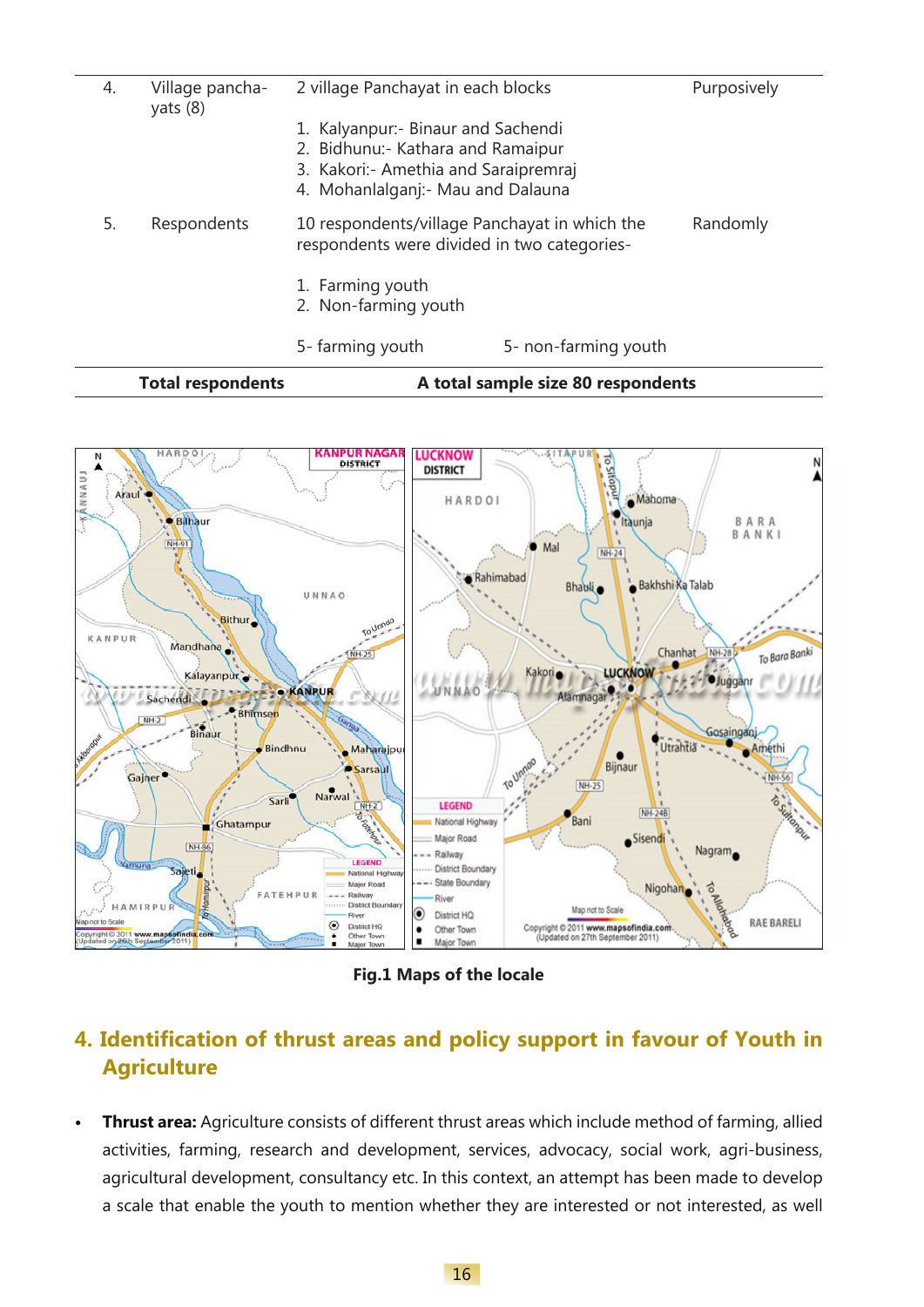as to understand their decision making with regard to the thrust areas listed in the interview schedule and the causes/reasons for the same.

- **• Youth involvement in agricultural activities:** It is referred to the actual participation in farm and farm related activities by the youth in terms of common activities and seasonal activities. The schedule consisted of common and seasonal activities. Against each activity, it has been designed to obtain responses as all-time, sometime and never participate, and the frequency and per cent analysis will be used for categorization based on the above criteria.
- **• Training needs:** Training is an important educational tool which can be effectively used to improve, refresh or to update the farmers' knowledge. The training needs in agricultural activities were assessed using a three point continuum namely; most needed, needed and not needed, in specific areas. Then frequency and percentage were calculated for each of the training needs.
- **• Policy/ programme support in favour of youth:** In this context, a comprehensive list of current policies/development programmes of the government was prepared, so as to get the response of the respondents about the schemes of the government and find out the knowledge level of the respondents about their benefits. Therefore, the list was useful in knowing the impact of aforesaid programmes/policies on youths. This study may reveal ground reality as to what magnitude the programmes and policies have impacted farming youth and non-farming youth in enhancing the livelihood of their lives.
- **• Youth involvement in community based educational programme:** In this context, a list of community based programmes have been prepared. Besides these, if any other programmes/ policies are in practice, they were also added at the time of data collection.
- **• Challenges faced by youths in agriculture:** This study has made use of the above statement to get responses from the youth, directly about the challenges faced by them in agriculture and farming practices. Lists of statements of challenges have been prepared from literature review, yet other additional challenges were added after having discussion with the youth during the survey.
- **• Suitable strategies for overcoming the challenges:** On the whole, strategies may possibly be framed to address the challenges faced by the youth in farming, based on the responses collected from them. These strategies may further help extension policy makers to recommend them to the government.

### **5. Benefits of social media and perceptions of youth about the extent of usage in farming**

- **• Youth involvement in social media for farming:** This study made use of the identified items to get response from the youths directly about the efficiency of social media in farming. Their responses shall be noted as statements on the basis of literature review, discussion papers and discussion with the respondents.
- **• Benefits of Social media in farming experienced by youth:** In this context, a list of the important social media sites generally used in India was prepared and given to the respondents to mark the social media which they have been using. This helped the study to identify the social sites which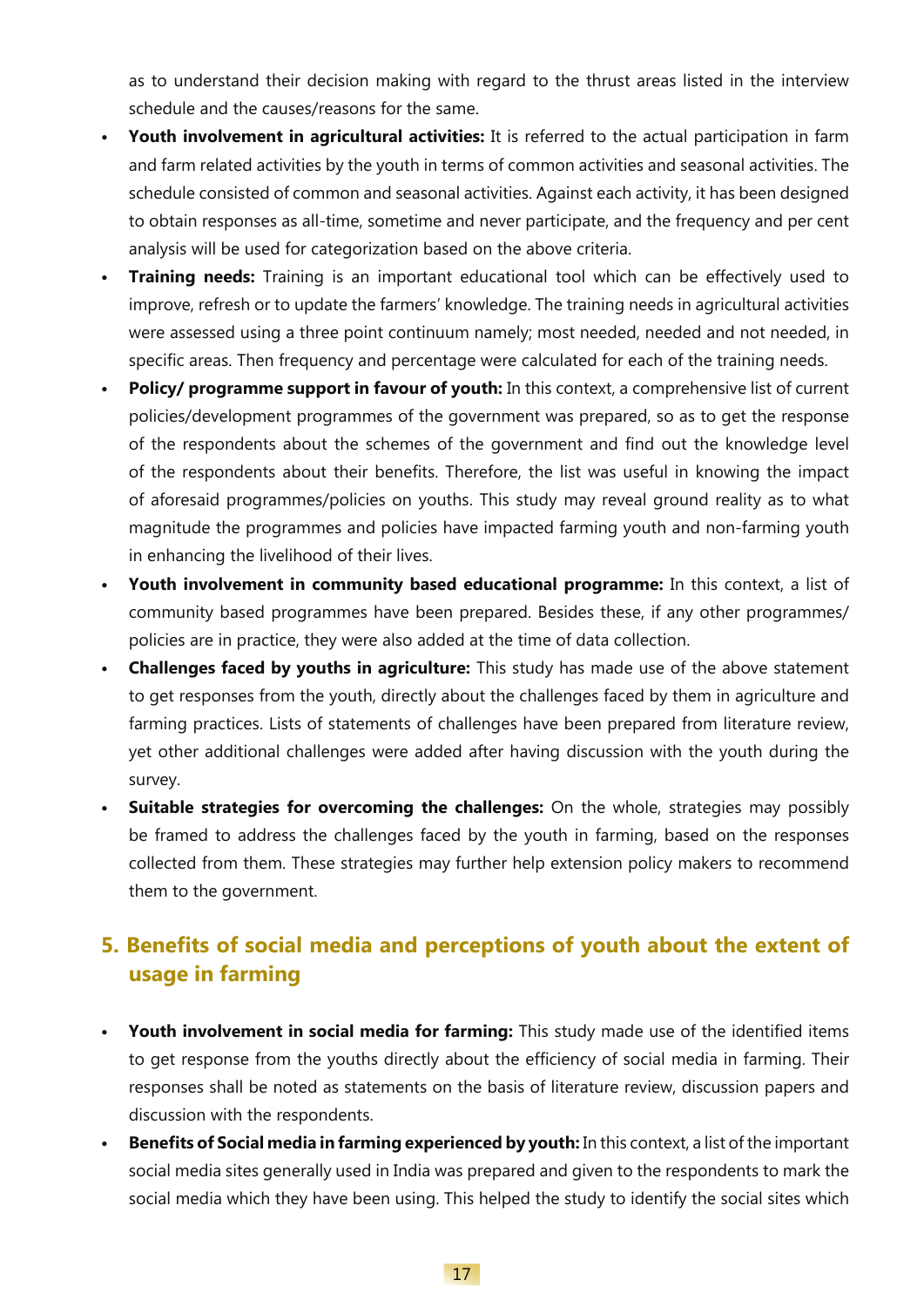they are interested in (or not interested in). This was also helpful in identifying as to what extent the social media is useful in farming.

• Perception of youth towards social media in farming: Perception of youth towards social media in farming is examined on the basis of the open ended responses from respondents. In this study, a discussion was held with the respondents to get their responses pertaining to the felt perceptions about the social networking sites usage in farming. After the collection of data, the responses were analyzed and tabulated, to understand, to what extent the responses from the youth have the relative similarity. Then, with the use of frequency and percentage analysis, the distribution of youth based on their responses shall be assessed.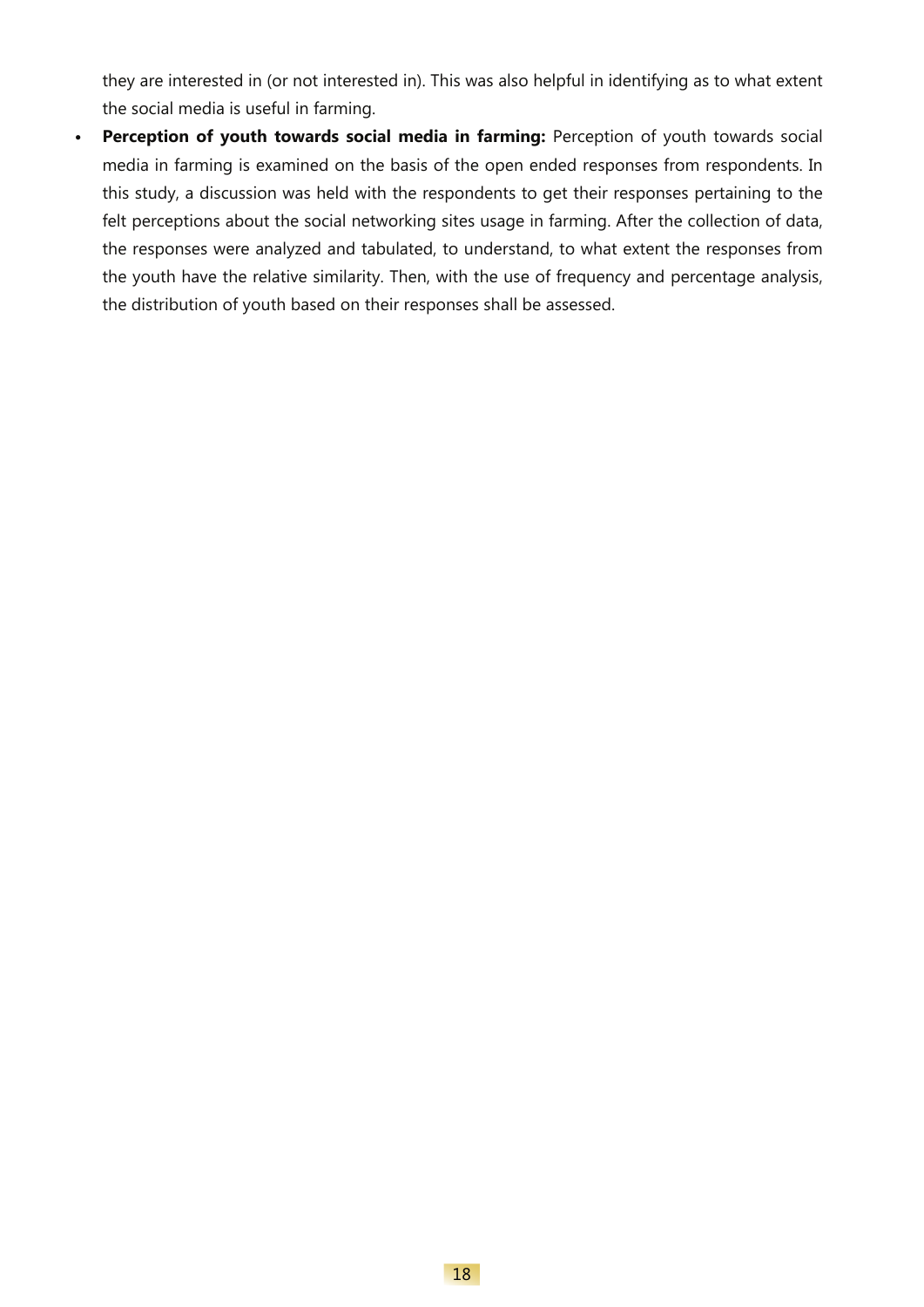#### **RESULTS AND DISCUSSIONS**

#### **1. Socio-economic profile of the respondents**

#### **I. Age composition**

Majority of farming youth (62.50%) were observed in Adult Youth (category 3), followed by Youth (category 2) (20%) and Youth (category 1) (17.50%), respectively.



**Fig.2. Age group of respondents**

Majority (62.5%) of the non-farming youths were observed in Youth (category 3), followed by Youth (category 1) (25%) and Youth (category 2) (12.5%), respectively. The age of the selected nonfarming youth range are from 18 to 35 years. The mean age of the respondents were observed to be 29.45 years. Result shows that the up to 26 years, youth involvement is less.

#### **II. Education**

 The Fig. 3 shows that, of all the farming youth, 92.5 per cent were literate and 7.5 per cent were illiterate. Further, the educational levels were worked out and given in the ascending order as, 16.21 per cent, 37.82 per cent, 27.01 per cent, 13.51 per cent and 5.45 per cent for, an read and write only, high school, intermediate, graduate and post graduate, respectively.



**Fig. 3 Education Level**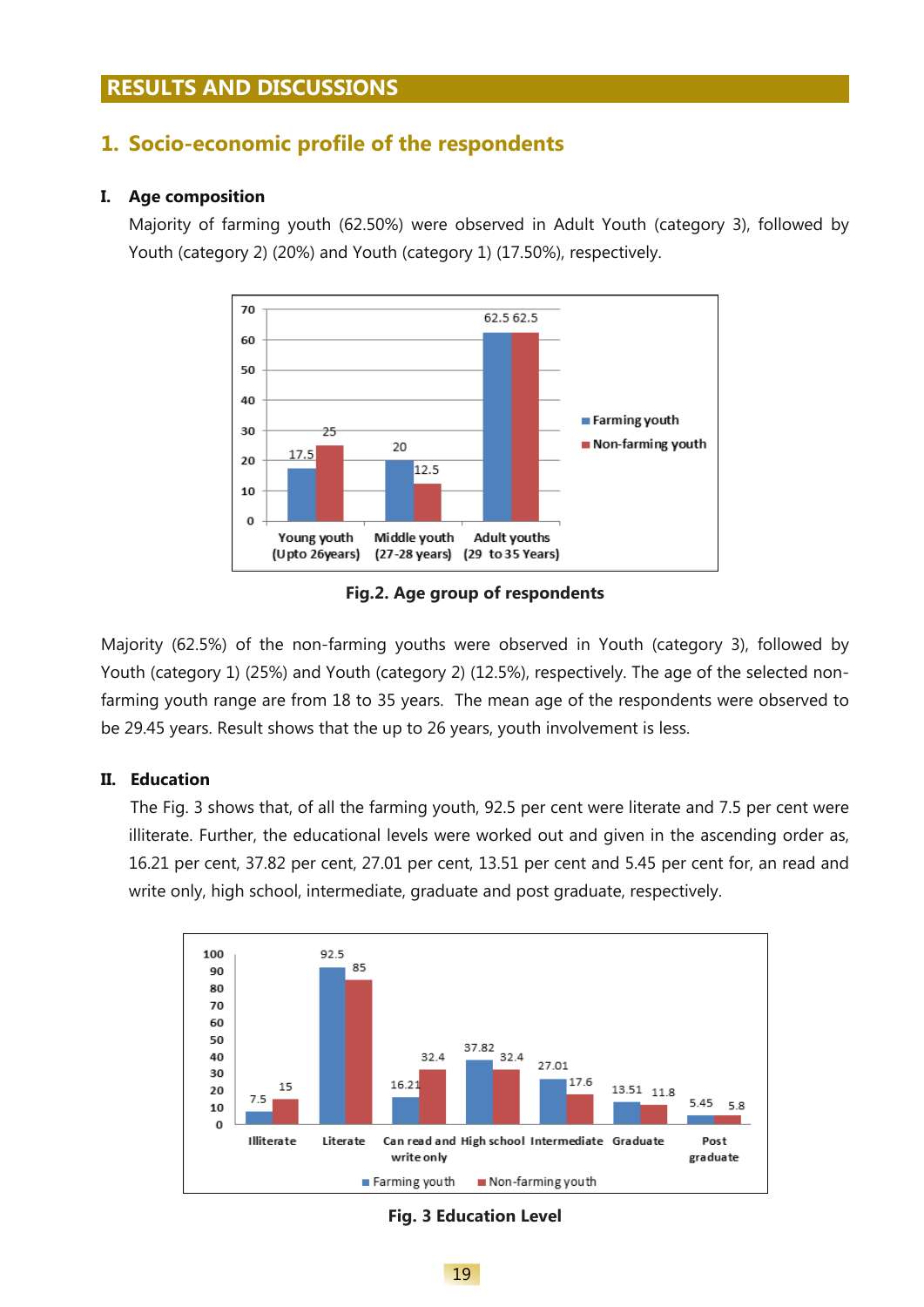It can be concluded that the maximum number of respondents were literate. Also focusing on the non-farming youth, it was observed that 85 per cent were literate and 15 per cent illiterate. This study shows that the majority of the farming and non-farming youth were having high school it's also a reason behind the adoption of the new innovation or practices or scientific methods of farming. Due to lack of education they not seem to be interested in the social media usage in agriculture. So there is need to improve the education level of the young generation.

#### **III. Caste category**

 Fig. 4 Indicates that about 42.5 per cent of the farming youth belong to other backward caste followed by the general caste (32.5%) and the scheduled caste (25%). The figure concludes that a considerable number of respondents in the sample belonged to the other backward caste category.

 Fig. 4 also indicates that the maximum number of the non-farming youth belong to the other backward caste (37.5%) followed by the general caste (35%) and the scheduled caste (27.5%). This concludes that a considerable number of respondents in the sample belonged to the other backward caste, in both categories of farming and non-farming youth.



**Fig. 4 Caste Category** 

#### **IV. Type of family**

 Fig. 5 reveals that the farming youth having joint families are more than those with nuclear families. In terms of percentage, 60 per cent of the respondents belong to joint families, while 40per cent belong to nuclear families. Survey shows that the farming youth were interested and believe in living together.

 The figure also reveals that the non-farming youth in nuclear families are more compared to those in joint families. In terms of percentage, 57.5 per cent of the respondents belong to nuclear families, while, 42.5 per cent belong to joint families. Survey shows that nuclear families give them more freedom than joint families.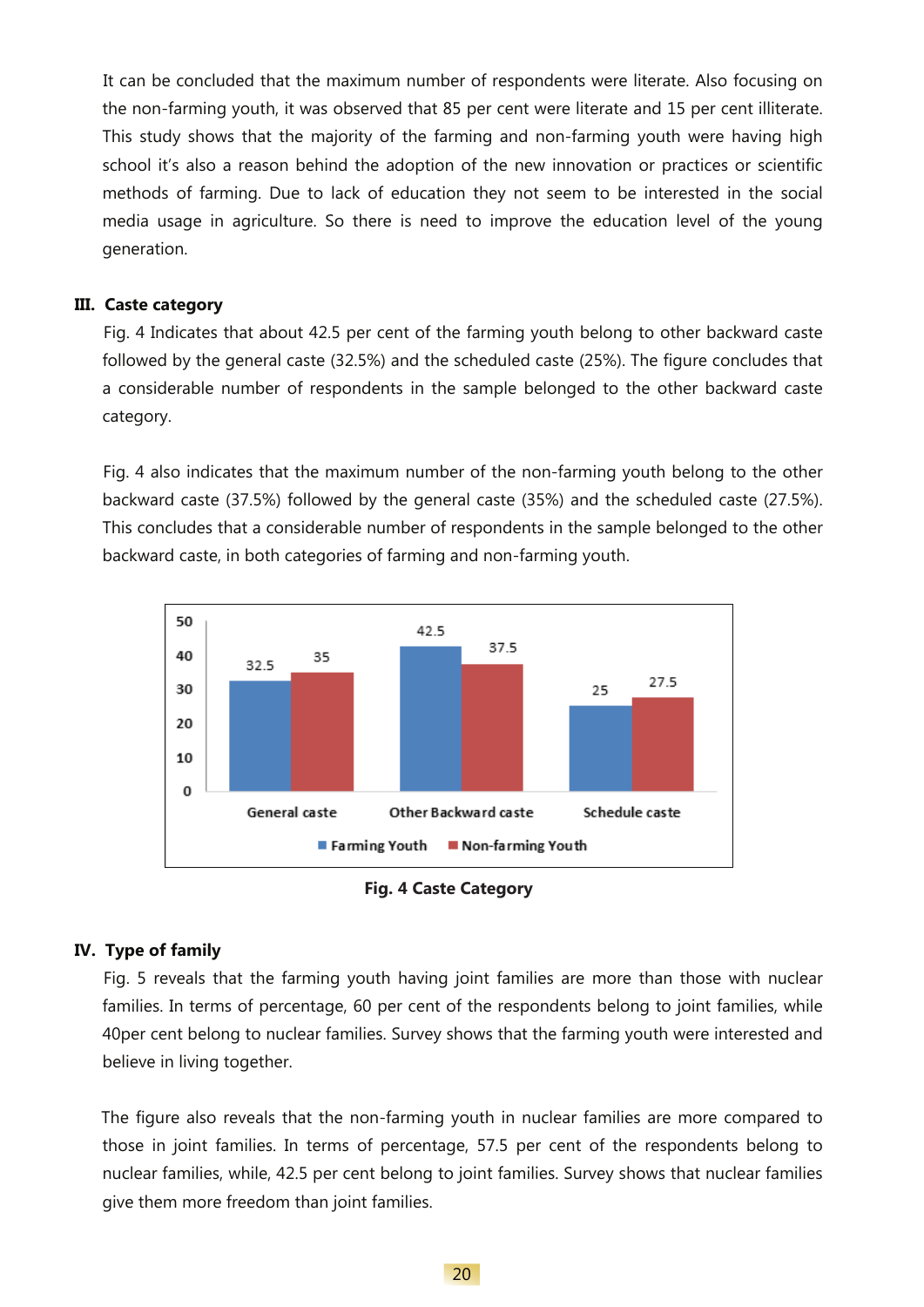

**Fig.5 Type of Family**

#### **V. Size of family**

 Fig. 6 shows that 37.5 per cent of the farming youth belong to the category of those with up to 5 members and 6 to 8 members in their families, followed by 25per cent belonging to the category of above 8 members.







**Fig. 7 Size of Family**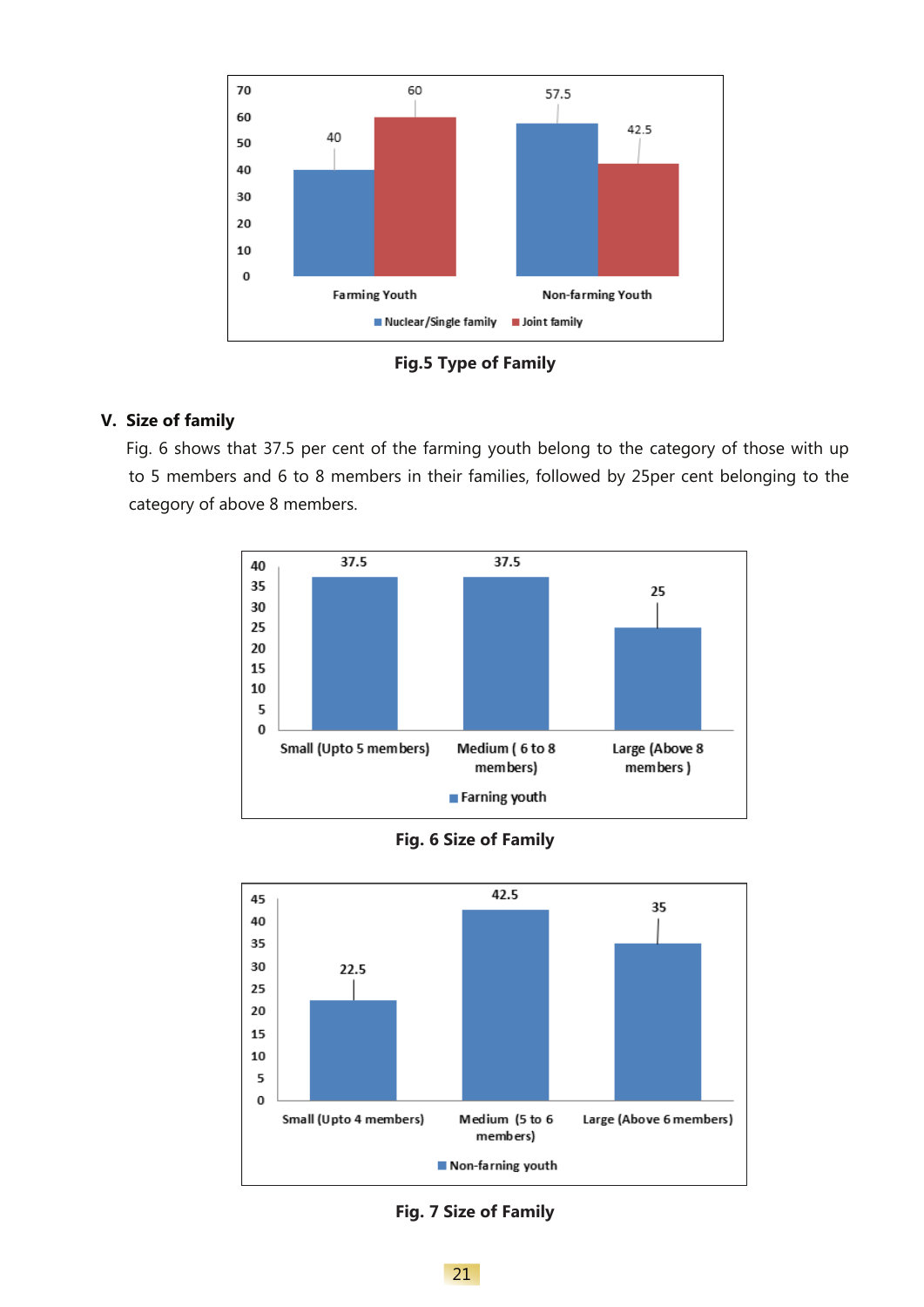Fig.7 shows that the 42.5 per cent non-farming youths belong to large families with 5 to 6 members, followed by 35 per cent in the category of above 6 members and 22.5 per cent to the category up to 4 members, respectively.

#### **VI. Size of land holding**

Fig.8 indicates that most of the farming youths (57.5%) were found to have small land holding (upto 5 acres), 22.5per cent were large farmers (above 8 acres) and 20 per cent were in the medium farmer (6 to 8 acre) category. Results show that the farming youth hold enough land for their survival and to export the produce.



**Fig.8 Land holding Size**

#### **VII. Land type**

 Fig. 9 shows that of all the farming youth owning land, 17.5 per cent of the youth farmers also have leased land. This is a good change for the agriculture scenario.



**Fig. 9 Land Type**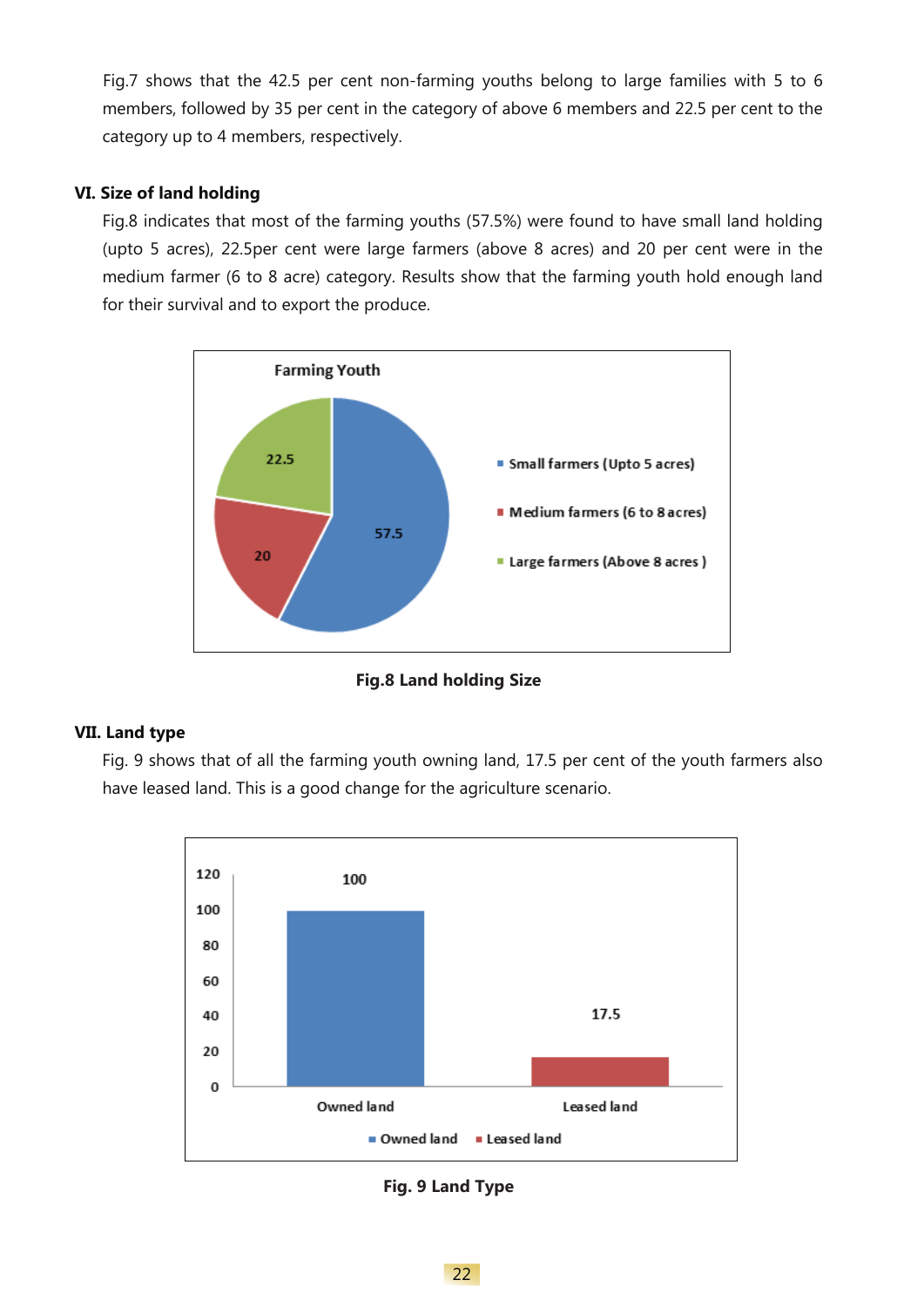#### **VIII. Occupation**

 It is evident from the Fig. 10 that for all the respondents, the main occupation was agriculture. The maximum (12.5%) respondents had their subsidiary occupation as agriculture labor and about 0 per cent respondents in services, 5per cent in agro based enterprises and dairying, with 2.5per cent in fisheries, business and gardening. On the basis of data, it can be said that agriculture is the main occupation of the rural people and that all farming youth were interested in agriculture. The reason behind the interest of the farming youth in agriculture is they are belonging to families with agriculture background and it's also their traditional occupation.



**Fig. 10 Occupation (Farming Youth)**





It is evident from the Fig. 11 that the maximum (67.5%) of the respondents had their main occupation as Non-agril labor, 27.50 per cent Services and 5.00 per cent Business. The maximum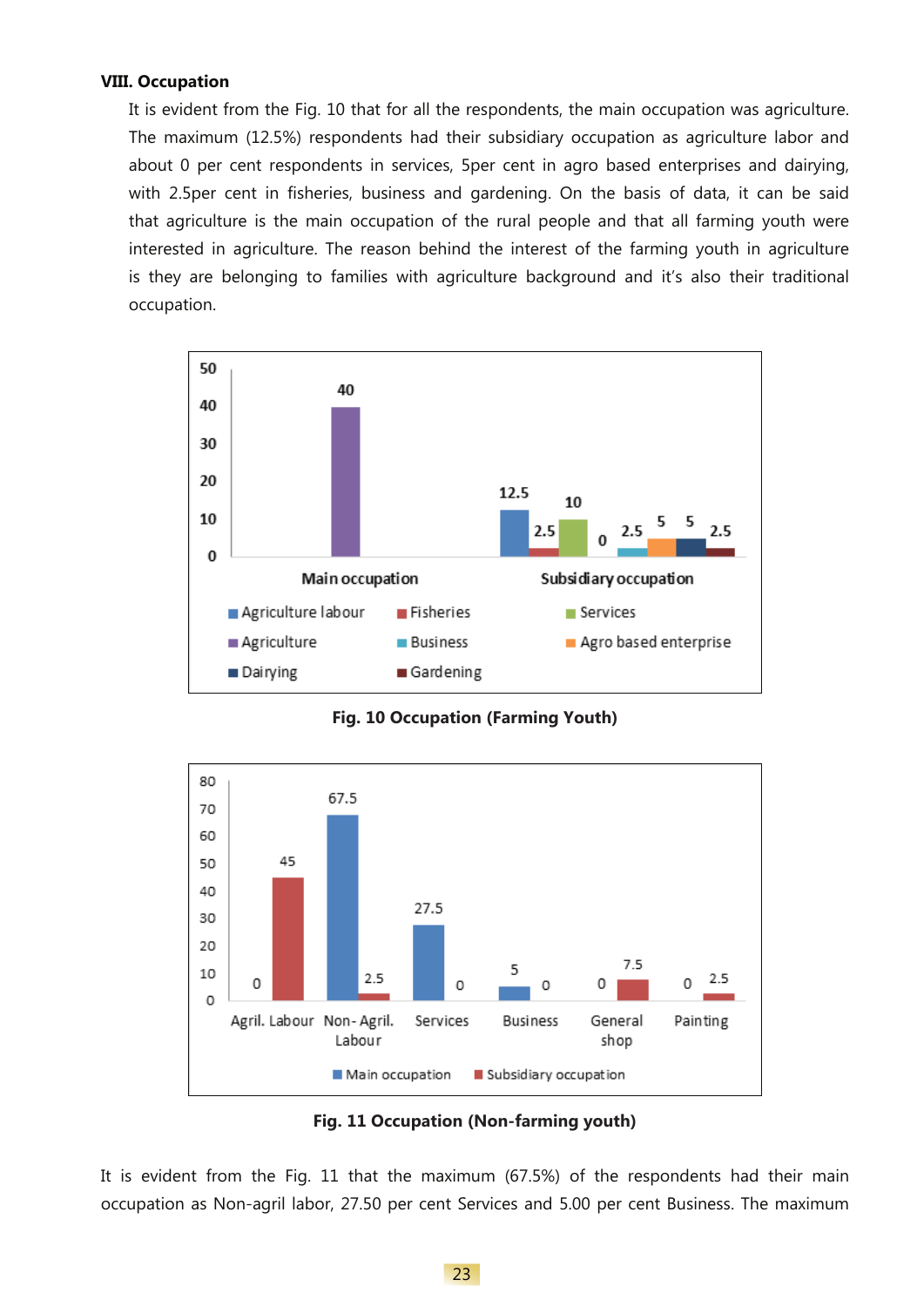45 per cent respondents were observed such who had their Subsidiary occupation as Agriculture labour and respondents 2.50per cent non-agril labour, 7.50 per cent General shop and 2.50per cent others. On the basis of data, it can be said that non-agril labour is the main occupation of Non-farming youths people. The present scenario shows that the majority of the non-farming youth having non-agril labour as a main occupation. Reason behind that is good source of income or daily income.



#### **IX. Annual income**

**Fig. 12 Annual Income (Farming Youth)**

Fig. 12 reveals that a maximum number of the respondents (77.5%) belong to the category with annual income up to Rs 2,45,000, whereas 12 per cent and 10 per cent respondents belonged to the income range of above Rs 3,36,000 and between Rs 2,45,001 to Rs 3,36,000, respectively. It can be said that the maximum respondent were having the annual income up to Rs 2,45,000.

The Table 13 reveals that a maximum number of the respondents (95%) belong to the category with annual income of up to 1,49,000, whereas five per cent and zero per cent, respondents belong to income range of above 1,74,000 and 1,49,001 to 1,74,000 categories respectively. Majority of the respondents were having the annual income of up to Rs. 149,000.



**Fig. 13 Annual Income (Non- Farming Youth)**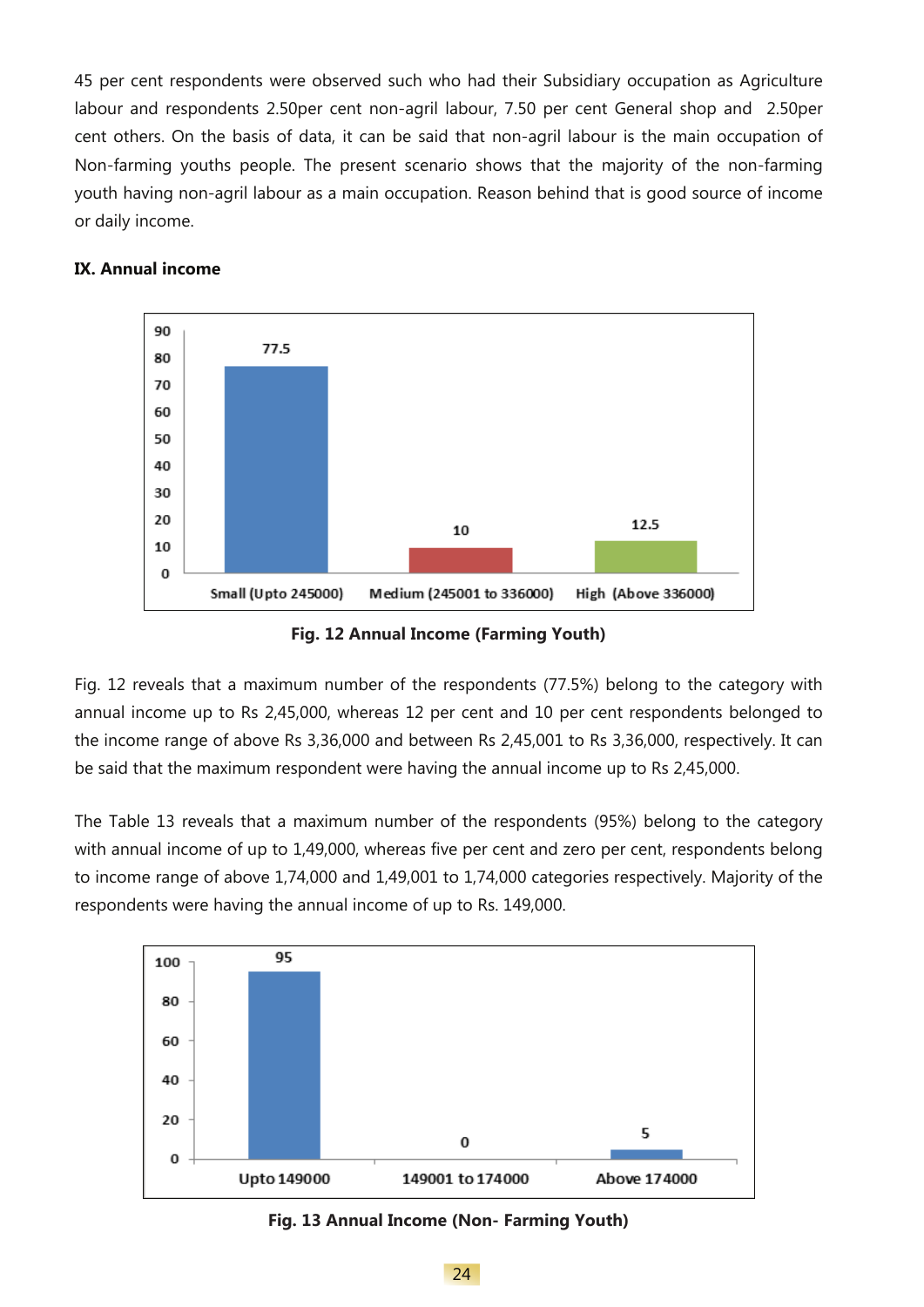### **2. Identification of thrust areas and policy support in favor of youth in agriculture**

 The table 2 shows that the 87.50 per cent of the respondent's thrust areas were inorganic farming reason behind that is higher production compared to the organic farming, followed by 35 per cent, 12.50 per cent, 12.50 per cent, 5.00 per cent, 2.50 per cent, 2.50 per cent, 2.50 per cent, 2.50 per cent and 2.50 per cent for dairy, organic farming, floriculture, poultry farming, seed and agrichemical, pesticide shop/center, bee keeping, mushroom production and fisheries, respectively. This means that majorities of the farming youth were interested in inorganic farming because they thought it is a traditional method of the farming and also lack of awareness about the organic farming techniques.

 And in the food crops maximum 92.50 per cent respondent's interested to grow Paddy followed by Wheat 90 per cent, Gram 32 per cent, Maize 20 per cent and Bajra 5 per cent, respectively. To growing horticultural crops the farming youths were interested maximum 35 per cent in vegetables followed by 10 per cent Mango, 5per cent Potato, and 2.50 per cent Radish and Pea, respectively. Majority of the farming youths were interested to grow the paddy crop because paddy and also wheat is the major crop of the area reason behind that climatic condition of the area.

| S. No          | <b>Respondents</b><br><b>Thrust area</b> |                |                   |
|----------------|------------------------------------------|----------------|-------------------|
|                |                                          | <b>Number</b>  | <b>Percentage</b> |
| $\mathbf{1}$   | Inorganic farming                        | 35             | 87.50             |
| $\overline{2}$ | Dairy                                    | 14             | 35.00             |
| 3              | Floriculture                             | 5              | 12.50             |
| 4              | Organic farming                          | 5              | 12.50             |
| 5              | <b>Poultry Farming</b>                   | $\overline{2}$ | 5.00              |
| 6              | Bee keeping                              | $\mathbf{1}$   | 2.50              |
| 7              | Fisheries                                | $\mathbf{1}$   | 2.50              |
| 8              | Mushroom production                      | $\mathbf{1}$   | 2.50              |
| 9              | Pesticide shop / center                  | $\mathbf{1}$   | 2.50              |
| 10             | Seed and agrichemical                    | $\mathbf{1}$   | 2.50              |
|                | <b>Food crops</b>                        |                |                   |
| A              | Paddy                                    | 37             | 92.50             |
| B              | Wheat                                    | 36             | 90.00             |
| C              | Gram                                     | 13             | 32.50             |
| D              | Maize                                    | 8              | 20.00             |
| E              | <b>Bajra</b>                             | $\overline{2}$ | 5.00              |

#### **Table 2 Preferred areas of agricultural operations according to farm youth (n=40)**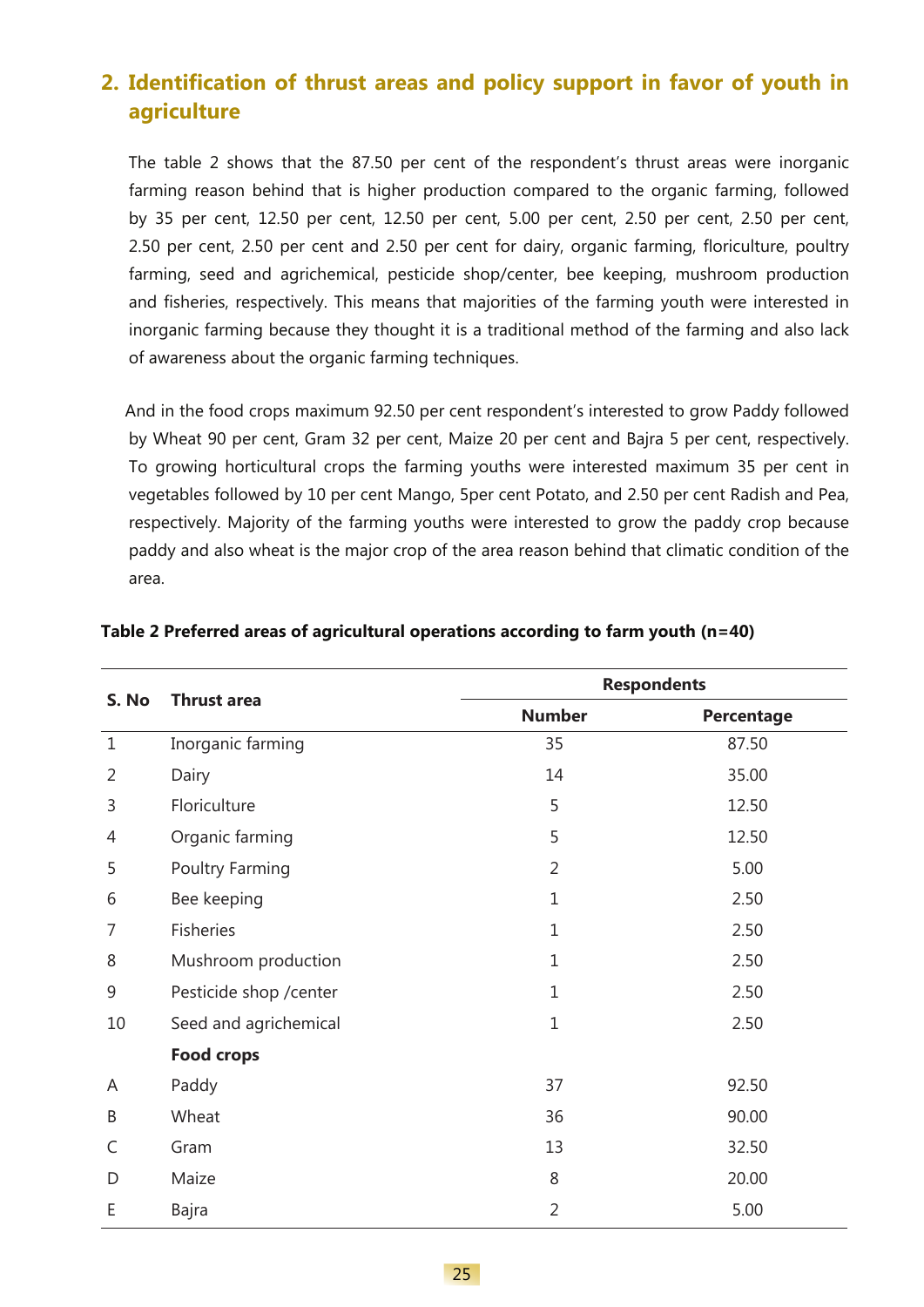|   | <b>Horticultural crops</b> |                |       |
|---|----------------------------|----------------|-------|
| A | Vegetables                 | 14             | 35.00 |
| B | Mango                      | 4              | 10.00 |
| C | Potato                     | $\overline{2}$ | 5.00  |
| D | Radish                     | 1              | 2.50  |
|   | Pea                        | 1              | 2.50  |

#### **Table 3 Preferred areas of agricultural operations according to Non-farm youth (n=40)**

| S. No          | <b>Thrust Area</b>         |                | <b>Respondents</b> |  |
|----------------|----------------------------|----------------|--------------------|--|
|                |                            | <b>Number</b>  | <b>Percentage</b>  |  |
| $\mathbf{1}$   | Dairy                      | 20             | 50.00              |  |
| $\overline{2}$ | Inorganic farming          | 15             | 37.50              |  |
| 3              | Transport                  | 5              | 12.50              |  |
| 4              | Pesticide shop / center    | 5              | 12.50              |  |
| 5              | Organic farming            | 4              | 10.00              |  |
| 6              | <b>Poultry Farming</b>     | 3              | 7.50               |  |
| 7              | Fisheries                  | $\overline{2}$ | 5.00               |  |
| 8              | Mushroom production        | $\overline{2}$ | 5.00               |  |
| 9              | Floriculture               | $\mathbf{1}$   | 2.50               |  |
| 10             | Land banking               | $\mathbf{1}$   | 2.50               |  |
|                | <b>Food crops</b>          |                |                    |  |
| A              | Paddy                      | 18             | 45.00              |  |
| B              | Wheat                      | 18             | 45.00              |  |
| C              | Gram                       | 5              | 12.50              |  |
| D              | <b>Bajra</b>               | 4              | 10.00              |  |
| E              | Maize                      | $\overline{2}$ | 5.00               |  |
|                | <b>Horticultural crops</b> |                |                    |  |
| A              | Vegetables                 | $\overline{2}$ | 5.00               |  |

The Table- 3 shows that the thrust area of 50 per cent of the respondent's was dairy, followed by 37.50 per cent, 12.50 per cent, 12.50 per cent, 10 per cent, 5 per cent, 5 per cent, 7.50 per cent, 2.50 per cent and 2.50 per cent for floriculture, inorganic farming, pesticide shop /center, transport, organic farming, poultry farming, mushroom production and fisheries, floriculture and land banking respectively. Survey shows that the maximum of non-farming youth wants involvement in agriculture and allied activities, more so in dairy. Reason behind that is the demand of the milk and milk products are high in that area and rearing of animals is easy for the villagers because availability of the fodders.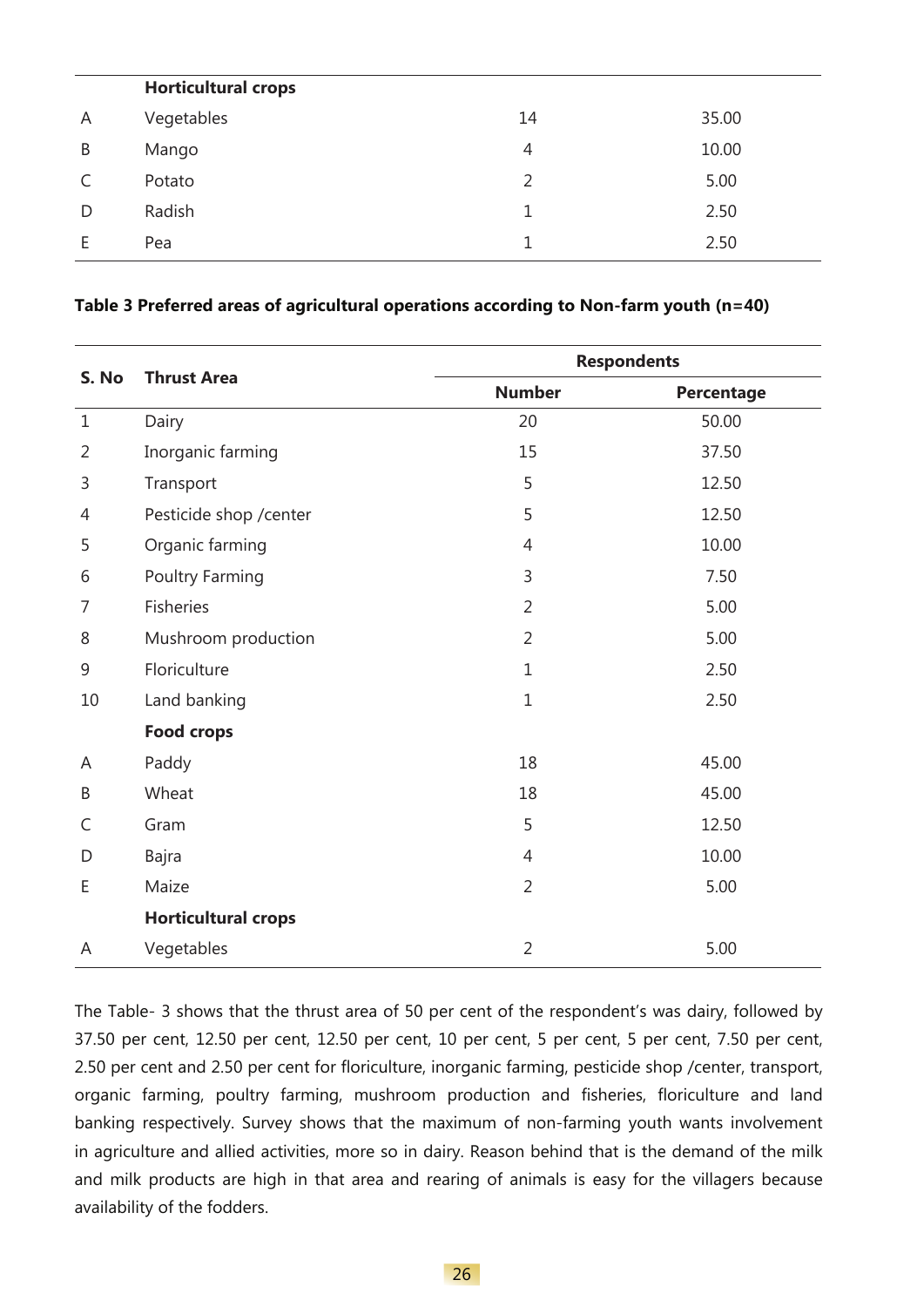In food crops, a maximum of 45 per cent of the respondents were interested to grow paddy, followed by 12.50 per cent interested in growing Wheat, Bajra 10 per cent and Maize 5 per cent. Only 5 per cent of the non-farming youth were interested in growing vegetables. That means, a maximum of the non-farming youth were interested in growing paddy followed by wheat, because of the climatic condition of the area.

# **Participation of youth in Agricultural activities**

| <b>S. No.</b>  | <b>Activities</b>                                      | T.S | M.S  | <b>Rank</b>  | <b>Overall</b> |
|----------------|--------------------------------------------------------|-----|------|--------------|----------------|
| Α.             | <b>COMMON ACTIVITIES</b>                               |     |      |              | <b>Rank</b>    |
| $\mathbf{1}$   | Leveling                                               | 107 | 2.67 | I            | I              |
| $\overline{2}$ | Cleaning                                               | 107 | 2.67 | I            | I              |
| 3              | Clod crushing                                          | 106 | 2.65 | $\rm{II}$    | $_{\rm II}$    |
| 4              | FYM broadcasting                                       | 105 | 2.62 | III          | III            |
| В.             | <b>SEASONAL ACTIVITIES</b>                             |     |      |              |                |
| 1              | Var. selection                                         | 106 | 2.65 | I            | $\mathbf{I}$   |
| $\overline{2}$ | Disease/pest management                                | 105 | 2.62 | $\rm _{II}$  | III            |
| 3              | Marketing                                              | 105 | 2.62 | $\mathbf{I}$ | III            |
| 4              | Seeding                                                | 104 | 2.60 | $\rm III$    | IV             |
| 5              | Post-harvest                                           | 104 | 2.60 | III          | IV             |
| 6              | Fertilizer application                                 | 103 | 2.57 | IV           | $\vee$         |
| 7              | Activities (threshing, winnowing,<br>drying, cleaning) | 103 | 2.57 | IV           | $\vee$         |
| 8              | Harvesting                                             | 102 | 2.55 | V            | VI             |
| 9              | Weeding                                                | 102 | 2.55 | V            | VI             |
|                |                                                        |     |      |              |                |

#### **Table 4 Participation of farming youth in agricultural activities (n=40)**

T.S= Total Score, M.S. = Mean Score

The Table-4 shows that the participation of farming youth in common activities was more in Leveling and Cleaning ranked  $1<sup>st</sup>$ , followed by Clod crushing and FYM broadcasting, ranked  $2<sup>nd</sup>$  and 3rd, respectively.

The participation of farming youth in the seasonal activities were maximum in variety selection (ranked 1<sup>st</sup>), followed by Disease/pest management, Marketing, Post-harvest, Seeding, Activities (threshing, winnowing, drying, cleaning), Fertilizer application, Weeding and Harvesting.

Finally, the overall participation of the farming youth in agricultural activities were maximum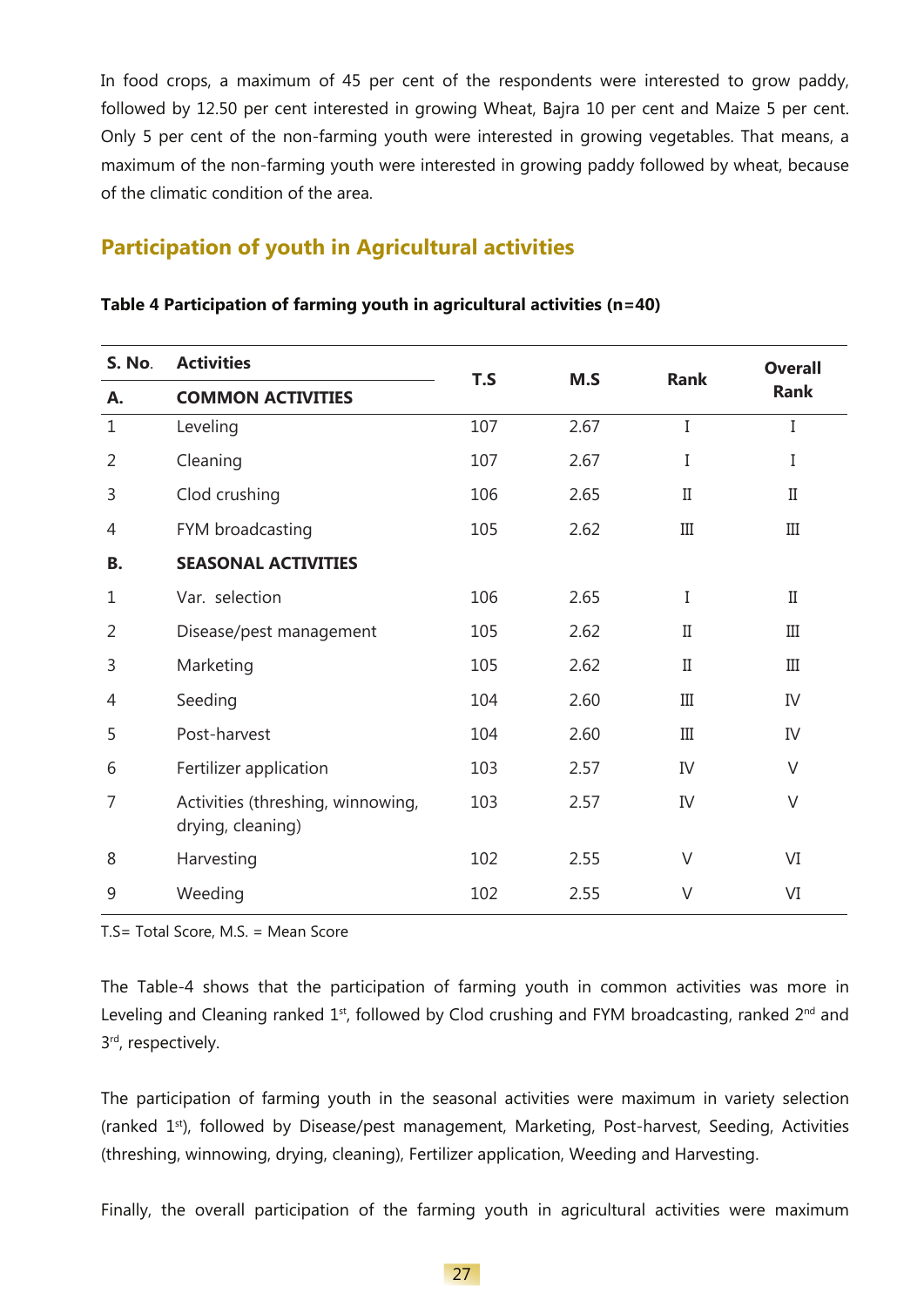in Leveling and Cleaning, ranked 1<sup>st</sup>, followed by Variety selection, Cloud crushing and Disease/ pest management, Marketing and FYM broadcasting ranked 2<sup>nd</sup> and <sup>3rd</sup>, respectively. That means maximum of the farming youths are doing the work themselves, as they have limited resources.

| <b>S. No.</b>  | <b>Activities</b>                                      |     | M.S  | <b>Rank</b>  | <b>Overall</b> |
|----------------|--------------------------------------------------------|-----|------|--------------|----------------|
| Α.             | <b>COMMON ACTIVITIES</b>                               | T.S |      |              | <b>Rank</b>    |
| $\mathbf{1}$   | Clod crushing                                          | 60  | 1.50 | I            | I              |
| $\overline{2}$ | FYM broadcasting                                       | 60  | 1.50 | I            | Ι              |
| 3              | Leveling                                               | 58  | 1.45 | $\rm II$     | III            |
| 4              | Cleaning                                               | 58  | 1.45 | $\mathbf{I}$ | III            |
| <b>B.</b>      | <b>SEASONAL ACTIVITIES</b>                             |     |      |              |                |
| 1              | Activities (threshing, winnowing,<br>drying, cleaning) | 60  | 1.50 | I            | I              |
| $\overline{2}$ | Weeding                                                | 59  | 1.47 | $\mathbf{I}$ | $_{\rm II}$    |
| 3              | Harvesting                                             | 59  | 1.47 | $\mathbf{I}$ | $_{\rm II}$    |
| 4              | Disease/pest management                                | 58  | 1.45 | Ш            | III            |
| 5              | Post-harvest                                           | 58  | 1.45 | III          | III            |
| 6              | Var. selection                                         | 46  | 1.15 | VI           | VI             |
| 7              | Fertilizer application                                 | 57  | 1.42 | IV           | IV             |
| 8              | Seeding                                                | 56  | 1.40 | $\vee$       | $\vee$         |
| 9              | Marketing                                              | 46  | 1.15 | VI           | VI             |

**Table 5 Participation of non-farming youths in agricultural activities (n=40)**

T.S= Total Score, M.S. = Mean Score

The Table-5 shows that the participation of non-farming youth in common activities was more in Clod crushing and FYM broadcasting ranked  $1<sup>st</sup>$ , majority of the young generation generally engaged clod crushing because it is an energetic work and youth having good energy than old age famers followed by Leveling and Cleaning, ranked 2n<sup>d</sup> and 3<sup>rd</sup> respectively. Survey shows that the majority of the non-farming youth were involved in agricultural activities on a part time basis.

Participation of the farming youth in seasonal activities was maximum in Activities (threshing, winnowing, drying, cleaning), ranking  $1<sup>st</sup>$ , followed by Weeding and Harvesting, Disease/pest management and Post-harvest, Fertilizer application, Seeding, Marketing and Variety selection that ranked 2<sup>nd</sup>, 3<sup>rd</sup>, 4<sup>th</sup>, 5<sup>th</sup> and 6<sup>th</sup>, respectively.

Finally, the overall participation of the non-farming youth in agricultural activities was mostly in threshing, winnowing, drying, cleaning, Clod crushing and FYM broadcasting, followed by Harvesting, Weeding and Disease/pest management, Post-harvest, and Variety selection.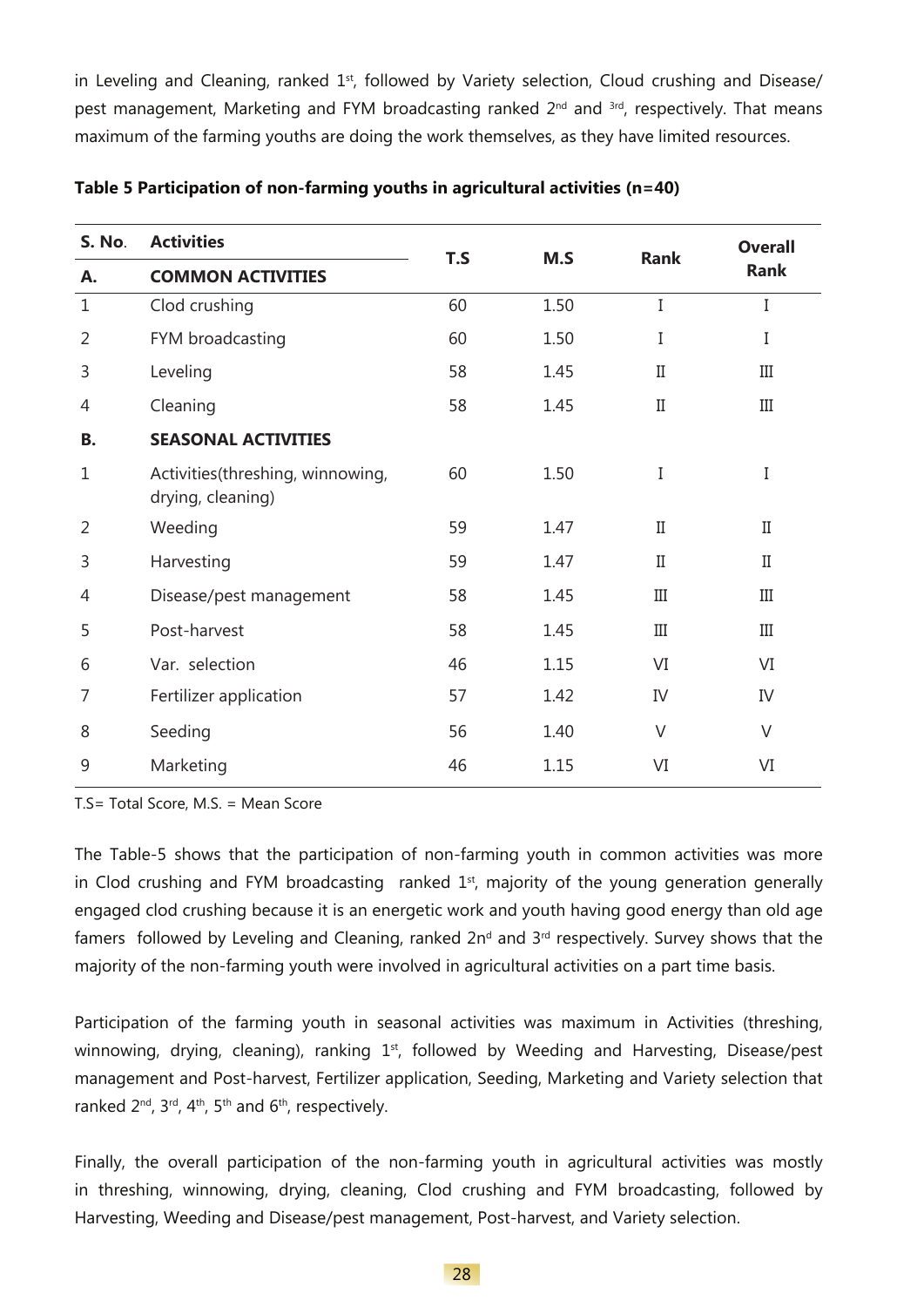| S. No.         | <b>Training needs</b>                | T.S | <b>M.S.</b> | Rank        |
|----------------|--------------------------------------|-----|-------------|-------------|
| $\mathbf{1}$   | Nursery preparation                  | 102 | 2.55        | I           |
| $\overline{2}$ | Calculation of fertilizer dosage     | 96  | 2.40        | I           |
| 3              | Seed treatment with chemicals        | 99  | 2.47        | $_{\rm II}$ |
| 4              | Fertilizer application               | 99  | 2.47        | $_{\rm II}$ |
| 5              | Identification of pests and diseases | 93  | 2.32        | III         |
| 6              | Processing of food grains            | 93  | 2.32        | III         |
| 7              | Water management                     | 93  | 2.32        | III         |
| 8              | Plant protection measures            | 92  | 2.30        | IV          |
| 9              | Seed selection                       | 92  | 2.30        | IV          |
| 10             | Weed management                      | 91  | 2.27        | $\vee$      |
| 11             | High technology horticulture         | 83  | 2.12        | VI          |
| 12             | Storage                              | 81  | 2.07        | VII         |
| 13             | Marketing                            | 77  | 2.08        | VIII        |
| 14             | Control of stored pests              | 75  | 1.92        | IX          |
| 15             | Proper use of farm waste             | 74  | 1.89        | Χ           |

#### **Table 6 Training needs for farming youth for betterment of the farming (n=40)**

T.S= Total Score, M.S. = Mean Score

Table-6 shows that under training needs for the farming youth, Nursery preparation and Calculation of fertilizer dosage ranked 1<sup>st</sup>, followed by Seed treatment with chemicals and Fertilizer application which ranked 2<sup>nd</sup>, while Water management, Identification of pests and diseases and Processing of food grains got  $3<sup>rd</sup>$  rank, Plant protection measures and seed selection got rank  $4<sup>th</sup>$ , Weed management 5<sup>th</sup> rank, High-tech horticulture rank 6<sup>th</sup>, Storage rank 7<sup>th</sup> and Marketing was ranked 8<sup>th</sup>. Above table shows that to change the present scenario of agriculture, there is a need to train the farming youth through training programmes related to agriculture.

|  | Table 7 Training needs for the non-farming youths for the betterment of the farming (n=40) |  |  |
|--|--------------------------------------------------------------------------------------------|--|--|
|  |                                                                                            |  |  |

| <b>S. No.</b>  | <b>Training needs</b>            | T. S | <b>M.S.</b> | <b>Rank</b> |
|----------------|----------------------------------|------|-------------|-------------|
|                | Nursery preparation              | 75   | 1.87        |             |
| $\mathcal{P}$  | Seed treatment with chemicals    | 70   | 1.75        | П           |
| 3              | High-tech. horticulture          | 69   | 1.72        | Ш           |
| $\overline{A}$ | Fertilizer application           | 68   | 1.70        | IV          |
| 5              | Calculation of fertilizer dosage | 65   | 1.62        | V           |
| 6              | Seed selection                   | 63   | 1.57        | VI          |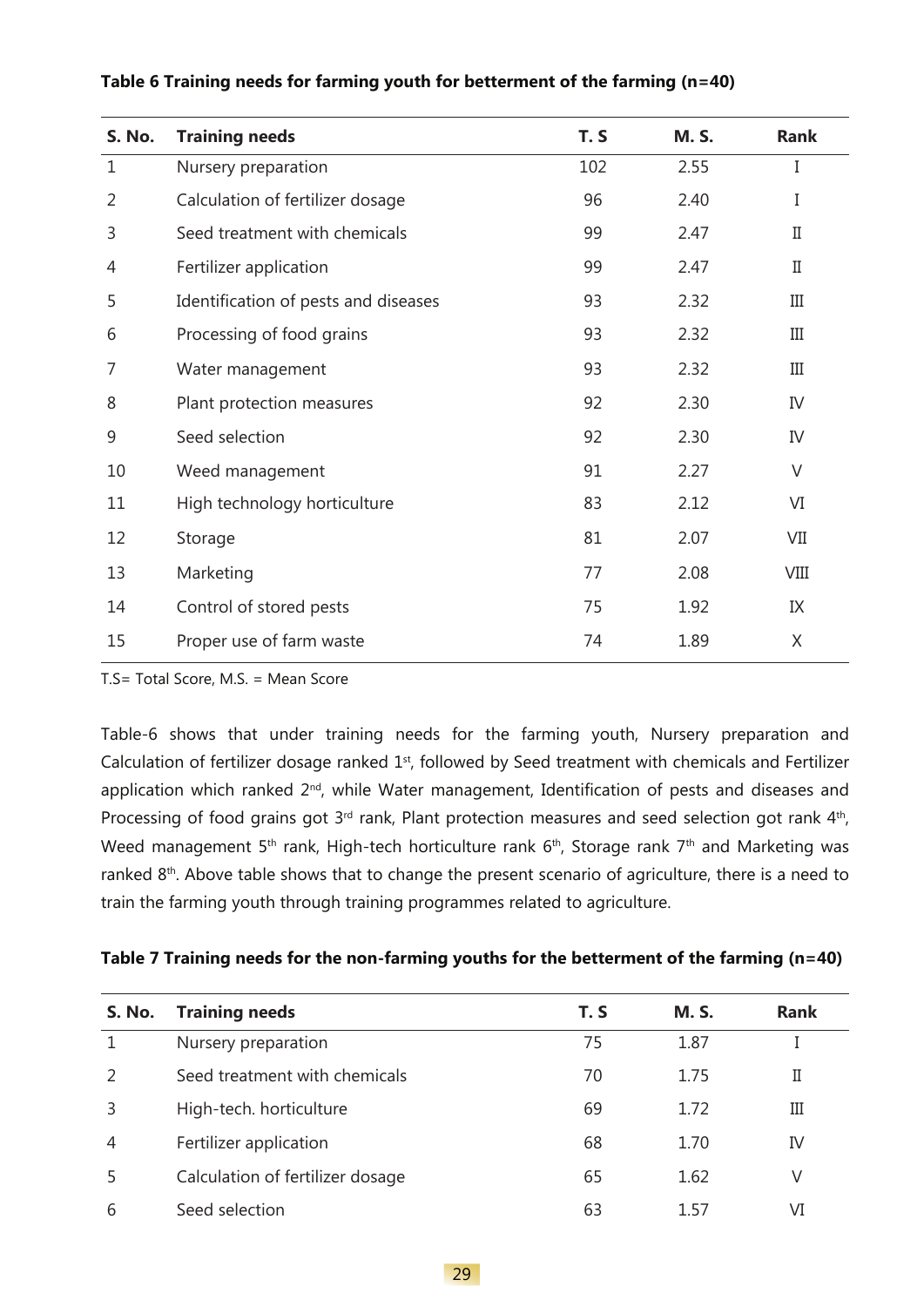|    | Water management                     | 62 | 1.55 | VII  |
|----|--------------------------------------|----|------|------|
| 8  | Processing of food grains            | 61 | 1.52 | VIII |
| 9  | Weed management                      | 60 | 1.50 | IX   |
| 10 | Plant protection measures            | 60 | 1.50 | IX   |
| 11 | Identification of pests and diseases | 60 | 1.50 | IX   |
| 12 | Marketing                            | 55 | 1.44 | X    |
| 13 | Control of stored pests              | 56 | 1.40 | XI   |
| 14 | Storage                              | 55 | 1.37 | XII  |
| 15 | Proper use of farm waste             | 54 | 1.35 | XIII |

T.S= Total Score, M.S. = Mean Score

Table 7 shows that under training needs for non-farming youth, Nursery preparation ranked  $1<sup>st</sup>$ , followed by Seed treatment with chemicals ranked  $2<sup>nd</sup>$ , High-technology horticulture ranked 3<sup>rd</sup>, Fertilizer application 4<sup>th</sup>, Calculation of fertilizer dosage rank 5<sup>th</sup>, Seed selection rank 6<sup>th</sup>, Water management rank 7th, Processing of food grains rank 8th, Identification of pests and diseases, Plant protection measures and Weed management rank 9<sup>th</sup>, Marketing, Control of stored pests, Storage and Proper use of farm waste with rank  $10^{th}$ ,  $11^{th}$  and  $12^{th}$ , respectively. Survey shows that the nonfarming youth were interested in agriculture and they felt that if the government trained them, then involvement of the youth will definitely increase and it will be beneficial for agriculture sector as well. So to increase the involvement of the non-farming youth in agriculture, government can start training programme related to cultivation practices through the NGOs, SAUs and with the help of KVKs at the block/gram Panchayat level

## **Awareness about the Policy/programme support in favor of youth**

| S.No            | Schemes/         | <b>Remark</b>                                                          |  |  |  |  |
|-----------------|------------------|------------------------------------------------------------------------|--|--|--|--|
|                 | <b>Programme</b> |                                                                        |  |  |  |  |
| Focus on youths |                  |                                                                        |  |  |  |  |
|                 | <b>PMKVY</b>     | Prime Minister Narendra Modi promised an abundance of skilled          |  |  |  |  |
|                 |                  | labour in the country. Complementary to this was the idea of skills    |  |  |  |  |
|                 |                  | development among the youth of the nation. The Pradhan Mantri          |  |  |  |  |
|                 |                  | Kaushal Vikas Yojana (PMKVY) was thus envisaged as a key measure to    |  |  |  |  |
|                 |                  | impart skills-based training to young men and women, making them       |  |  |  |  |
|                 |                  | capable of earning and supporting the nation's anti-poverty endeavors. |  |  |  |  |
|                 |                  | The scheme becomes all the more important in India as it has the       |  |  |  |  |
|                 |                  | world's largest youth population that requires employable skills.      |  |  |  |  |

#### **Table 8 List of the programme/scheme launched by the government for Youth/Agriculture.**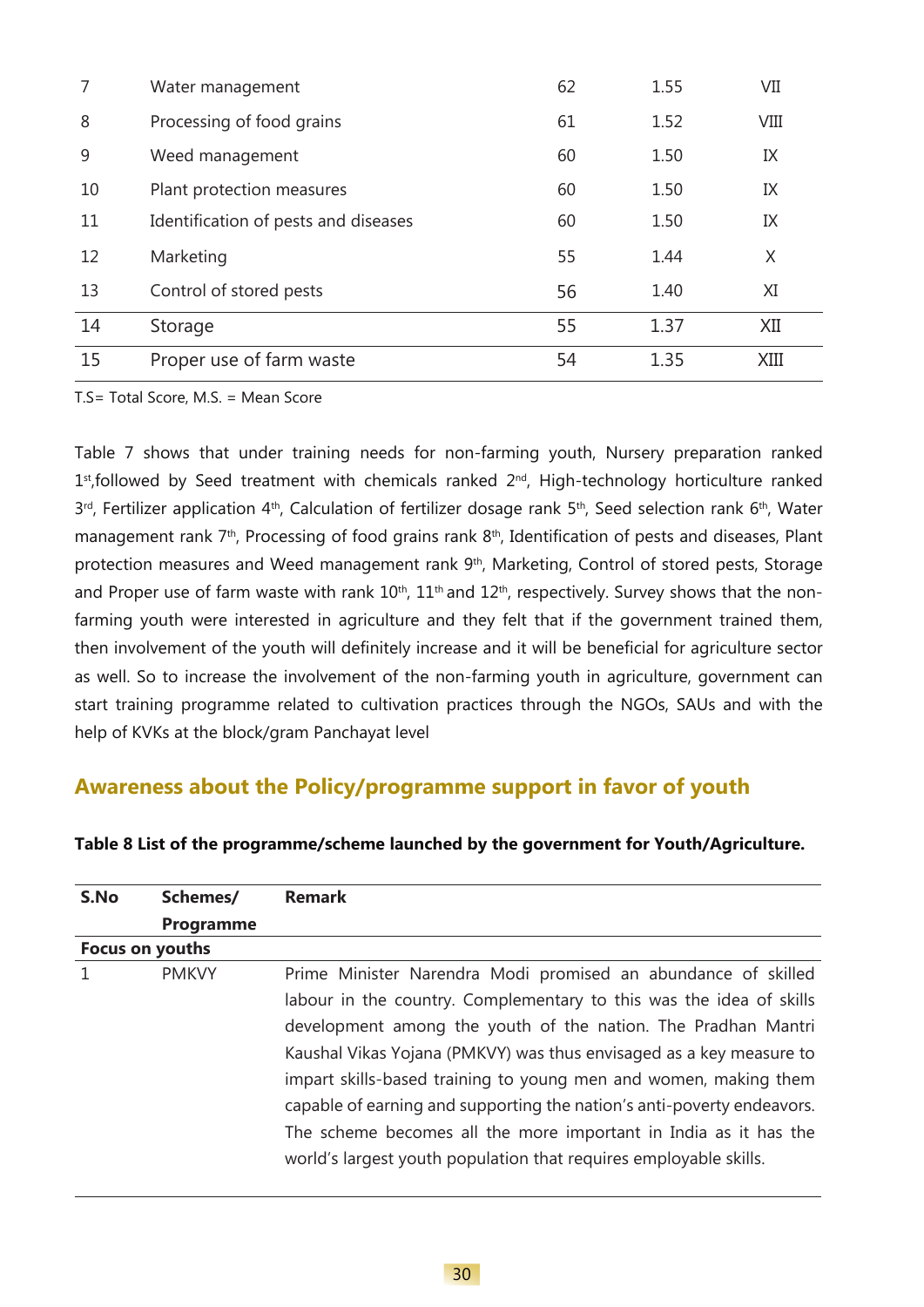| $\overline{2}$ | Free laptop<br>scheme                  | This scheme was first introduced by Samajwadi Party in its 2012<br>Assembly Election manifesto to give free laptops and tablet computers<br>to intermediate and high-school pass outs of 2012 by Akhilesh Yadav.<br>After becoming the Chief Minister of Uttar Pradesh he distributed 15<br>lakh laptops under this scheme in first three years of his administration.<br>In the year 2015 Government announced to gift free laptops to toppers<br>of each district in Uttar Pradesh. 625 High School Class and 425<br>Intermediate Toppers of session 2014-2015 were benefitted                     |
|----------------|----------------------------------------|------------------------------------------------------------------------------------------------------------------------------------------------------------------------------------------------------------------------------------------------------------------------------------------------------------------------------------------------------------------------------------------------------------------------------------------------------------------------------------------------------------------------------------------------------------------------------------------------------|
| 3              | 10000 reward<br>scheme                 | Yogi Adityanath's government in Uttar Pradesh has announced a cash<br>reward scheme for every girl who passes 10th class. The government<br>would provide Rs. 10,000 cash reward to every girl upon passing class<br>10th examination. The scheme has been announced by the Deputy chief<br>minister of Uttar Pradesh for promoting girl's education in the state.<br>The new Rs. 10000 cash reward scheme would be implemented on<br>the lines of existing Kanya Vidya Dhan Yojana. Under the scheme the<br>government aims to provide cash benefits to about 1, 00, 000 girls<br>across the state. |
| 4              | Skill India                            | Skill India is a campaign launched by Prime Minister Narendra<br>Damodardas Modi on 15 July 2015 which aim to train over 40 crore<br>people in India in different skills by 2022. It includes various initiatives<br>of the government like "National Skill Development Mission", "National<br>Policy for Skill Development and Entrepreneurship, 2015", "Pradhan<br>Mantri Kaushal Vikas Yojana (PMKVY)" and the "Skill Loan scheme"                                                                                                                                                                |
| 5              | Mukhyamantri<br>kaushal Vikas<br>Yojna | The main objective of this scheme is to make the youth self-reliant<br>with the necessary skills for employment. For this, the government<br>will provide a loan of one lakh rupees. Pradhan Mantri Kaushal Vikash<br>Yojana and CM Skill Grant Scheme can benefit both at the same time.<br>For this scheme, the young is a citizen of Rajasthan and he is more than<br>18 years old. The government will provide interest of 4% to 6% of the<br>amount of one lakh rupees for subsidy to start their business at a cheap<br>interest rate.                                                         |
| 6              | ARYA project                           | The new scheme ARYA has recently been launched by the Indian Council<br>of Agricultural Research (ICRA).                                                                                                                                                                                                                                                                                                                                                                                                                                                                                             |
|                |                                        | This program is planned to be implemented through Krishi Vigyan<br>Kendras (KVK-Farm science centres) in 25 states of our country.                                                                                                                                                                                                                                                                                                                                                                                                                                                                   |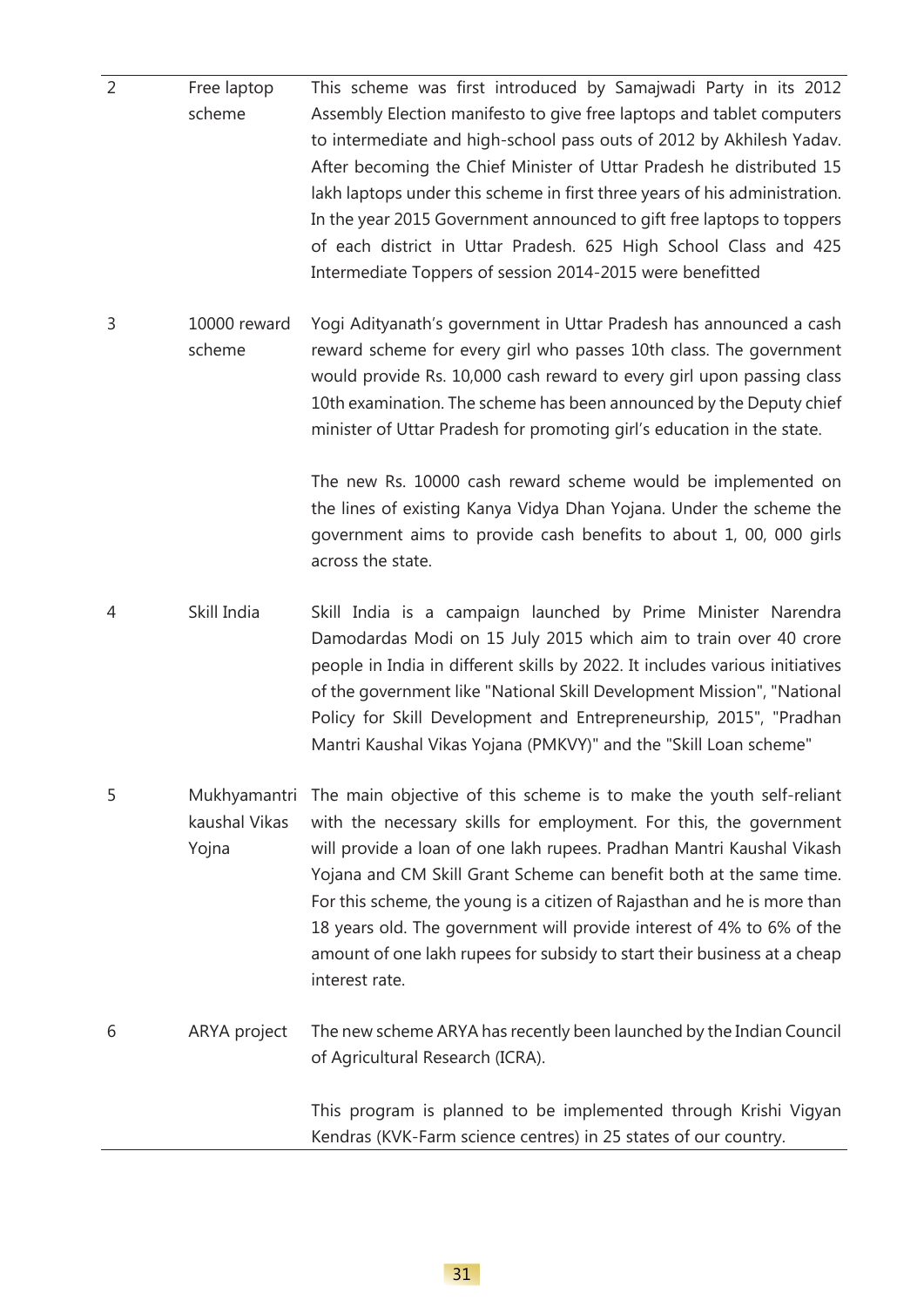Each KVK would train about 200 to 300 youth in taking up agriculture's allied and supplementary activities such as poultry farming, dairying, fisheries, goat rearing, mushroom production and other similar activities which keep the rural youth attached to agriculture, either directly or indirectly.

Finally, the trained young entrepreneurs would be assisted in preparing project reports for seeking bank loans.

7 STUDENT READY The Student READY (Rural Entrepreneurship Awareness Development Yojna) programme aims to provide rural entrepreneurship awareness, practical experience in real-life situation in rural agriculture and creating awareness to undergraduate students about practical agriculture and allied sciences. The programme will help in building confidence, skill and acquire Indigenous Technical Knowledge (ITK) of the locality and thereby, preparing the pass-out for self-employment. It also aims to provide opportunities to acquire hands-on-experience and entrepreneurial skills. To reorient graduates of agriculture and allied subjects for ensuring and assuring employability and develop entrepreneurs for emerging knowledge intensive agriculture, it was felt necessary to introduce this program in all the AU's as an essential prerequisite for the award of degree to ensure hands on experience and practical training.

|              | <b>Focus on agriculture</b>            |                                                                                                                                                                                                                                                                                                                                                                                 |
|--------------|----------------------------------------|---------------------------------------------------------------------------------------------------------------------------------------------------------------------------------------------------------------------------------------------------------------------------------------------------------------------------------------------------------------------------------|
| $\mathbf{1}$ | Krishi Rin<br>Mochan Yojna             | The state government of Uttar Pradesh is going to launch a new scheme<br>named as "Krishi Rin Mochan Yojana" as a farm loan waiver scheme for<br>farmers. The chief minister of UP had approved the waiver of farm loans<br>up to Rs. 1,00,000 for small and marginal farmers in month of April this<br>year.                                                                   |
|              |                                        | During the launching of Krishi Rin Mochan Yojana, the union home<br>minister had distributed around 7,500 certificates to small and marginal<br>farmers at program. This scheme will cover those farmers who have<br>taken crop loan from banks for procurement of seeds, pesticides and<br>fertilizer in financial year 2015-16.                                               |
| 2            | Pradhanman-<br>tri Fasal Bima<br>Yojna | The Pradhan Mantri Fasal Bima Yojana (Prime Minister's Crop Insurance<br>Scheme) was launched by Prime Minister of India Narendra Modi on<br>18 February 2016. It envisages a uniform premium of only 2 per cent<br>to be paid by farmers for Kharif crops, and 1.5 per cent for Rabi crops.<br>The premium for annual commercial and horticultural crops will be 5<br>per cent |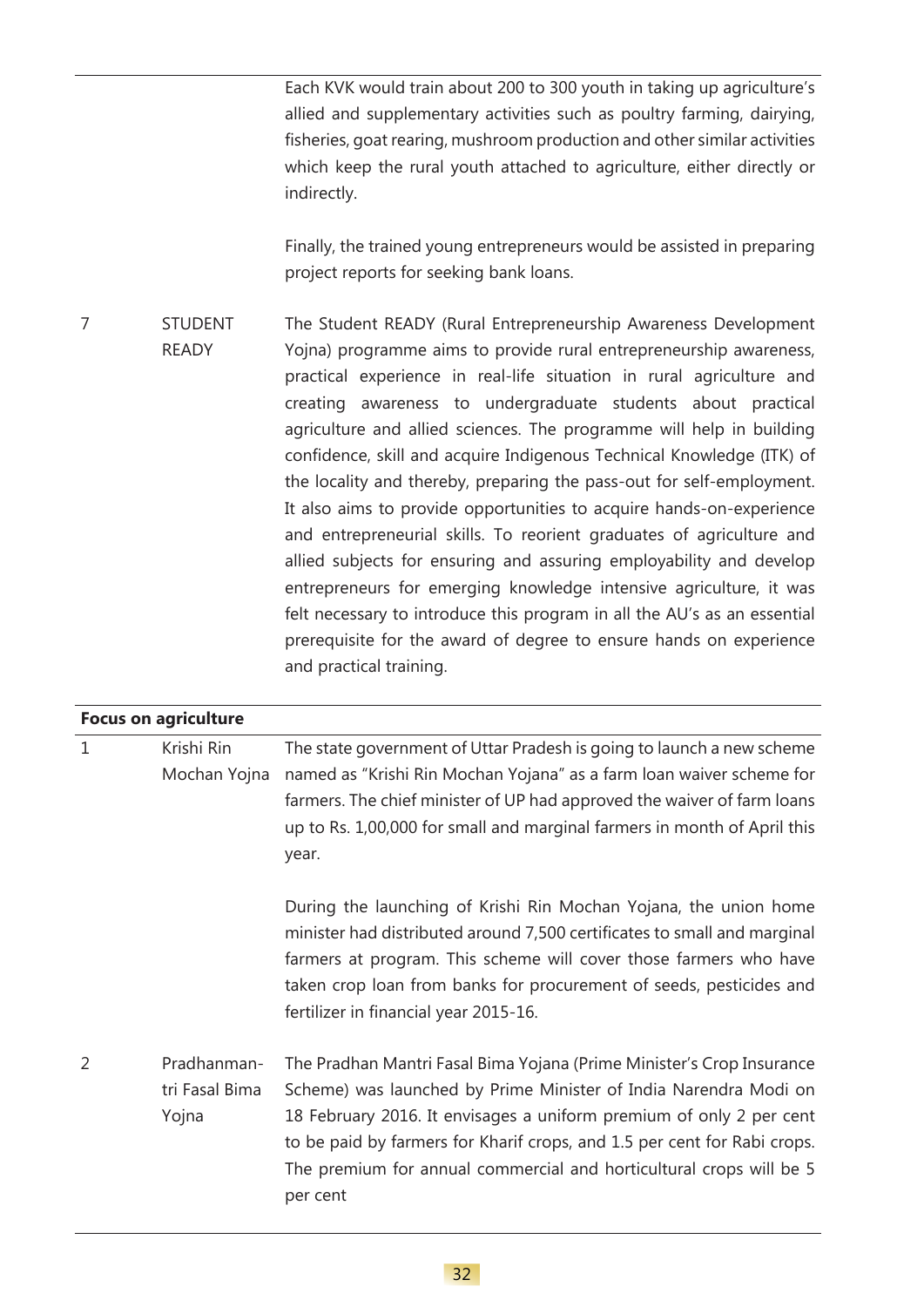| $\overline{3}$ | Pradhan      | Micro Units Development and Refinance Agency Bank (or MUDRA                 |
|----------------|--------------|-----------------------------------------------------------------------------|
|                | Mantri Mudra | Bank) is a public sector financial institution in India. It provides loans  |
|                | Yojna        | at low rates to micro-finance institutions and non-banking financial        |
|                |              | institutions which then provide credit to MSMEs. It was launched by         |
|                |              | Prime Minister Narendra Modi on 8 April 2015                                |
| 4              | Soil Health  | Soil Health Card Scheme is a scheme launched by the Government of           |
|                | Card Scheme  | India in February 2015. Under the scheme, the government plans to           |
|                |              | issue soil cards to farmers which will carry crop-wise recommendations      |
|                |              | of nutrients and fertilizers required for the individual farms to help      |
|                |              | farmers to improve productivity through judicious use of inputs. All soil   |
|                |              | samples are to be tested in various soil testing labs across the country.   |
|                |              | Thereafter the experts will analyse the strength and weaknesses (micro-     |
|                |              | nutrients deficiency) of the soil and suggest measures to deal with it. The |
|                |              | result and suggestion will be displayed in the cards. The government        |
|                |              | plans to issue the cards to 14 crore farmers                                |
|                |              |                                                                             |

Table 8 shows that the list of the programme/scheme launched by the government for the Youth / agriculture. The all schemes are beneficial for the young generation to improve their farm condition, because government giving financial assistance through the schemes.

|                |                                  | <b>Respondents</b> |            |             |             |
|----------------|----------------------------------|--------------------|------------|-------------|-------------|
| <b>S. No.</b>  | <b>Programme/ Policy</b>         | <b>Known</b>       | Percentage | <b>Rank</b> | <b>O.R.</b> |
| Α.             | Focus on youths                  |                    |            |             |             |
| 1              | <b>PMKVY</b>                     | 14                 | 35.00      | I           | $_{\rm II}$ |
| $\overline{2}$ | Free laptop scheme               | 10                 | 25.00      | $_{\rm II}$ | III         |
| 3              | Mukhyamantri Swarojgar Yojna     | 6                  | 15.00      | Ш           | $\vee$      |
| 4              | 10000 reward scheme              | 5                  | 12.50      | IV          | VI          |
| 5              | Skill India                      | 3                  | 7.50       | V           | VII         |
| 6              | Mukhyamantri kaushal Vikas Yojna | $\overline{2}$     | 5.00       | VI          | VIII        |
| 7              | ARYA project                     | 1                  | 2.50       | VII         | IX          |
| 8              | <b>STUDENTREADY</b>              | $\mathbf{1}$       | 2.50       | VII         | IX          |
| В.             | <b>Focus on agriculture</b>      |                    |            |             |             |
| 1              | Krishi Rin Mochan Yojna          | 26                 | 65.00      | I           | I           |
| 2              | Pradhanmantri Fasal Bima Yojna   | 10                 | 25.00      | $_{\rm II}$ | III         |
| 3              | Pradhan Mantri Mudra Yojna       | 8                  | 20.00      | III         | IV          |
| 4              | Soil Health Card Scheme          | 2                  | 5.00       | IV          | VIII        |

### **Table 9 Awareness level of farming youths about policy/programme (n= 40)**

O.R. = Overall rank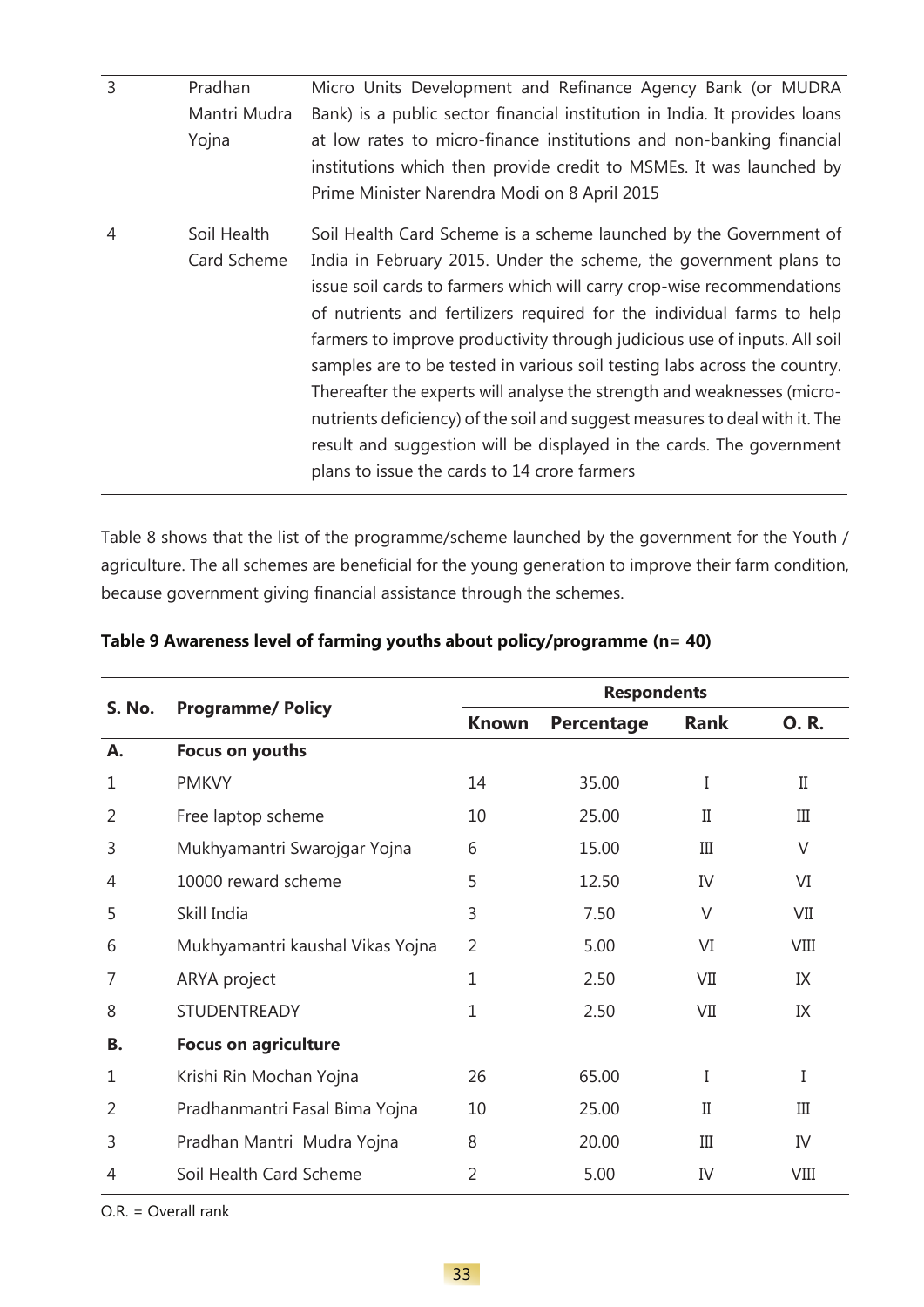The Table 9 indicates the awareness level of farming youth about policy/programme with focus on youth and it was observed that a majority (35%) (ranked 1<sup>st</sup>) known about PMKVY, followed by the Free laptop scheme, Mukhyamantri Swarojgar Yojna, 10000 reward scheme, Skill India, Mukhyamantri Kaushal Vikas Yojna, ARYA project and STUDENTREADY ranked 2<sup>nd</sup>, 3<sup>rd</sup>, 4<sup>th</sup>, 5<sup>th</sup>, 6<sup>th</sup> and 7th respectively. Under focus on agriculture 'Krishi Rin Mochan Yojna' ranked 1<sup>st</sup> as most (65%) among the farming youth, followed by Pradhanmantri Fasal Bima Yojna, Pradhan Mantri Mudra Yojna and Soil Health Card Scheme ranked 2<sup>nd</sup>, 3<sup>rd</sup> and 4<sup>th</sup> respectively.

Krishi Rin Mochan Yojna was ranked overall 1<sup>st</sup>. During survey a list of government schemes or programmes was prepared and results shows that the majority of the farming youth had knowledge about the Krishi Rin Mochan Yojna as majority of the farming youth having Kisan Credit Card and under this scheme the state govt. will pay the amount of the crop loan upto 1 lakhs. The state government already launched many schemes related to agriculture and youths but due to lack of awareness about schemes or programme they don't adopt the schemes. That means that the awareness level of the farming youth is very low and so there is need to improve their awareness level through awareness programmes.

|                |                                | <b>Respondents</b> |            |              |             |  |
|----------------|--------------------------------|--------------------|------------|--------------|-------------|--|
| <b>S. No.</b>  | <b>Programme/ Policy</b>       | <b>Known</b>       | Percentage | <b>Rank</b>  | <b>O.R.</b> |  |
| Α.             | Focus on youths                |                    |            |              |             |  |
| 1              | Free laptop scheme             | 9                  | 22.50      |              | I           |  |
| $\overline{2}$ | <b>PMKVY</b>                   | 7                  | 17.50      | П            | Ш           |  |
| 3              | Mukhyamantri Swarojgar Yojna   | 2                  | 5.00       | Ш            | V           |  |
| 4              | <b>Mission Parivar Vikas</b>   | 1                  | 2.50       | IV           | VI          |  |
| 5              | Skill India                    | 1                  | 2.50       | IV           | VI          |  |
| В.             | <b>Focus on agriculture</b>    |                    |            |              |             |  |
| 1              | Krishi Rin Mochan Yojna        | 9                  | 22.50      |              | I           |  |
| $\overline{2}$ | Pradhanmantri Fasal Bima Yojna | 8                  | 20.00      | $\mathbf{I}$ | Π           |  |
| 3              | Pradhan Mantri Mudra Yojna     | 8                  | 20.00      | Ш            | П           |  |
| 4              | Soil Health Card Scheme        | 3                  | 7.50       | IV           | IV          |  |

#### **Table 10 Awareness level of non-farming youths about policy/programme (n=40)**

O.R. = Overall rank

Table 10 indicates that the awareness of the non-farming youth about policy/programme focusing on youths was a majority of 22.50 per cent (ranked  $1<sup>st</sup>$ ) for the 'Free laptop scheme', followed by the, PMKVY, Mukhyamantri Swarojgar Yojna, Mission Parivar Vikas and Skill India ranked 2<sup>nd</sup>, 3<sup>rd</sup> and 4th respectively. Under policy/programme focusing on agriculture, the 'Krishi Rin Mochan Yojna' ranked 1<sup>st</sup> as most (22.50%) of the non-farming youths followed by Pradhanmantri Fasal Bima Yojna and Pradhan Mantri Mudra Yojna, Soil Health Card Scheme with rank 2<sup>nd</sup>, 3<sup>rd</sup>, and 4<sup>th</sup>, respectively.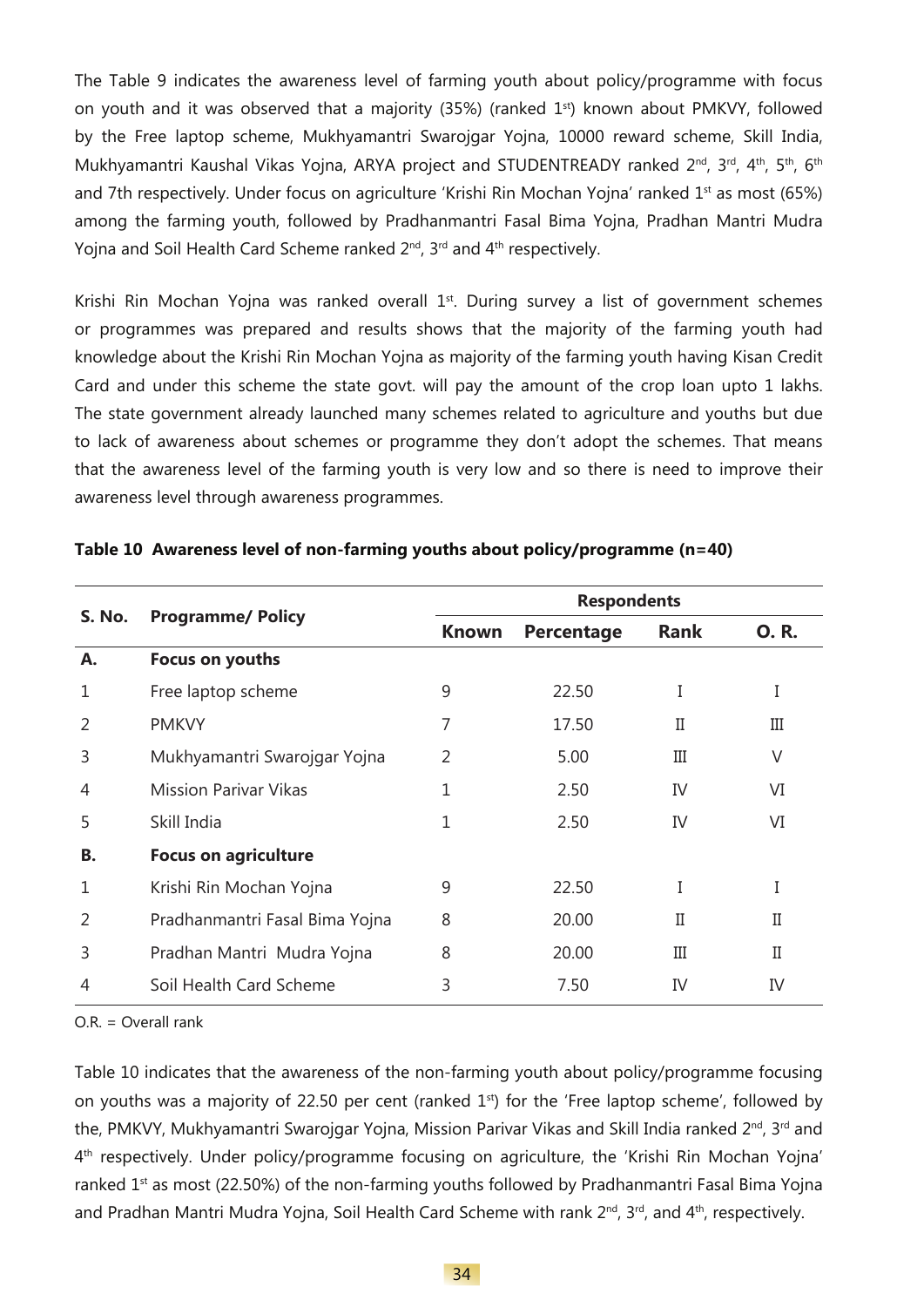Finally, Krishi Rin Mochan Yojna and Free laptop scheme were overall ranked  $1<sup>st</sup>$ . So it can be said the non-farming youth had low awareness levels about the schemes or programme launched by the Government. So there is need to aware them through social media and awareness programme. Table 11 Participation of farming youths in community based non-formal rural youth agricultural education programmes  $(n= 40)$ 

**Table 11 Participation of farming youths in community based non-formal rural youth agricultural education programmes (n= 40)**

| S. No | <b>Community based educational</b> | <b>Respondents</b> |            |
|-------|------------------------------------|--------------------|------------|
|       | programme                          | <b>Number</b>      | Percentage |
|       | Religious groups                   | 40                 | 100        |
|       | Age-grades                         |                    | 10         |
|       | Young farmers organizations        |                    |            |

Table 11 reveals that 100 per cent of the farming youth were involved in religious groups followed by age-grades (10%) and no farming youth is interested or involved in young farmers' organizations. Surveys shows that the farming youth were not involved or interested in the young farmer's organizations, so it can be stated that if they are not involved in any organization, then how can they get new information? So involvement of the farming youth in NGOs and other organizations is a must, to change the present scenario.

## **Table 12 Participation of non-farming youths in community based non-formal rural youth agricultural education programmes (n= 40)**

| S. No | <b>Community based educational</b> | <b>Respondents</b> |            |  |
|-------|------------------------------------|--------------------|------------|--|
|       | programme                          | <b>Number</b>      | Percentage |  |
|       | Religious groups                   | 40                 | 100        |  |
|       | Age-grades                         |                    |            |  |
|       | Community cooperatives             |                    | 2.5        |  |
| 4     | Young farmers organizations        |                    |            |  |

Table 12 reveals that 100 per cent of the non-farming youth were involved in Religious groups, followed by the age-grades (5%) and community cooperatives (2.5%) and there is no non-farming youth interested or involved in young farmer's organizations. So it can be stated that if they are not involved in any organizations, then they are not likely to get new information. So involvement of the non-farming youth in NGOs and other organizations is a must to change the present scenario.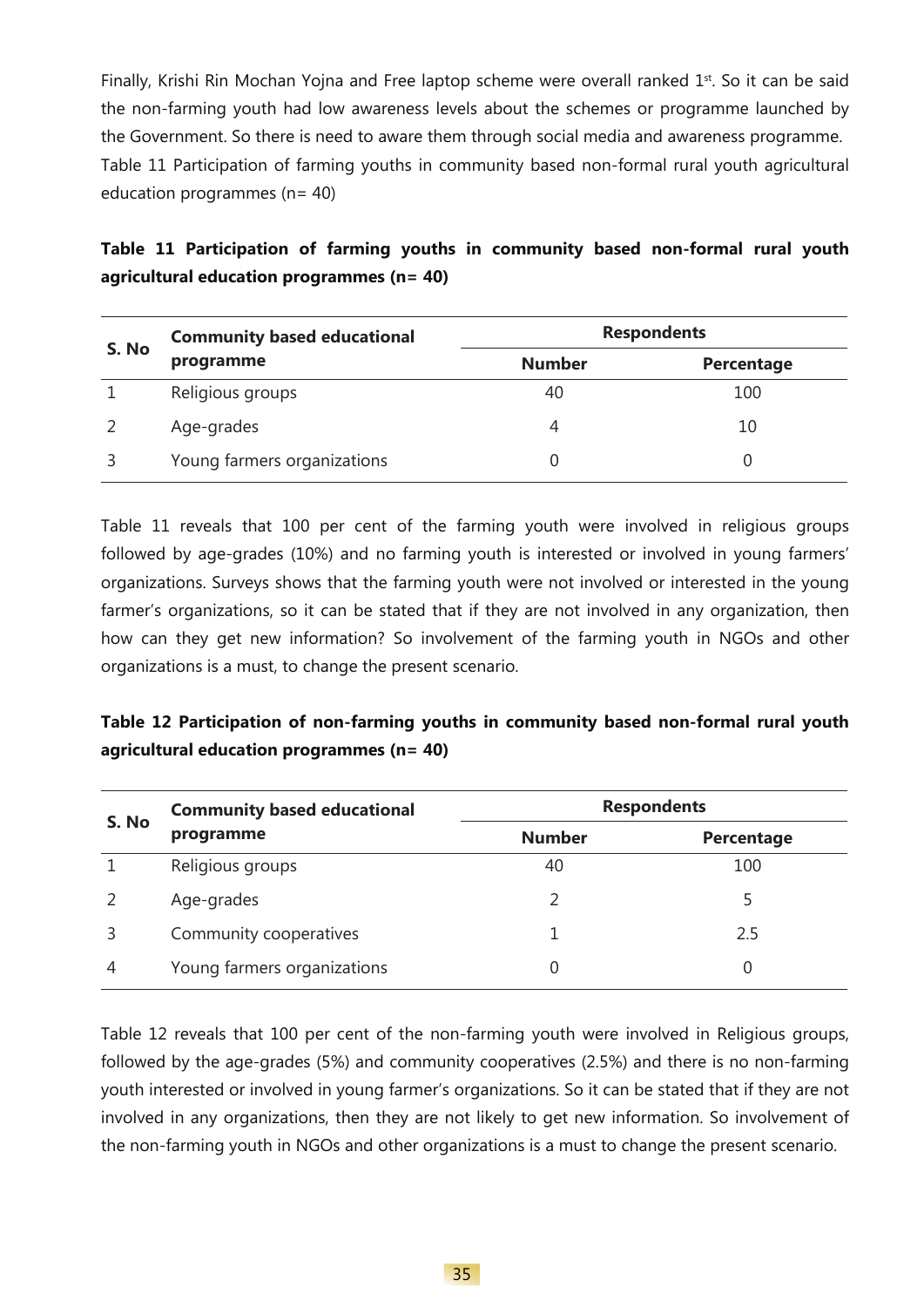# **3. Challenges faced by youths in agriculture**

We all known that the youth are the backbone of the country; if the involvement of the youth will increase in the agriculture then it will be better for the development of the agriculture. Youth having the potentiality to use the new techniques and resources because the old age farmers generally don't wants to adopt new practices due lack of the education and also lack of know-how of the practices, so they thoughts that the traditional methods of the farming are better than modern or scientific techniques. The major problem faced by the youths to involve in agriculture that is lack of support by the members of the family and another major problem is that decreased land size of the family. Land holding sizes of the family decreased generation to generation so the family member's thoughts that if the young generation will engage in agriculture then how they will survive because the size of the land holding is not enough for survival.

| S. No.         | <b>Nature of constrains</b>                                                   | T.S | <b>M.S.</b> | <b>Rank</b>  |
|----------------|-------------------------------------------------------------------------------|-----|-------------|--------------|
| Α.             | <b>Psychological constraints</b>                                              |     |             |              |
| $\mathbf{1}$   | Lack of education                                                             | 80  | 2.00        | I            |
| $\overline{2}$ | Lack of enthusiasm                                                            | 69  | 1.97        | $\mathbf{I}$ |
| 3              | Lack of confidence in operating ICTs                                          | 63  | 1.96        | III          |
| 4              | Drudgery involved in agriculture work                                         | 60  | 1.76        | IV           |
| 5              | Negative attitude towards ICTs tools                                          | 60  | 1.71        | IV           |
| 6              | Lack of patience                                                              | 59  | 2.03        | $\vee$       |
| 7              | Lack of economic motivation                                                   | 59  | 1.59        | $\vee$       |
| 8              | Lack of knowledge                                                             | 58  | 1.56        | VI           |
| 9              | Lack of inclination towards traditional job                                   | 51  | 1.59        | VII          |
| 10             | Lack of foresightedness                                                       | 44  | 1.37        | <b>VIII</b>  |
| В.             | <b>Social constraints</b>                                                     |     |             |              |
| $\mathbf{1}$   | Decreased size of the land holding due to divi-<br>sion of family             | 72  | 1.94        | I            |
| $\overline{2}$ | Lack of faith by seniors of the family/ lack of<br>family support             | 68  | 1.74        | $\mathbf{I}$ |
| 3              | Participation in other social activities                                      | 65  | 1.71        | III          |
| 4              | Lack of time due to social work                                               | 65  | 1.71        | III          |
| 5              | Early marriage                                                                | 64  | 1.68        | IV           |
| C.             | <b>Technical constraints</b>                                                  |     |             |              |
| $\mathbf{1}$   | Lack of knowledge about exact doses and time<br>of application of fertilizers | 85  | 2.17        | I            |

**Table 13 Challenges faced by the farming youths in agriculture (n=40)**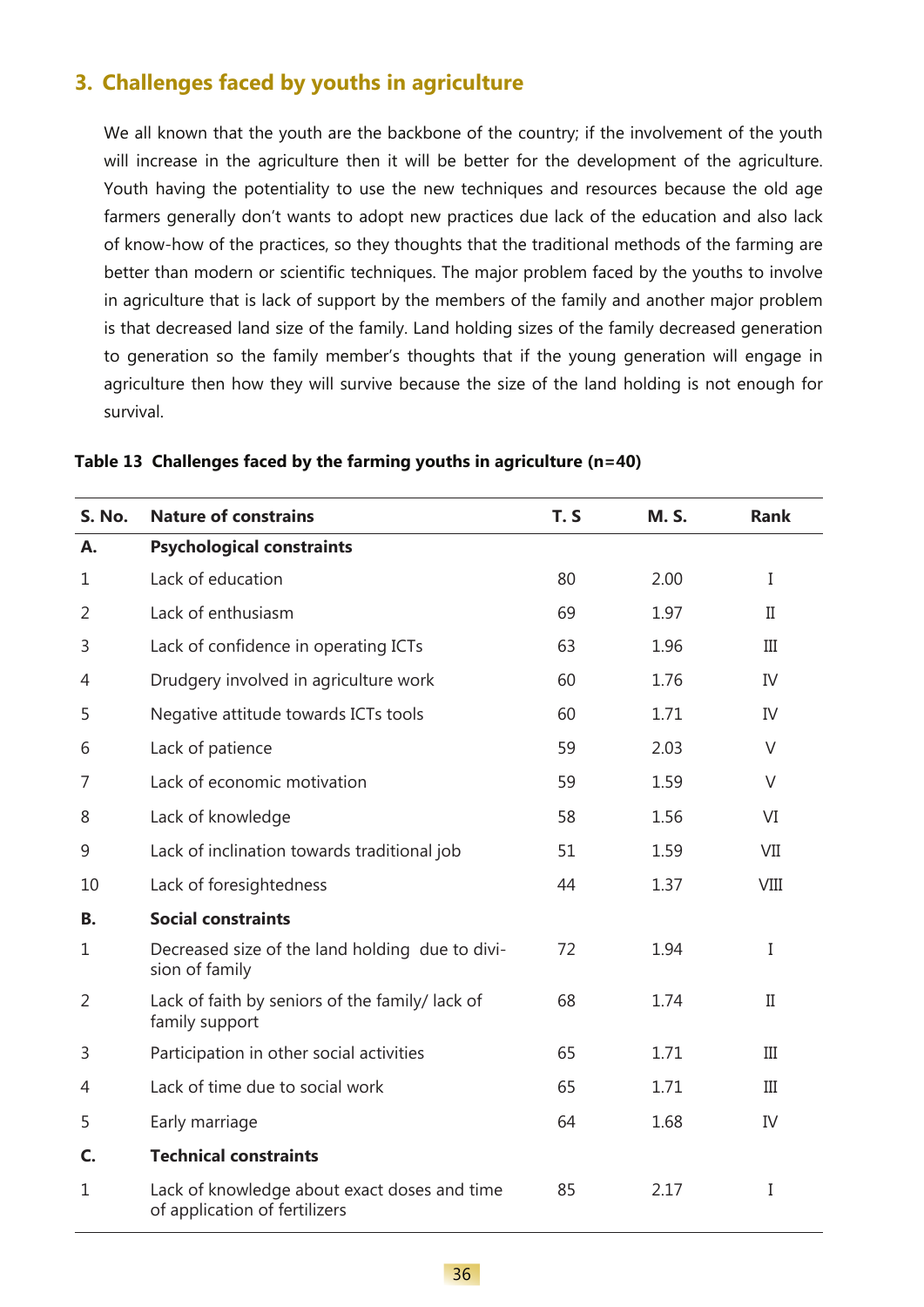| $\overline{2}$ | Lack of knowledge regarding critical stage of<br>irrigation                             | 85  | 2.17 | I           |
|----------------|-----------------------------------------------------------------------------------------|-----|------|-------------|
| 3              | Not using recommended seed rates, fertilizers,<br>pesticides technology                 | 82  | 2.15 | $_{\rm II}$ |
| 4              | Lack of training for modern agricultural<br>technologies                                | 78  | 2.29 | Ш           |
| D.             | <b>Infrastructural constraints</b>                                                      |     |      |             |
| 1              | Lack of training programme                                                              | 100 | 2.63 | I           |
| 2              | Lack of information regarding; Mandi rate/<br>Access to markets                         | 87  | 2.23 | П           |
| 3              | Non-availability of quality and improved seed<br>in time/ Low quality of inputs         | 87  | 2.28 | П           |
| 4              | Lack of appropriate technology and education                                            | 83  | 2.24 | III         |
| 5              | Poor internet connectivity                                                              | 82  | 2.27 | IV          |
| 6              | Lack of information regarding right combina-<br>tion of mixed and intensive combination | 80  | 2.35 | V           |
| 7              | Lack of awareness benefits of ICTs                                                      | 77  | 2.48 | VI          |
| Е.             | <b>Economic constraints</b>                                                             |     |      |             |
| 1              | Lack of alternative employment during lean<br>period of agriculture                     | 89  | 2.34 | I           |
| 2              | No finance by Government/ Lack of loan facility                                         | 88  | 2.31 | $_{\rm II}$ |
| 3              | Access to financial services                                                            | 88  | 2.31 | $_{\rm II}$ |
| 4              | High cost of Hybrid seeds                                                               | 90  | 2.30 | Ш           |
| 5              | High cost of new technology                                                             | 87  | 2.23 | IV          |
| 6              | High cost of cultivation                                                                | 87  | 2.23 | IV          |
| 7              | Poor economic condition                                                                 | 87  | 2.23 | IV          |
| 8              | High cost of agricultural machinery                                                     | 86  | 2.20 | V           |
| 9              | High cost of agricultural labors                                                        | 85  | 2.17 | VI          |
| 10             | Price fluctuation of agricultural product                                               | 74  | 2.05 | VII         |
| F.             | <b>Other constraints</b>                                                                |     |      |             |
| 1              | Lack of timely guidance by RAEO, ADO, to<br>farmers.                                    | 103 | 2.57 | I           |
| 2              | Inadequate Access to Agricultural land for<br>youth engagement in Agriculture           | 99  | 2.53 | П           |
| 3              | Migration to urban areas due 'to unavailability<br>of employment                        | 96  | 2.52 | Ш           |
| 4              | Undeveloped Agricultural value chains                                                   | 88  | 2.51 | IV          |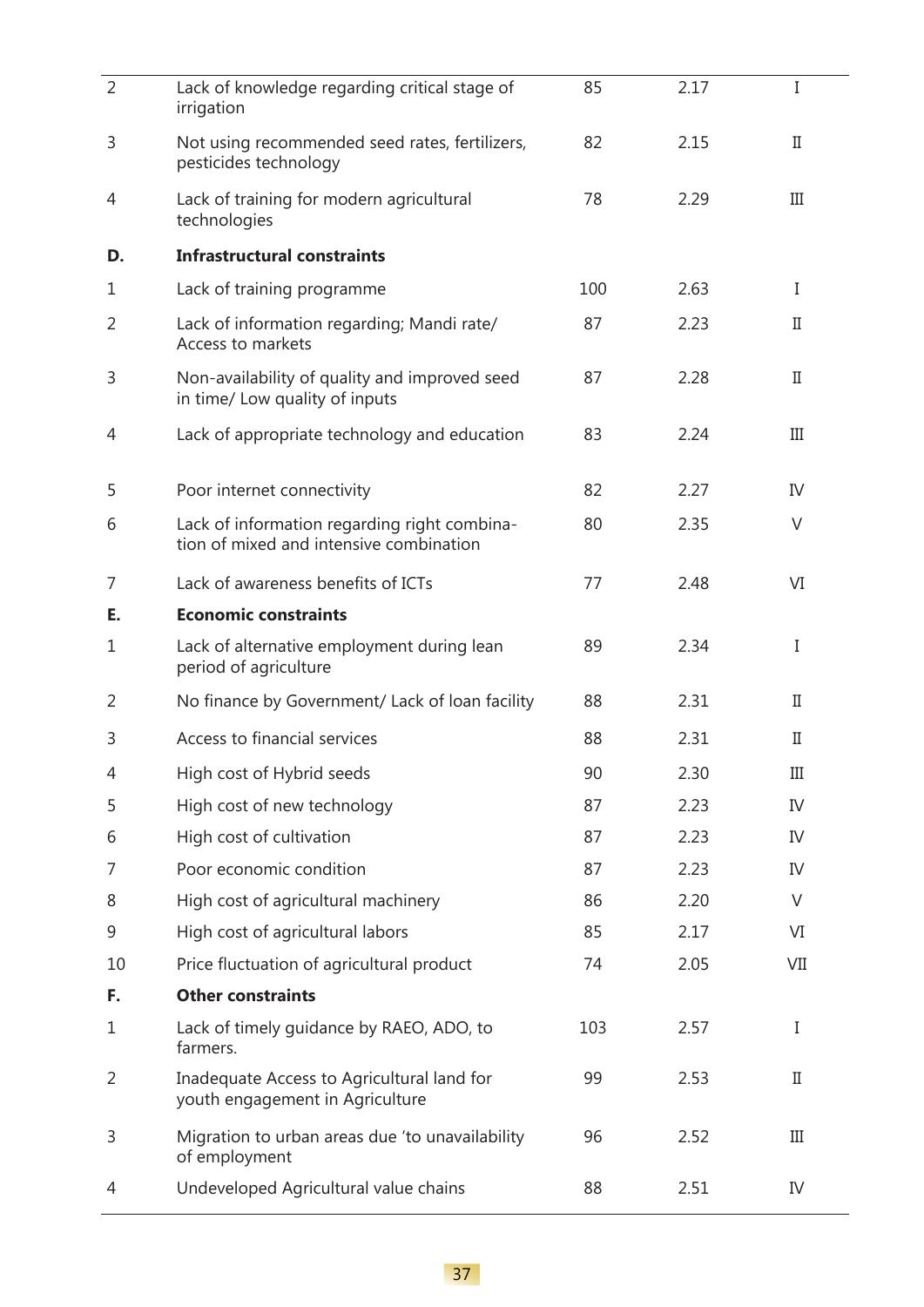|   | Policies for youths/lack of number of focused<br>policies                  | 98 | 2.51 | IV   |
|---|----------------------------------------------------------------------------|----|------|------|
| 6 | Youth prefer employment in urban industries                                | 92 | 2.48 | V    |
|   | Lack of repairing at village level                                         | 78 | 2.43 | VI   |
| 8 | Exploitation of farmers by middle man, dealers,<br>fertilizer traders etc. | 93 | 2.38 | VII  |
| 9 | Lack of support of family member to continue<br>higher education           | 89 | 2.34 | VIII |

**Psychological Constraints:** Table- 13 shows the different constraints with regards to the participation of farming youth in agricultural activities. Lack of education is the major psychological constraint faced by the farming youth (ranked 1<sup>st</sup>). Results shows that the majority of the farming youth were having high school level, so there is need to improve the education level of the farming youth Lack of confidence in operating of ICTs it is also a major problem due to lack of education reason behind that the majority of the farming having feature phone, they were not aware about the social media and thoughts that the use of the ICTs in agriculture are risky. Thereby, it can be stated that in the psychological constraints, lack of education is the major problem so there is a need to improve the education levels; through the improvement in the education level all round development of the youth are possible.

**Social Constraints:** Among the social constraints, decrease in land holding size due to division of family was seriously felt by most of farming youth (ranked  $1<sup>st</sup>$ ) it is major problem among the social constraints due to small size of land holding the family member not wants to engage their young generation in the agriculture and they suggested them go for another work means job, Lack of faith by senior of family ranked 2<sup>nd</sup>, lack of inclination towards traditional job and participation in other social activities ranked 3<sup>rd</sup> and early marriage as slight constraint was ranked last with only 1.68 mean score. Among the social constraints, decrease in land size is the major problem to solve, and the government can distribute the unused land to the youth on a rental basis. It may be good solution to address this problem.

**Technical Constraints:** It is clear from the data contained in Table 13 that the highest mean score of 2.17 was found in lack of knowledge about exact doses and time of application of fertilizers and lack of knowledge regarding critical stage of irrigation, which were ranked  $1<sup>st</sup>$  and ultimately considered as extreme technical constraint, above all other three constraints. Use of recommended seed rates, fertilizers, pesticides is also a technical constraint faced by the farming youth was ranked 2<sup>nd</sup>, to join the agriculture as a profession and lack of training for modern agricultural technologies, ranked 3rd. Exact dose and time of application of the fertilizer dosage is the major problem under the technical constraints, and to solve this problem, the govt. can provide training camps through the KVKs and NGOs.

**Infrastructural Constraints:** The Table-13 shows that among the different infrastructure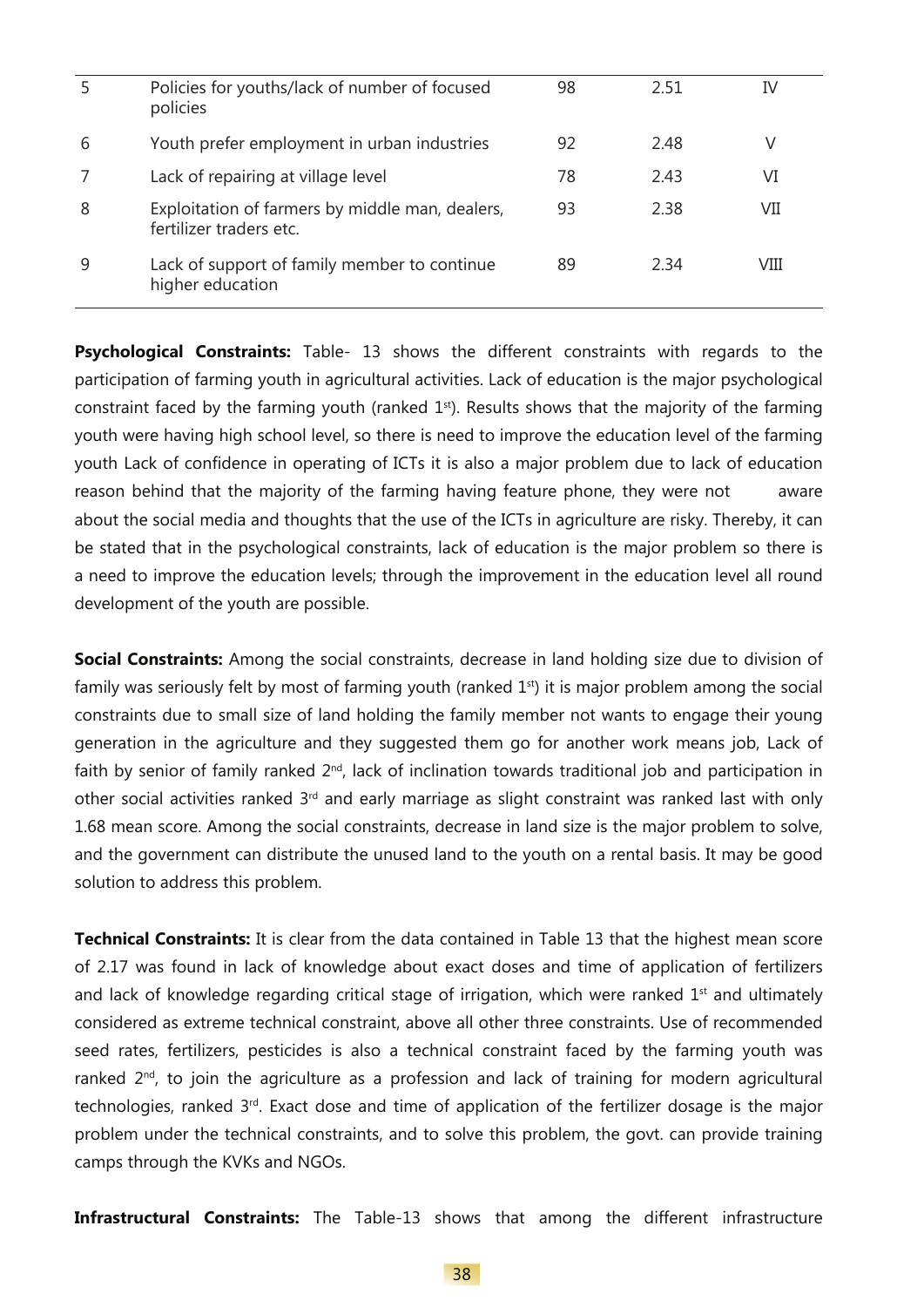constraints that farming youth faced, the major one is lack of training programme which ranked  $1<sup>st</sup>$ , followed by non-availability of quality and improved seed in time/ low quality of inputs and also lack of information regarding mandi rates/access to markets which ranked 2<sup>nd</sup>. The results shows that lack of the government shops related to the agriculture inputs/ seed centre, government can build a schemes or programme to establish seed centers, lack of appropriate technology and education, poor internet connectivity, lack of information regarding right combination of mixed and intensive combination, lack of awareness benefits of ICTs were ranked  $3^{rd}$ ,  $4^{th}$ ,  $5^{th}$  and  $6^{th}$ . Lack of training programme is the major constraints faced and to solve this problem, the government can start training programmes in the rural areas to relate to farming and there is need to aware them about the benefits of the ICTs in agriculture.

**Economic Constraints:** It is evident from Table-13 that lack of alternative employment during lean period of agriculture with mean score of 2.34 in economic constraints, was ranked  $1<sup>st</sup>$ . results shows that the during the lean period of the agriculture the farmers become unemployed so to solve this problem can start an alternative unit in the local area, No finance by government/ lack of loan facility and access to financial service were ranked  $2^{nd}$ , high cost of hybrid seeds was ranked  $3^{rd}$ , followed by high cost of new technology, high cost of cultivation and poor economic condition that were ranked 4<sup>th</sup>, high cost of agricultural machinery, high cost of agricultural labors and last but not least, price fluctuation of agricultural products, were ranked 5<sup>th</sup>, 6<sup>th</sup> and 7<sup>th</sup> respectively. Lack of alternative employment during lean period of agriculture is the major problem under the economic constraints and to solve this problem, the government can establish government ventures in the rural area.

**Other constraints:** A perusal of Table-13 makes it clear that lack of timely quidance by RAEO, ADO to farmers was perceived, as an important constraint with top priority mean score of 2.57, with 103 being the total score and this was the major problem faced by the farmers so to solved this problem government can make policy for Rural Agricultural Extension Officer and Agriculture Development Officer to meet farmers in a week compulsory. This was followed by inadequate access to agricultural land for the youth engagement in agriculture, migration to urban areas due to unavailability of employment, policies for youths/lack of number of focused policies, youth prefer employment in urban industries, lack of repairing at village level, exploitation of farmers by middleman, dealers, fertilizers traders etc., and last but not the least, lack of support of family member to continue higher education, were ranked 2<sup>nd</sup>, 3<sup>rd</sup>, 4<sup>th</sup>, 5<sup>th</sup>, 6<sup>th</sup>, 7<sup>th</sup> and 8<sup>th</sup>, respectively. Lack of guidance by the extension officers and others are a major problem that comes under other constraints, to solve this problem, and every extension worker should take their responsibilities seriously.

Overall, there were six levels of constraints regarding farming youth participation in agricultural activities, viz., psychological, social, technical, infrastructural, economical and other constraints. Amongst all the 6 categories of constraints, lack of training programme was perceived as a major constraint, with top priority (mean score 2.63) ranked  $1<sup>st</sup>$ . Lack of timely quidance by RAEO, ADO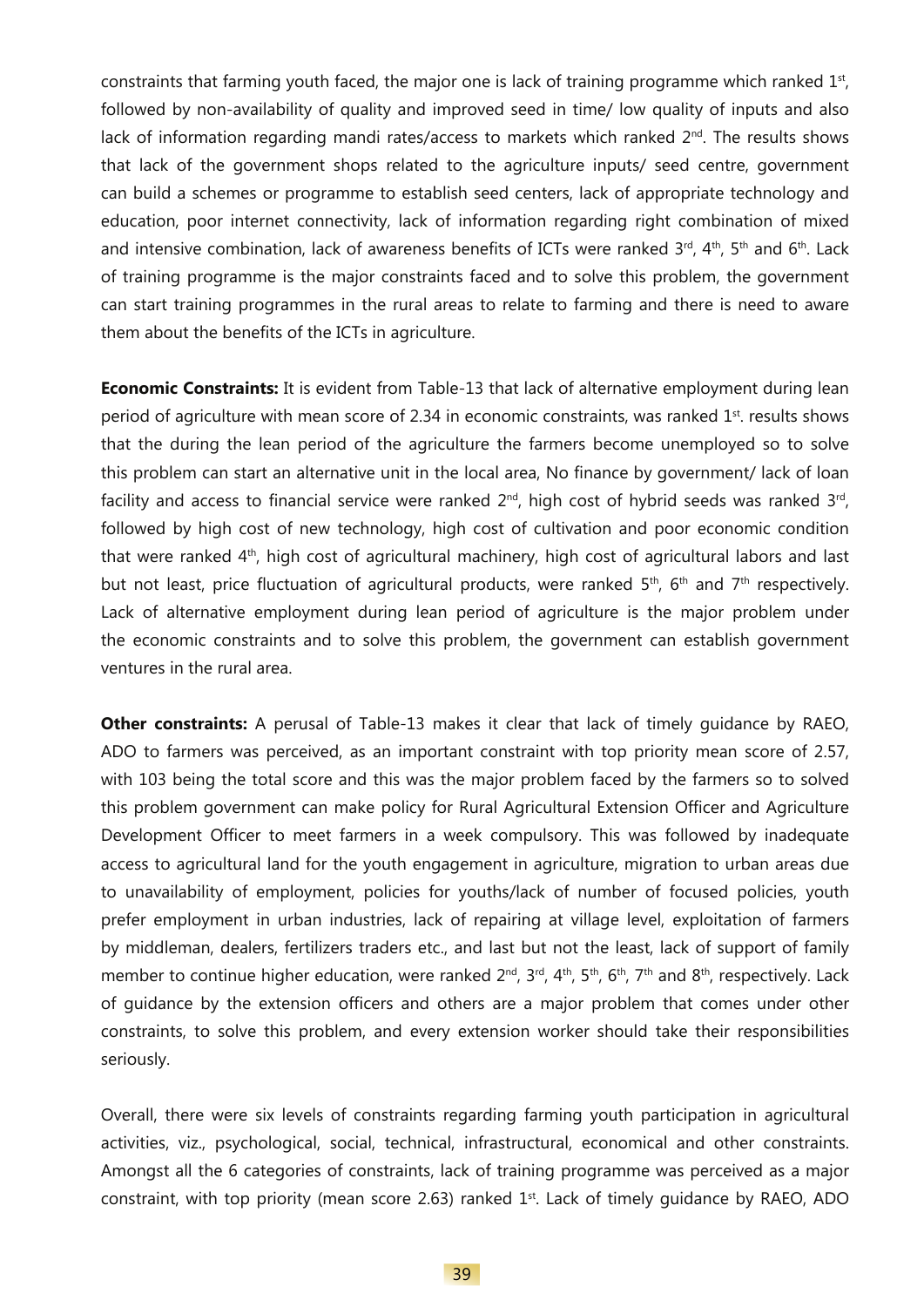to farmers and migration to urban areas due to unavailability of employment was ranked 2<sup>nd</sup> and 3rd. And overall the major constraints faced by farmers were lack of training programme and so to solve this problem, the government should take steps to establish training centers or conduct them through the KVKs etc.

|                        |  |  |  | Table 14 Suitable strategies to overcome the challenges and enhance participation of the |  |
|------------------------|--|--|--|------------------------------------------------------------------------------------------|--|
| farming youth $(n=40)$ |  |  |  |                                                                                          |  |

| <b>S. No.</b>  | <b>Statements</b>                                                                                          | T.S | <b>M.S.</b> | <b>Rank</b> |
|----------------|------------------------------------------------------------------------------------------------------------|-----|-------------|-------------|
| А.             | <b>Psychological suggestion</b>                                                                            |     |             |             |
| 1              | Youth must be aware of agriculture through<br>social media                                                 | 83  | 2.24        | I           |
| 2              | Youth must have foresightedness                                                                            | 87  | 2.23        | П           |
| 3              | Must require higher education in agriculture                                                               | 84  | 2.15        | III         |
| 4              | Be motivated for innovation in agriculture                                                                 | 77  | 2.13        | IV          |
| 5              | Youth must have inclination                                                                                | 72  | 2.00        | $\vee$      |
| 6              | Continues updating of information towards<br>traditional occupation                                        | 70  | 2.00        | VI          |
| В.             | <b>Social suggestions</b>                                                                                  |     |             |             |
| 1              | Support from family members to adopt<br>agriculture as a profession                                        | 78  | 2.22        | I           |
| $\overline{2}$ | Social inclusion of young farmers should be<br>prioritized.                                                | 78  | 2.16        | $_{\rm II}$ |
| 3              | Integration of participation between youths and<br>elders should be prompted in agriculture.               | 75  | 2.02        | III         |
| 4              | Young farmer profile of every village should be<br>made available in social media.                         | 69  | 2.02        | III         |
| C.             | <b>Economic suggestions</b>                                                                                |     |             |             |
| 1              | Availability of farm machinery at low price                                                                | 99  | 2.47        | I           |
| $\overline{2}$ | Loan should made available at no interest                                                                  | 94  | 2.47        | I           |
| 3              | Loan procedure should be made easy                                                                         | 96  | 2.46        | $_{\rm II}$ |
| 4              | Extension officer should motivate farmer for<br>Kisan Call Centre and other agriculture related<br>schemes | 91  | 2.45        | Ш           |
| 5              | Crop insurance should be made easy                                                                         | 86  | 2.45        | III         |
| 6              | Facilitate access to land and credit                                                                       | 85  | 2.42        | IV          |
| D.             | <b>Technical suggestions</b>                                                                               |     |             |             |
| $\mathbf{1}$   | Training should be given one time in a month<br>to young farmers                                           | 83  | 2.24        | Ι           |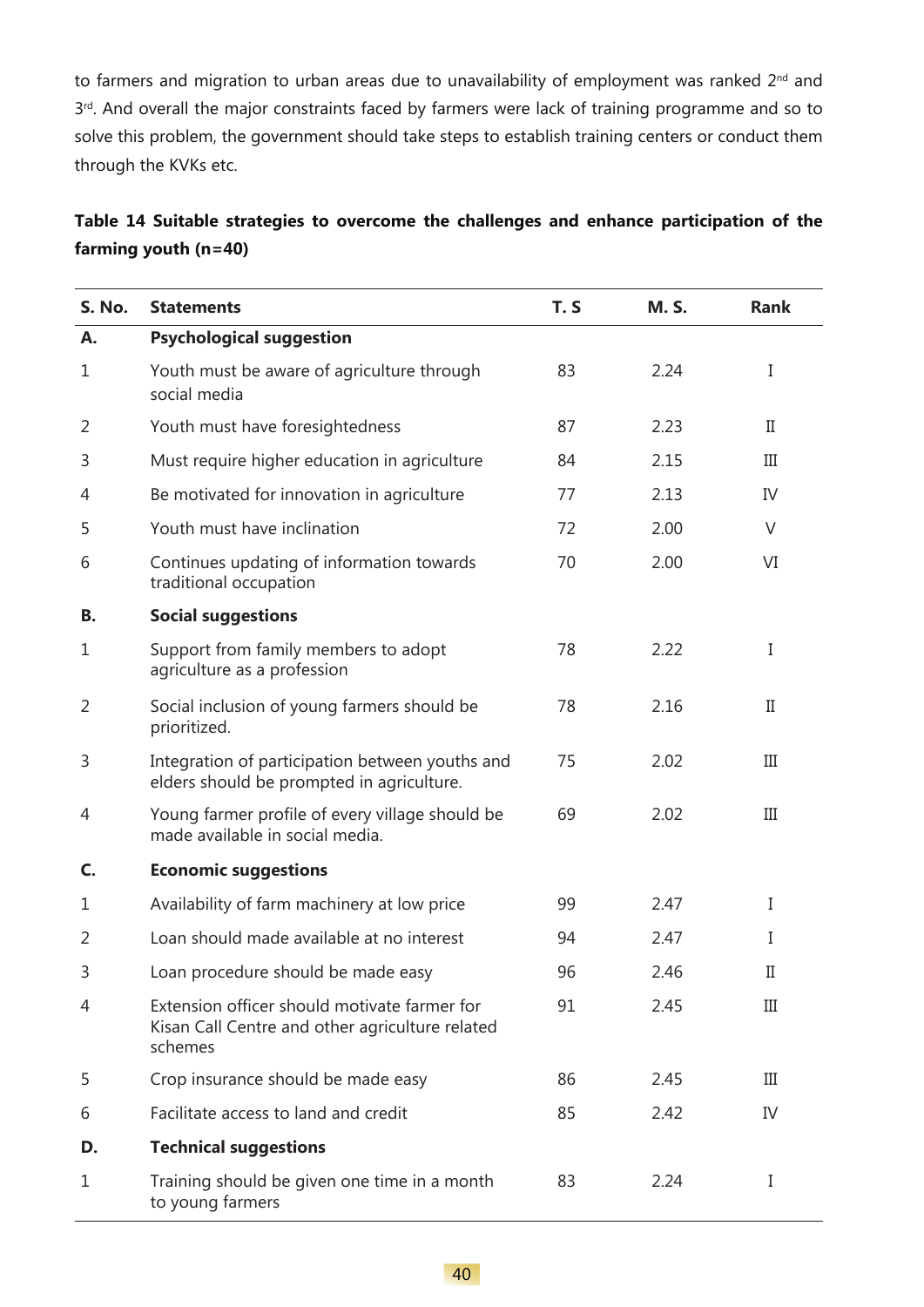| $\overline{2}$ | Timely availability of agriculture inputs at fair                                                                          | 85  | 2.23 | $_{\rm II}$ |
|----------------|----------------------------------------------------------------------------------------------------------------------------|-----|------|-------------|
|                | prices through social media                                                                                                |     |      |             |
| 3              | Link social media to agriculture/ Agriculture in-<br>formation disseminate through the social media                        | 82  | 2.21 | Ш           |
| 4              | We need a mixture of hi- and low-tech<br>solutions related to agricultural activities                                      | 75  | 2.20 | IV          |
| 5              | More up to date market research is required<br>about farmer social media use                                               | 87  | 2.17 | $\vee$      |
| 6              | Good quality of farm literature should be made<br>available through social media                                           | 76  | 2.17 | $\vee$      |
| 7              | Scientist should be visit the farm and solve the<br>problems related to agriculture and train the<br>farming youth         | 82  | 2.15 | VI          |
| E.             | <b>Infrastructural suggestions</b>                                                                                         |     |      |             |
| 1              | Training programme related to ICT for farmers                                                                              | 74  | 2.00 | I           |
| 2              | Improve internet connection                                                                                                | 77  | 1.97 | П           |
| 3              | A plan should be made to cover losses occurred<br>due to climate disturbance through social me-<br>dia to youths           | 75  | 1.92 | III         |
| 4              | Agriculture fair, exhibition, health camps should<br>be organized at Panchayat level                                       | 74  | 1.89 | IV          |
| F.             | <b>Other suggestions</b>                                                                                                   |     |      |             |
| 1              | Youths involvement in policy making                                                                                        | 104 | 2.60 | Ι           |
| $\overline{2}$ | Strengthen higher education in agriculture                                                                                 | 100 | 2.56 | П           |
| 3              | Put agriculture in the school curriculum                                                                                   | 102 | 2.55 | Ш           |
| 4              | Agriculture based small and cottage industry,<br>should be encouraged                                                      | 91  | 2.45 | IV          |
| 5              | Greater public investment in agriculture                                                                                   | 90  | 2.30 | V           |
| 6              | Rebranding of agriculture                                                                                                  | 86  | 2.26 | VI          |
| 7              | Unused land of village' should be made<br>available for youth on lease for farming                                         | 88  | 2.25 | VII         |
| 8              | Youth should be made awareness on<br>conversion of arable lands into residential/<br>industrial sites through social media | 75  | 2.20 | VIII        |
| 9              | Food growers should be given proper respect<br>in the society                                                              | 77  | 2.13 | IX          |
| 10             | Organization of Gram Sabha at different time<br>interval to solve local problem related to<br>farming.                     | 73  | 2.08 | X           |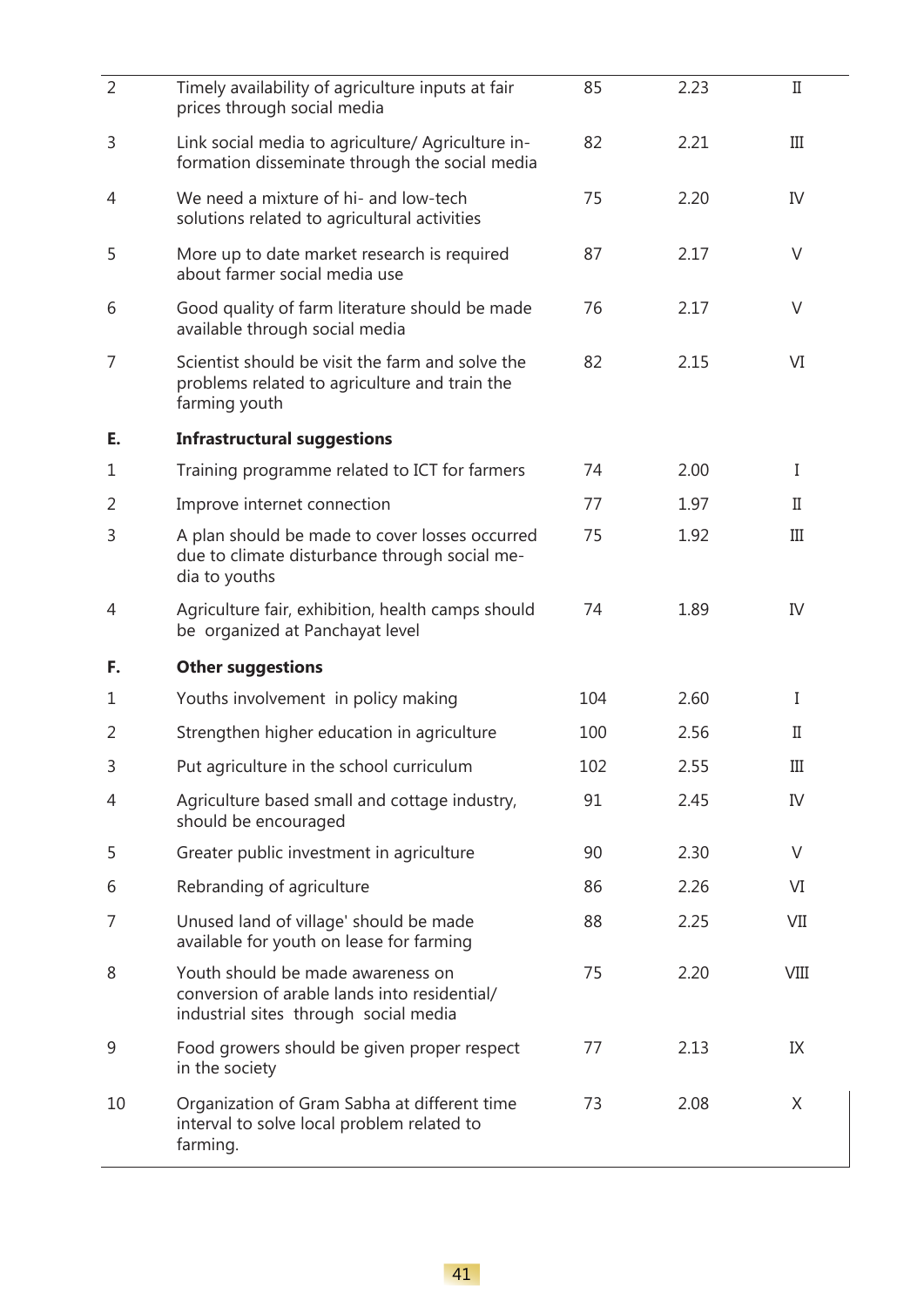**Psychological suggestions:** Tables 14 shows that the psychological suggestions given by farming youth. The rural youth must be made aware of agriculture through social media, was ranked  $1<sup>st</sup>$ followed by youth must have foresightedness, youth require higher education in agriculture, be motivated for agriculture innovation, youth must have inclination towards traditional occupation and continues updating information towards traditional occupation, were ranked  $2^{nd}$ ,  $3^{rd}$ ,  $4^{th}$ ,  $5^{th}$ , and 6<sup>th</sup>, respectively. Increase the awareness level of the farming youth through social media is good for involvement of the farming youth in agriculture.

**Social suggestions:** Among the social suggestions, support from family members to adopt agriculture as a profession was ranked 1<sup>st</sup>. Social inclination of young farmers to be prioritized, was ranked  $2<sup>nd</sup>$ , integration of participation between youths and elders should be prompted in agriculture and young farmer profile of every village should be made available in social media were ranked 3<sup>rd</sup>. Focusing on strengthening the support from family members to adopt agriculture as a profession, is very good because according to the present scenario, agriculture needs young brain power.

**Economic suggestions:** Suggestions from the farming youth to solve economic constraints included availability of farm machinery at low price and loan to be made available at no interest, which ranked  $1<sup>st</sup>$ , and loan procedure to be made easy was ranked  $2<sup>nd</sup>$ , crop insurance to be made easy and extension officer should motivate farmers for KCC, call center and other beneficial scheme and facilitate access to land and credit, were ranked  $3<sup>rd</sup>$  and  $4<sup>th</sup>$ , respectively. Availability of the farm machinery at low prices, the suggested solutions by the farming youths maybe good for the betterment of farming. To solve price related problems, the government can give financial assistance to the farming youths in terms of subsidy.

**Technological suggestion:** Another suggestion made by the majority of the youth that ranked 1<sup>st</sup> was, training should be given once a month, followed by the timely availability of agriculture inputs at fair prices which was ranked  $2<sup>nd</sup>$ , link social media to agriculture/agriculture information disseminate through the social media ranked  $3<sup>rd</sup>$ , need a mixture of hi- and low-tech solutions related to agricultural activities was ranked 4<sup>th</sup>, good quality of farm literature made available through social media and more up to date market research is required about farmer social media use, were ranked 5th and scientist should visit the farm and solve problems related to agriculture and train farming youth was ranked 6th. To solve the technical problem related to farming, through KVKs and other agencies, the government can provide training programmes at the village or block level.

**Infrastructural suggestions:** On the basis of the problem faced by the youth in the farming, one of the suggestions given by the farming youth was, infrastructural training programme related to ICTs for farmers, ranked  $1<sup>st</sup>$ , followed by improve internet connection, a plan to be made to cover losses incurred due to climate disturbance through social media to youth and agriculture fair, exhibition, health camps to be organized at Panchayat level through social media were ranked  $2^{nd}$ ,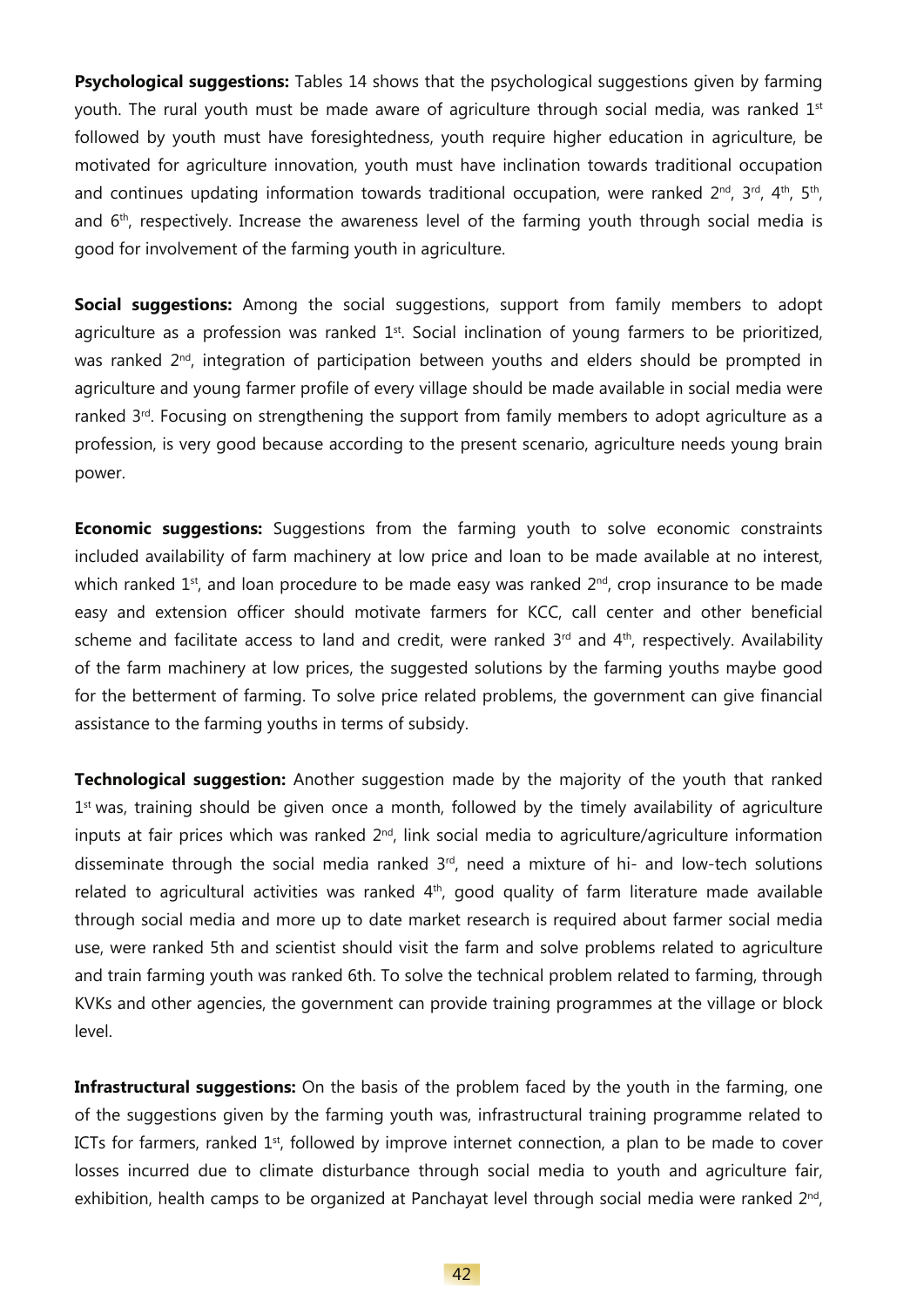3<sup>rd</sup> and 4<sup>th</sup>, respectively. Majority of the youth were unaware of the social media usage in farming and so there is a need to train them and give them information about the benefits of ICTs.

**Other suggestions:** The other suggestions made by the farming youth was the youth's involvement in policy making, which ranked  $1<sup>st</sup>$ , followed by strengthen higher education in agriculture, put agriculture in the school curriculum, agriculture based small and cottage industry should be encouraged, greater public invest in agriculture, rebranding of agriculture, unused land of village should be made available for youth on lease for farming and youth should be made awareness on conversion of arable lands into residential/industrial sites through social media were ranked  $2^{nd}$ ,  $3^{rd}$ ,  $4^{th}$ ,  $5^{th}$ ,  $6^{th}$ ,  $7^{th}$  and  $8^{th}$ , respectively. Youth involvement in the policy may be good for increase in involvement of the farming youths in agriculture, to attract youth in farming.

**Overall suggestions:** The overall suggestions made by the farming youth to enhance their participation were divided in to 6 categories namely: Psychological suggestion, Social suggestion, Economical suggestion, Technical suggestions, Infrastructural suggestions and other suggestions. Among all the 37 suggestions made by them, youth's involvement in policy making was overall ranked 1<sup>st</sup>, followed by, strengthen higher education in agriculture and put agriculture in the school curriculum which ranked  $2^{\text{nd}}$  and  $3^{\text{rd}}$ , respectively. Overall, youth involvement in policy making is the most suitable suggestion given by the farming youths to solve their problems and increase their involvement in agriculture.

| <b>S. No.</b> | <b>Statements</b>                                            | T.S | <b>M.S.</b> | <b>Rank</b> |
|---------------|--------------------------------------------------------------|-----|-------------|-------------|
| А.            | <b>Psychological constraints</b>                             |     |             |             |
| 1             | Lack of confidence in operating of ICTs                      | 72  | 2.11        | I           |
| 2             | Lack of patience                                             | 72  | 2.11        | I           |
| 3             | Lack of enthusiasm                                           | 81  | 2.07        | П           |
| 4             | Drudgery involved in agriculture work                        | 72  | 2.00        | III         |
| 5             | Negative attitude towards ICTs tools                         | 68  | 1.94        | IV          |
| 6             | Lack of education                                            | 75  | 1.87        | $\vee$      |
| 7             | Lack of inclination towards traditional job                  | 67  | 1.67        | VI          |
| 8             | Lack of economic motivation                                  | 62  | 1.55        | VII         |
| 9             | Lack of knowledge                                            | 59  | 1.51        | VIII        |
| 10            | Lack of foresightedness                                      | 51  | 1.41        | IX          |
| В.            | <b>Social constraints</b>                                    |     |             |             |
| 1             | Decreased the land holding size due to division<br>of family | 65  | 1.80        | I           |

### **Table 15 Challenges faced by the non-farming youths for involvement in agriculture and allied activities (n=40)**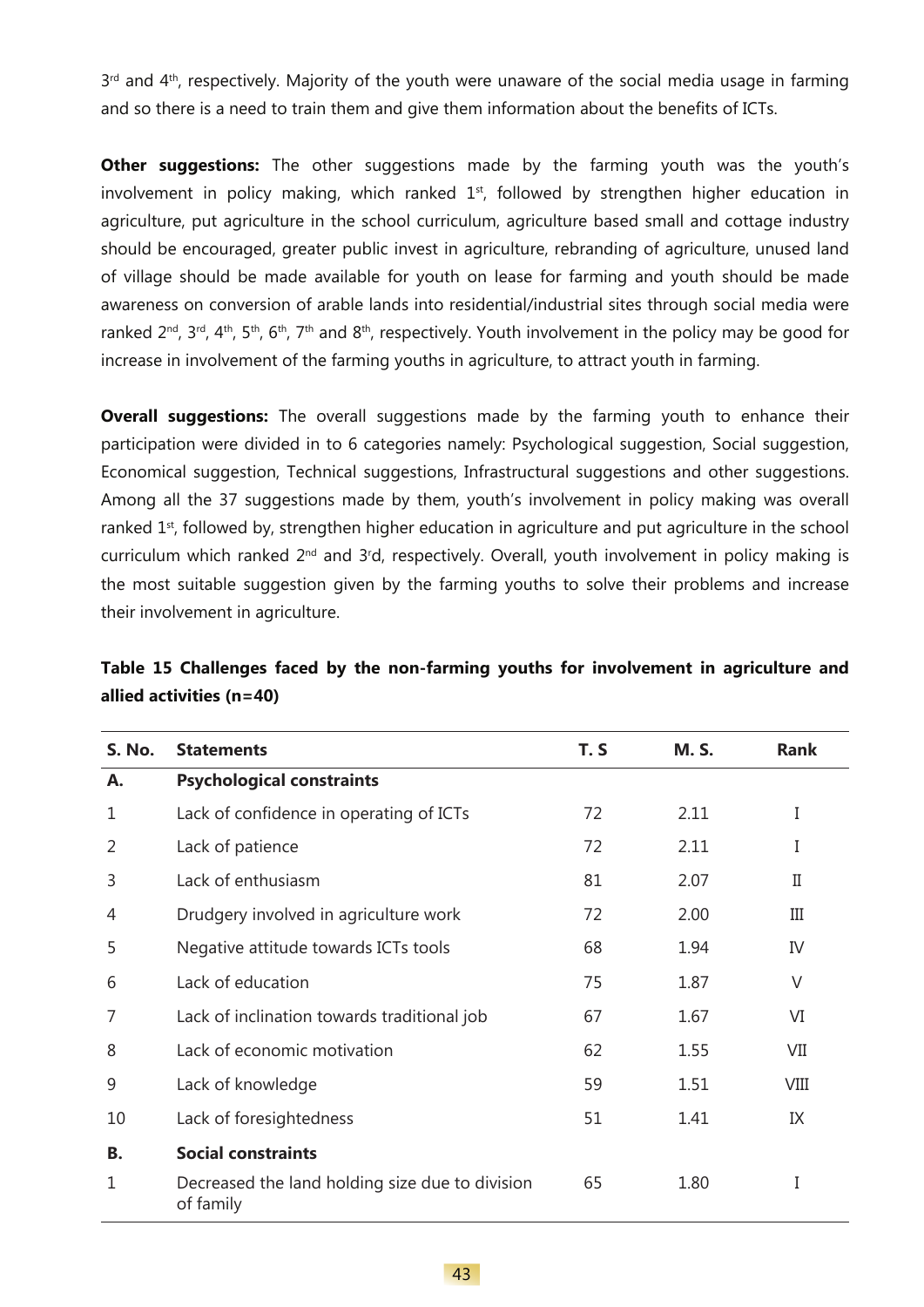| 3            | Lack of time due to social work                                                         | 65 | 1.62 | III          |
|--------------|-----------------------------------------------------------------------------------------|----|------|--------------|
| 4            | Early marriage                                                                          | 65 | 1.62 | III          |
| 5            | Participation in other social activities                                                | 63 | 1.61 | IV           |
| 5            | Early marriage                                                                          | 64 | 1.68 | IV           |
| C.           | <b>Technical constraints</b>                                                            |    |      |              |
| $\mathbf 1$  | Lack of training for modern agricultural<br>technologies                                | 74 | 2.00 | I            |
| 2            | Lack of knowledge regarding critical stage of<br>irrigation                             | 76 | 1.90 | $\mathbf{I}$ |
| 3            | Lack of knowledge about exact doses and time<br>of application of fertilizers           | 72 | 1.80 | III          |
| 4            | Not use of recommended seed rates, fertilizers,<br>pesticides technology                | 68 | 1.78 | IV           |
| D.           | <b>Infrastructural constraints</b>                                                      |    |      |              |
| 1            | Lack of training programmes                                                             | 83 | 2.18 | I            |
| 2            | Lack of awareness benefits of ICTs                                                      | 73 | 2.08 | П            |
| 3            | Poor internet connectivity                                                              | 75 | 1.97 | III          |
| 4            | Lack of appropriate technology and education                                            | 74 | 1.94 | IV           |
| 5            | Lack of information regarding; Mandi rate/<br>Access to markets                         | 77 | 1.92 | $\vee$       |
| 6            | Non-availability of quality and improved seed<br>in time/ Low quality of inputs         | 74 | 1.89 | VI           |
| 7            | Lack of information regarding right combina-<br>tion of mixed and intensive combination | 72 | 1.84 | VII          |
| E.           | <b>Economic constraints</b>                                                             |    |      |              |
| $\mathbf{1}$ | Lack of alternative employment during lean<br>period of agriculture                     | 87 | 2.28 | I            |
| 2            | Poor economic condition                                                                 | 79 | 2.02 | П            |
| 3            | High cost of agricultural machinery                                                     | 77 | 1.97 | III          |
| 4            | High cost of cultivation                                                                | 77 | 1.97 | III          |
| 5            | High cost of new technology                                                             | 76 | 1.94 | IV           |
| 6            | No finance by Government/ Lack of loan facility                                         | 70 | 1.75 | $\vee$       |
| 7            | High cost of Hybrid seeds                                                               | 68 | 1.74 | VI           |
| 8            | Access to financial services                                                            | 69 | 1.72 | VII          |
| 9            | Price fluctuation of agricultural product                                               | 60 | 1.62 | VIII         |
| 10           | High cost of agricultural labors                                                        | 57 | 1.58 | IX           |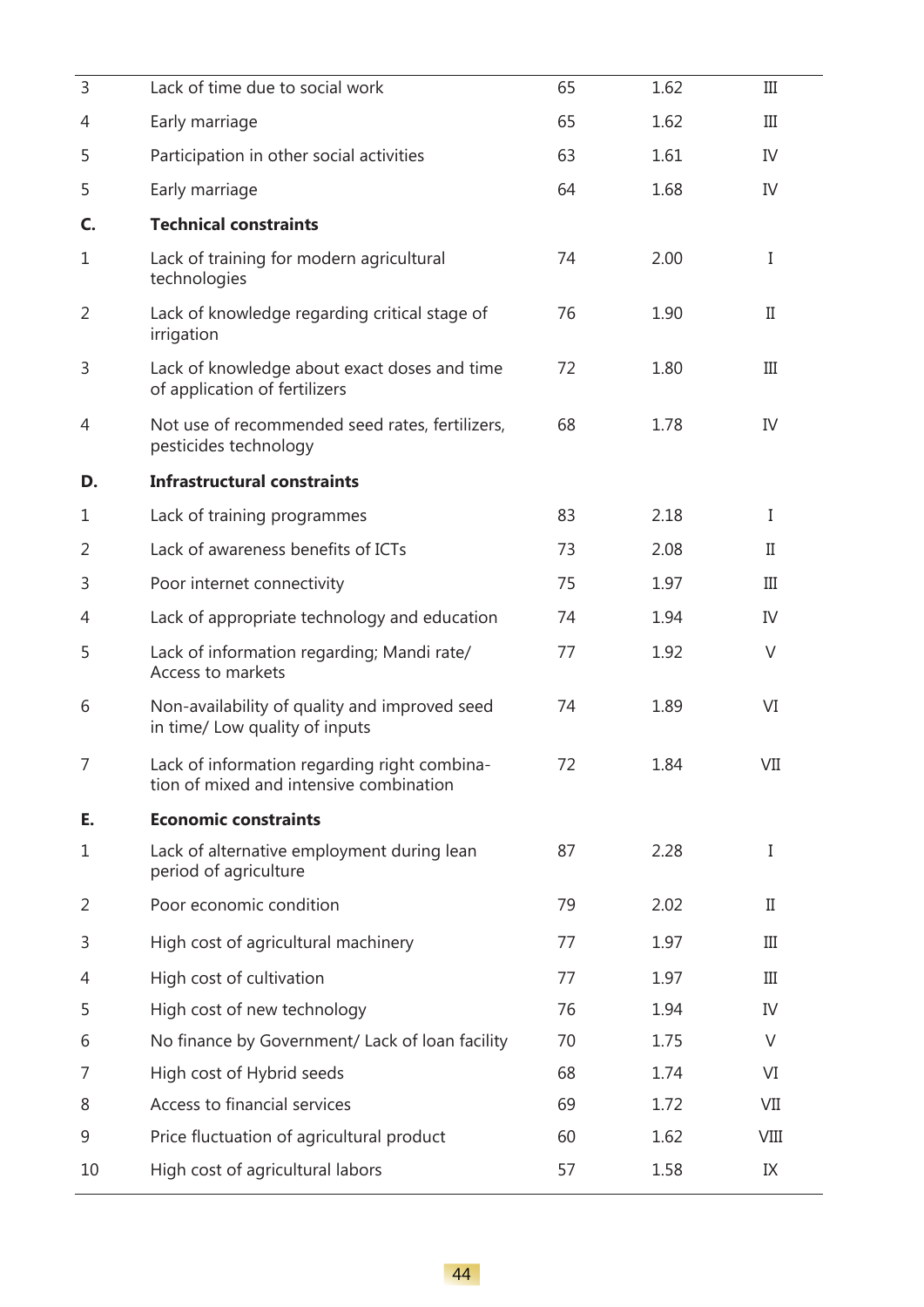| F.             | <b>Other constraints</b>                                                      |    |      |             |
|----------------|-------------------------------------------------------------------------------|----|------|-------------|
| $\mathbf{1}$   | Lack of timely guidance by RAEO, ADO, to<br>farmers.                          | 97 | 2.48 | Ι           |
| $\overline{2}$ | Migration to urban areas due 'to unavailability<br>of employment              | 88 | 2.37 | $_{\rm II}$ |
| 3              | Undeveloped agricultural value chains                                         | 88 | 2.37 | $_{\rm II}$ |
| 4              | Lack of repairing at village level                                            | 83 | 2.30 | Ш           |
| 5              | Policies for youths/lack of number of focused<br>policies                     | 89 | 2.28 | IV          |
| 6              | Exploitation of farmers by middle man, dealers,<br>fertilizer traders etc.    | 90 | 2.25 | $\vee$      |
| $\overline{7}$ | Inadequate access to agricultural land for youth<br>engagement in Agriculture | 87 | 2.23 | VI          |
| 8              | Lack of support of family member to continue<br>higher education              | 88 | 2.20 | VII         |
| 9              | Youth prefer employment in urban industries                                   | 84 | 2.15 | VIII        |

**Psychological constraints:** Table-15 shows the different constraints faced by the youth in their involvement in agricultural activities. Lack of confidence in operating ICTs and lack of patience were the major psychological constraints faced by the youth and were ranked  $1<sup>st</sup>$ , the results shows that the due to lack of awareness about the benefits of the ICTs in agriculture youths avoid the usage of the ICTs in the agriculture so there is need to improve the education level and improve the awareness level of the youths about the use of the ICTs in Agriculture.

**Social constraints:** Among the social constraints, decreased land holding size due to division of family was seriously felt by most of the youth, and was ranked  $1<sup>st</sup>$ , to solve this problem government can distribute the unused land or land of the gram Sabha among the youths on certain rent, it can be a way to attract the youth in agriculture. Lack of faith by senior of family ranked 2<sup>nd</sup>, reason behind that the old age persons or members of the family thoughts that nowadays agriculture is not a profit venture so the family members advise them to do a job. Agriculture having many risks and our farming youth does not want any type of research lack of time due to social work and early marriage ranked  $3<sup>rd</sup>$  and participation in other social activities ranked 4<sup>th</sup>. Decrease in land holding size is also problem faced by the non-farming youth, and to solve this problem, the government can distribute unused land or Gram Panchayat wasteland to the youth on rental basis.

**Technical Constraints:** It is clear from the data in Table-15 that the highest mean score of 2.00 was found in, lack of training for modern agricultural technology (ranked  $1<sup>st</sup>$ ) and was ultimately considered as an extreme technical constraint above all other 3 constraints. Lack of knowledge regarding critical stage of irrigation, lack of knowledge about exact dosage and time of application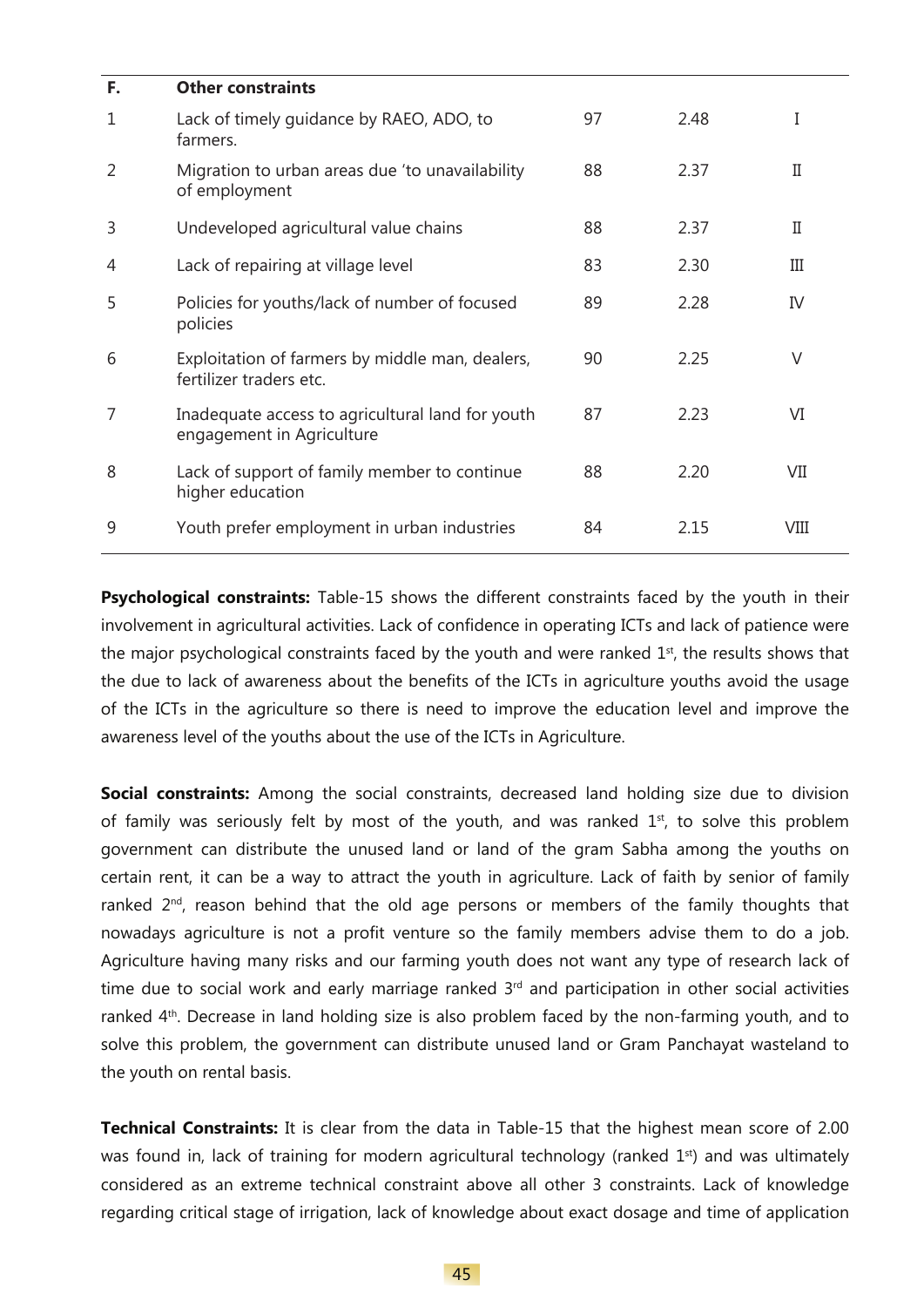of fertilizers and not use of recommended seed rates and fertilizer were ranked 2<sup>nd</sup>, 3<sup>rd</sup> and 4<sup>th</sup>, respectively. These problems restrict the involvement of the non-farming youth in agriculture.

**Infrastructural constraints:** The Table-15 shows that among the different infrastructure constraints the non-farming youth faced the major one is lack of training programme (ranked 1<sup>st</sup>), followed by the lack of awareness benefits of ICTs ranked 2, due to these problem the involvement of the youths always affected, poor internet connectivity, lack of appropriate technology and education, lack of information regarding mandi rates/access to markets, non-availability of quality and improved seed in time/ low quality of inputs and lack of information regarding right combination of mixed and intensive combination, ranked  $3<sup>rd</sup>$ ,  $4<sup>th</sup>$ ,  $5<sup>th</sup>$ ,  $6<sup>th</sup>$  and  $7<sup>th</sup>$ , respectively. Survey shows that if the government trained the youth, then maybe their involvement will increase. Some youth were of the opinion that if the government trained them on agriculture related issues, then they can involve in agriculture activities more effectively.

**Economic constraints:** It is evident from Table-15 that lack of alternative employment during lean period of agriculture, with mean score of 2.28, in economic constraints ranked  $1<sup>st</sup>$ , to solve this problem can build a processing unit related to agriculture. Poor economic condition ranked 2<sup>nd</sup> it's also a major constraints faced by the young generation because they lack of money, high cost of cultivation and high cost of agricultural machinery ranked 3rd, high cost of new technology, no finance by government/ lack of loan facility, high cost of hybrid seeds, access to financial service, price fluctuation of agricultural products and, last but not the least, high cost of agricultural labor show ranking of  $4<sup>th</sup>$ ,  $5<sup>th</sup>$ ,  $6<sup>th</sup>$ ,  $7<sup>th</sup>$ ,  $8<sup>th</sup>$  and  $9<sup>th</sup>$ , respectively. Employment during the lean period is the major problem of the non-farming youths. They felt that if the government established an enterprise related to farming, it will help to increase their economic level.

**Other constraints:** A perusal of Table-15 makes it clear that lack of timely quidance by Rural Agricultural Extension officer, Agriculture Development officer of farmers] was perceived as an important constraint with a top priority mean score is 2.48, with 97 as total score. This was followed by migration to urban areas due to unavailability of employment and undeveloped agricultural value chains which were ranked 2<sup>nd</sup>, lack of repairing at village level, policies for youths/lack of number of focused policies, exploitation of farmers by middleman, dealers, fertilizers traders etc., inadequate access to agricultural land for the youth engagement in agriculture, lack of support of family member to continue higher education and last but not least, youth prefer employment in urban industries were ranked  $3^{rd}$ ,  $4^{th}$ ,  $5^{th}$ ,  $6^{th}$ ,  $7^{th}$  and  $8^{th}$ , respectively. Guidance is a must to do something in a proper way.

**Overall Constraints:** There were six levels of constraints regarding non-farming youth participation in agricultural activities viz., psychological, social, technical, infrastructural, economical and other constraints levels. Amongst all the 6 categories of constraints, lack of timely guidance by RAEO, ADO, to farmers, was perceived as a major constraint, with top priority (mean score. 2.48) and ranked  $1<sup>st</sup>$ , followed by migration to urban areas due 'to unavailability of employment and also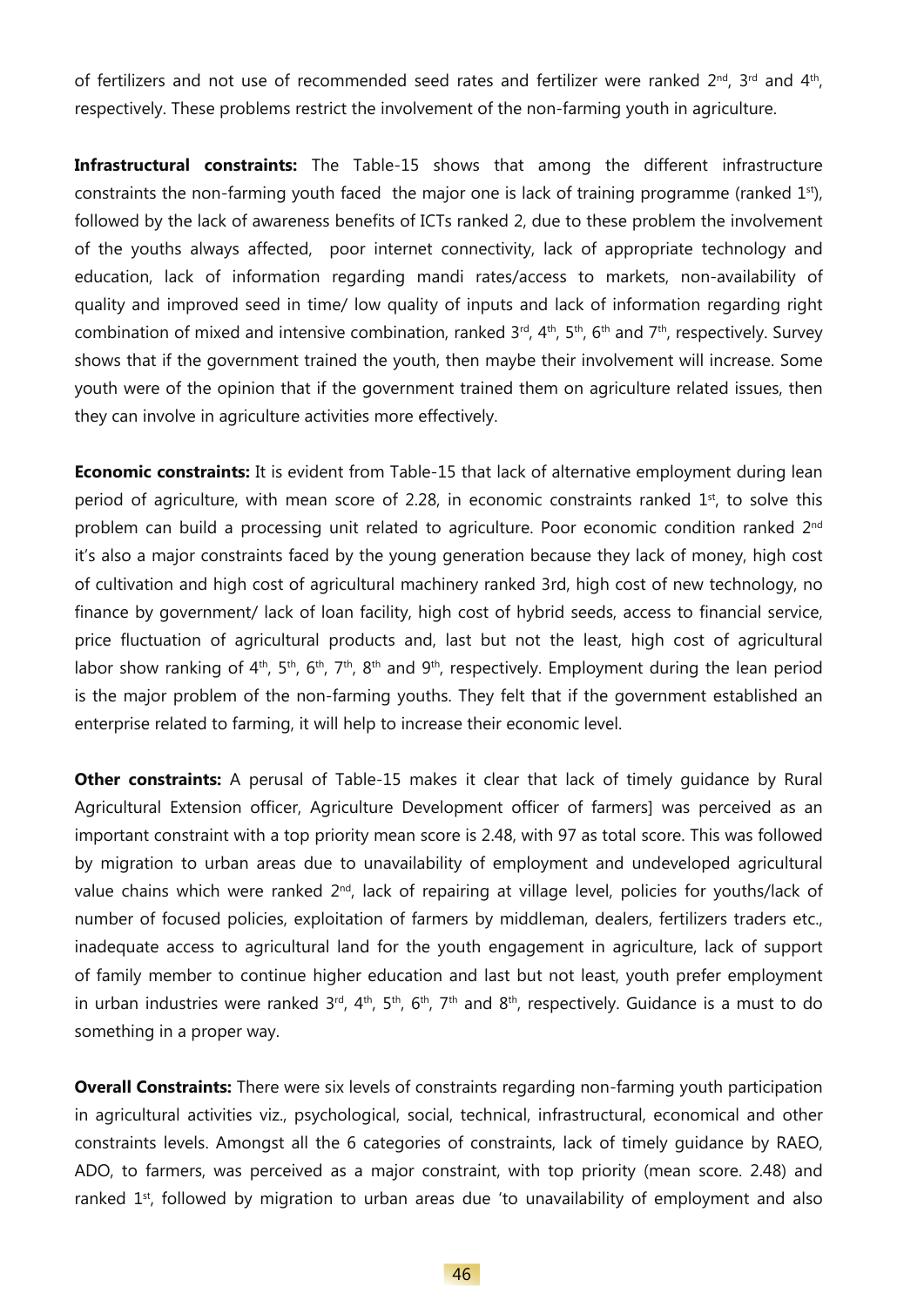undeveloped agricultural value chains ranked 2<sup>nd</sup> with, lack of repairing at village level ranking 3<sup>rd</sup>. In all constraints, RAEOs and ADO are a major problem with no proper guidance being provided and so, there is a need for every extension worker to take their responsibility seriously.

## **Table 16 Suitable strategies for overcoming the challenges and enhance the participation of the non-farming youth (n= 40)**

| <b>S. No.</b>  | <b>Suggestions</b>                                                                                        | T.S | <b>M.S.</b> | <b>Rank</b> |
|----------------|-----------------------------------------------------------------------------------------------------------|-----|-------------|-------------|
| А.             | <b>Psychological suggestion</b>                                                                           |     |             |             |
| 1              | Must require higher education in agriculture                                                              | 91  | 2.27        | $\bf{I}$    |
| $\overline{2}$ | Youth must be aware for agriculture through<br>social media                                               | 82  | 2.21        | $_{\rm II}$ |
| 3              | Youth must have foresightedness                                                                           | 84  | 2.21        | $_{\rm II}$ |
| 4              | Be motivated for innovation in agriculture                                                                | 86  | 2.15        | III         |
| 5              | Youth must have inclination                                                                               | 83  | 2.07        | IV          |
| 6              | Continues updating of information towards<br>traditional occupation                                       | 75  | 1.97        | $\vee$      |
| В.             | <b>Social suggestions</b>                                                                                 |     |             |             |
| 1              | Support from family members to adopt<br>agriculture as a profession                                       | 89  | 2.22        | I           |
| 2              | Social inclusion of young farmers should be<br>prioritized.                                               | 85  | 2.17        | $_{\rm II}$ |
| 3              | Young farmer profile of every village should be<br>made available in social media.                        | 84  | 2.15        | III         |
| 4              | Integration of participation between youths and<br>elders should be prompted in agriculture.              | 81  | 2.13        | IV          |
| C.             | <b>Economic suggestions</b>                                                                               |     |             |             |
| $\mathbf{1}$   | Loan procedure should be made easy                                                                        | 96  | 2.40        | I           |
| $\overline{2}$ | Extension officer should motivate farmer for<br>KCC, Call centre and other agriculture related<br>schemes | 93  | 2.38        | $_{\rm II}$ |
| 3              | Availability of farm machinery at low price                                                               | 95  | 2.37        | Ш           |
| 4              | Loan should made available at no interest                                                                 | 92  | 2.35        | IV          |
| 5              | Crop insurance should be made easy                                                                        | 91  | 2.33        | V           |
| 6              | Facilitate access to land and credit                                                                      | 78  | 2.16        | VI          |
| D.             | <b>Technical suggestions</b>                                                                              |     |             |             |
| 1              | Link social media to agriculture/ agriculture in-<br>formation disseminate through the social media       | 93  | 2.32        | I           |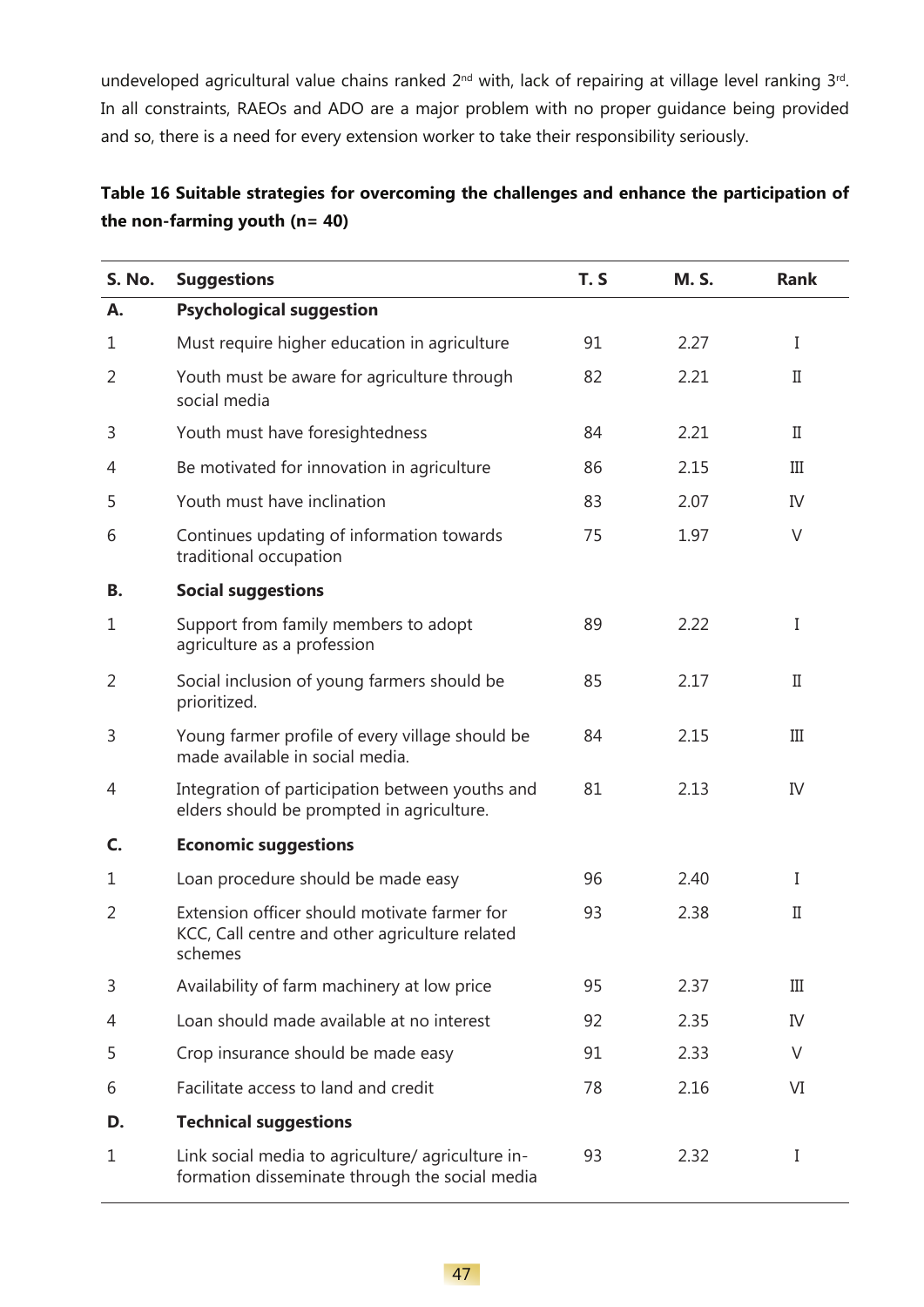| $\overline{2}$ | More up to date market research is required<br>about farmer social media use                                               | 91  | 2.27 | $_{\rm II}$ |
|----------------|----------------------------------------------------------------------------------------------------------------------------|-----|------|-------------|
| 3              | Training should be given one time in a month<br>to young farmers                                                           | 90  | 2.25 | III         |
| 4              | Timely availability of agriculture inputs at fair<br>prices through social media                                           | 86  | 2.20 | IV          |
| 5              | Scientist should be visit the farm and solve the<br>problems related to agriculture and train the<br>farming youth         | 82  | 2.05 | V           |
| 6              | Good quality of farm literature should be made<br>available through social media                                           | 79  | 2.02 | VI          |
| 7              | We need a mixture of hi- and low-tech<br>solutions related to agricultural activities                                      | 75  | 1.97 | VII         |
| E.             | <b>Infrastructural suggestions</b>                                                                                         |     |      |             |
| $\mathbf 1$    | Agriculture fair, exhibition, health camps should<br>be organized at Panchayat level.                                      | 85  | 2.12 | I           |
| $\overline{2}$ | A plan should be made to cover losses occurred<br>due to climate disturbance through social<br>media to youths             | 80  | 2.10 | П           |
| 3              | Improve internet connection                                                                                                | 78  | 2.10 | П           |
| 4              | Training programme related to ICT for farmers                                                                              | 74  | 2.00 | Ш           |
| F.             | <b>Other suggestions</b>                                                                                                   |     |      |             |
| 1              | Youths involvement in policy making                                                                                        | 108 | 2.70 | Ι           |
| $\overline{2}$ | Put agriculture in the school curriculum                                                                                   | 106 | 2.65 | П           |
| 3              | Strengthen higher education in agriculture                                                                                 | 104 | 2.60 | $\rm III$   |
| 4              | Agriculture based small and cottage industry,<br>should be encouraged                                                      | 100 | 2.50 | IV          |
| 5              | Rebranding of agriculture                                                                                                  | 95  | 2.37 | V           |
| 6              | Greater public investment in agriculture                                                                                   | 91  | 2.33 | VI          |
| 7              | Youth should be made awareness on<br>conversion of arable lands into residential/<br>industrial sites through social media | 91  | 2.27 | VII         |
| 8              | Unused land of village' should be made<br>available for youth on lease for farming                                         | 88  | 2.20 | VIII        |
| 9              | Organization of Gram Sabha at different time<br>interval to solve local problem related to<br>farming.                     | 86  | 2.15 | IX          |
| 10             | Food growers should be given proper respect<br>in the society                                                              | 84  | 2.15 | IX          |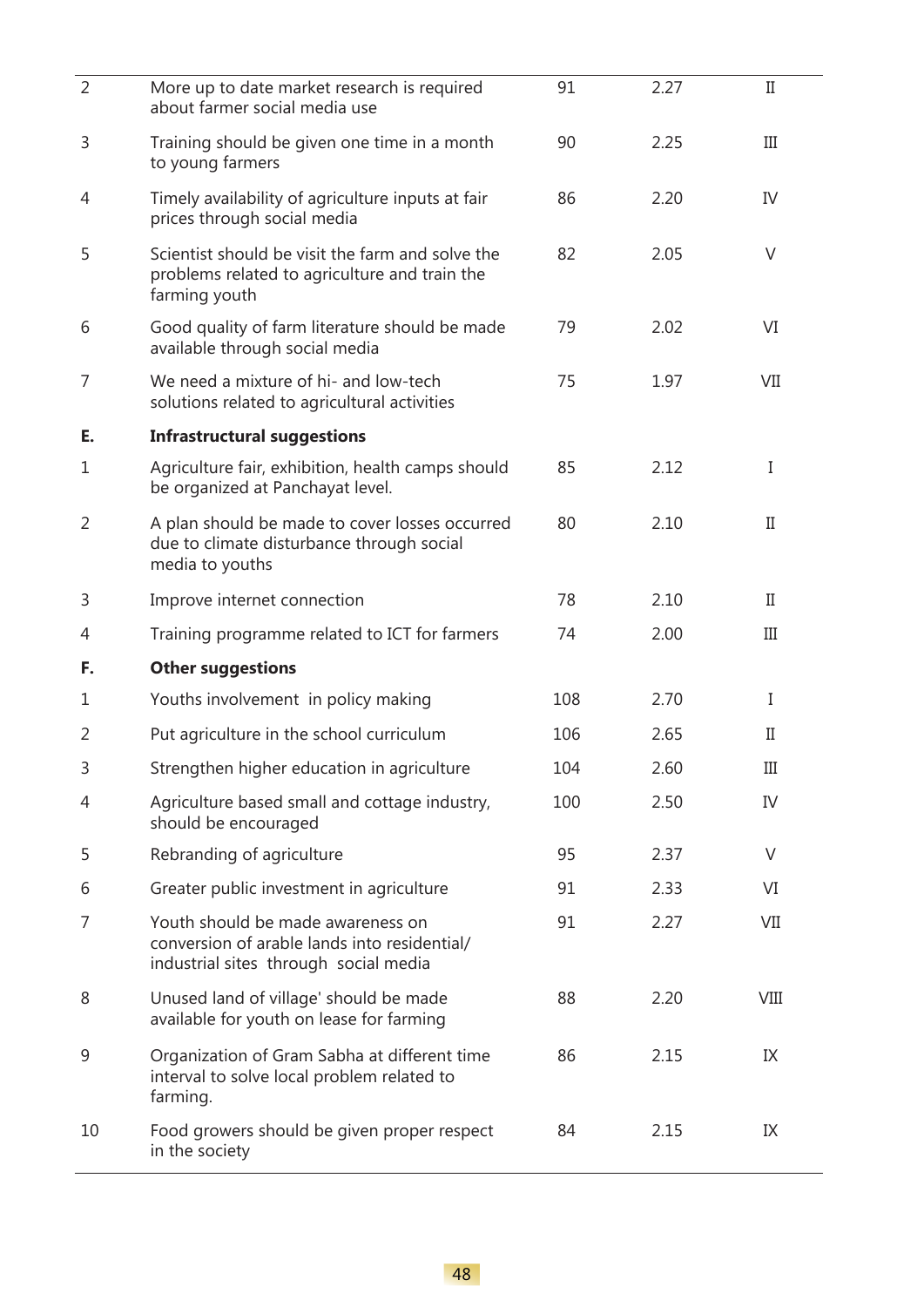**Psychological suggestions:** Table 16 shows that in the psychological suggestion given by nonfarming youth, youth must require higher education in agriculture, was expressed by a majority of the rural youth and was ranked  $1<sup>st</sup>$  followed by youth must gain awareness about agriculture through social media and also youth must have foresightedness were ranked  $2^{nd}$ , be motivated for innovation in agriculture, youth must have inclination towards traditional occupation and continues updating of information towards traditional occupation, were ranked  $2^{nd}$ ,  $3^{rd}$ ,  $4^{th}$  and  $5^{th}$ , respectively.

**Social suggestions:** Among the social suggestions, support from the family members to adopt agriculture as a profession was ranked 1<sup>st</sup>. Social inclination of young farmers should be prioritized was ranked 2<sup>nd</sup>, young farmer profile of every village should be made available in social media and integration of participation between youths and elders should be prompted in agriculture were ranked  $3<sup>rd</sup>$  and 4th, respectively. Of these suggestions given by the non-farming youth, one that was felt as the most important was that their families do not support them to adopt agriculture as a profession.

**Economic suggestions:** The non-farming youth's suggestion to solve the economic constraints included, loan procedure should be made easy (ranked  $1<sup>st</sup>$ ), as followed by extension officer should motivate farmer for KCC, call center and other beneficial scheme, availability of farm machinery at low price, loan should be made available at no interest, crop insurance should be made easy and last but not least, facilitate access to land and credit were ranked  $2^{\text{nd}}$ ,  $3^{\text{rd}}$ ,  $4^{\text{th}}$ ,  $5^{\text{th}}$  and  $6^{\text{th}}$ , respectively. Survey shows that if the government made the loan processing easy, then maybe the youth's involvement will increase. Thereby, it can be stated that this may be one way to increase the involvement of the youth in agriculture.

**Technological suggestion:** Another suggestion was made by the majority of the youth, that was ranked  $1<sup>st</sup>$  was, link social media to agriculture/agriculture information disseminate through the social media, followed by the more up to date market research required about farmer's social media use; training should be given once in a month, timely availability of agriculture inputs at fair prices, scientist should visit the farm and solve the problems related to agriculture and train the youth, good quality of farm literature should made available through social media and need a mixture of hi- and low-tech solutions related to agricultural activities, were ranked  $2^{nd}$ ,  $3^{rd}$ ,  $4^{th}$ ,  $5^{th}$ ,  $6<sup>th</sup>$  and  $7<sup>th</sup>$ , respectively. To solve the agriculture related problems under technological suggestions, link social media to agriculture made by the non-farming youth, may be good to increase the involvement of the non-farming youths in agriculture.

**Infrastructural suggestions:** On the basis of problems faced by the youth, suggestions given by the non-farming youth included agriculture fair, exhibition, health camps to be organized at Panchayat level, ranked 1<sup>st</sup>, followed by, a plan should be made to cover losses occurred due to climate disturbance, through social media to youth, and improve internet connection (ranked  $2^{nd}$ ), and training programme related to ICTs for farmers was ranked 3rd. Training is a major problem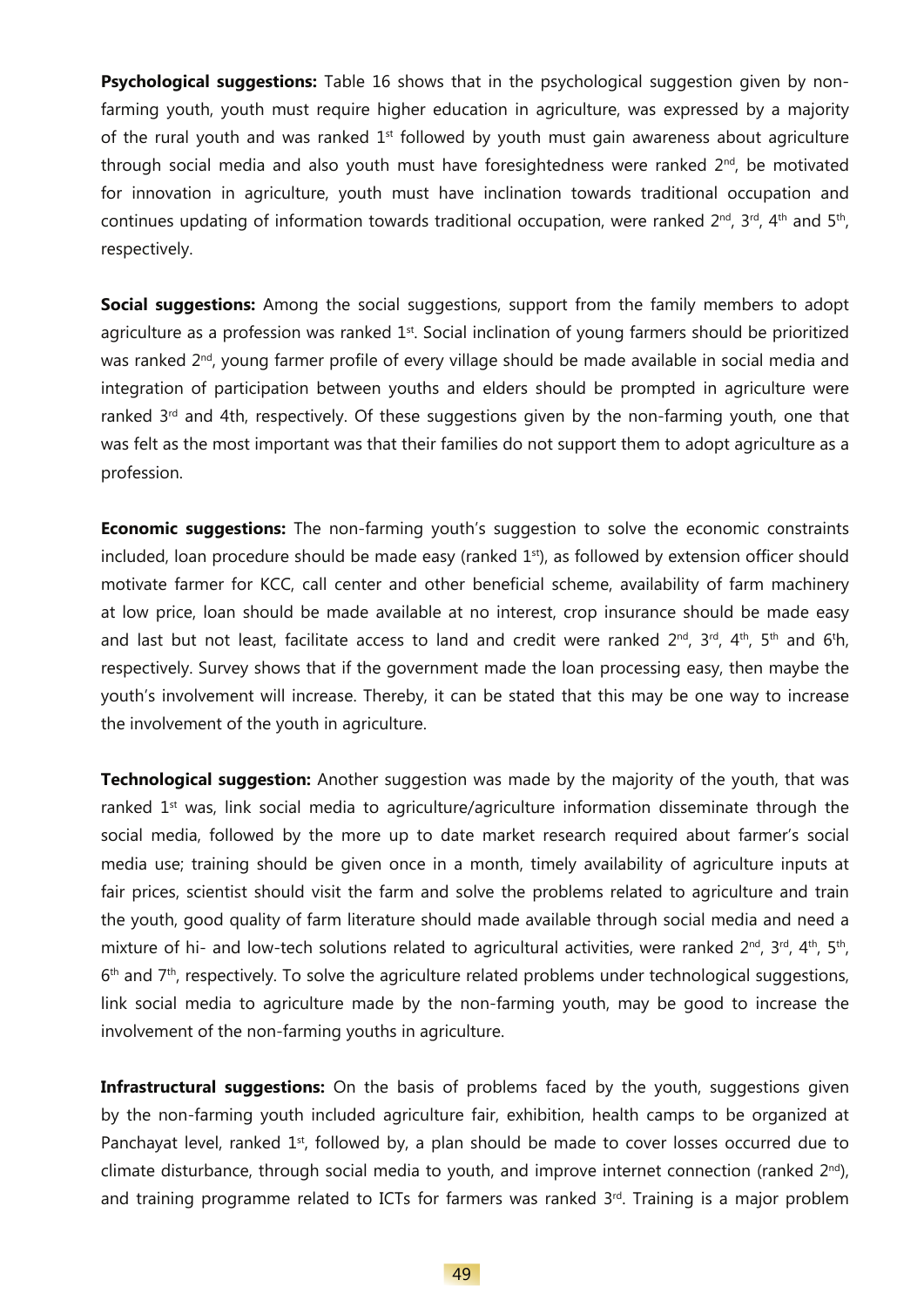of the area and to solve this problem there is a need for the government's effort to establish institutions which provides training to the youths at the village level.

**Other suggestions:** The other suggestions made by the non-farming youths included, youths involvement in policy (ranked 1<sup>st</sup>), followed by put agriculture in the school curriculum, strengthen higher education in agriculture, agriculture based small and cottage industry should be encouraged, rebranding of agriculture, greater public invest in agriculture, youth should be made aware on the conversion of arable lands into residential/industrial sites through social media, unused land of villages should be made available for youth on lease for farming, food growers should be given proper respect in the society and organization of Gran Sabha at different time intervals to solve local problem related to farming were ranked  $2^{nd}$ ,  $3^{rd}$ ,  $4^{th}$ ,  $5^{th}$ ,  $6^{th}$ ,  $7^{th}$ ,  $8^{th}$  and  $9^{th}$ , respectively. At the present scenario, the youth involvement in agriculture is very less and so to increase their involvement, there is a need to engage the youth in policy making.

**Overall suggestions:** The overall suggestions are made by the non-farming youth to enhance their participation in agriculture was divided into 6 categories namely: Psychological suggestion, Social suggestion, Economical suggestion, Technical suggestions, Infrastructural suggestions and other suggestions. Of all 37 suggestions made by the non-farming youths, youth's involvement in policy making was overall ranked  $1<sup>st</sup>$  reason behind that the young generation thoughts that the if the involvement of the youth will be increased then the other youths will be inspired, followed by strengthen higher education in agriculture and put agriculture in the school curriculum ranked 2<sup>nd</sup> and 3<sup>rd</sup>, respectively. Youth involvement in policy making was felt strongly by maximum of the nonfarming youth, and so it can be stated that, to increase youth in the agriculture, their involvement in policy making is a must.

# **4. Analyse benefits of social media and perceptions of youth about the extent of its usage in farming**

### **Table 17 How youths can effectively get involved in social media for farming according to farming youth (n=40)**

| <b>S. No.</b>  | <b>Statements</b>                                                                       | T. S | <b>M.S.</b> | <b>Rank</b> |
|----------------|-----------------------------------------------------------------------------------------|------|-------------|-------------|
|                | Train adults in how to engage directly with<br>young people online through social media | 94   | 4.94        |             |
|                | Create a thematic network or engagement<br>opportunity                                  | 109  | 4.03        | П           |
|                | Provide quick information and opportunities<br>on agriculture through social media      | 108  | 3.00        | Ш           |
| $\overline{4}$ | By posting the farming related activities on<br>social media                            | 93   | 2.58        | IV          |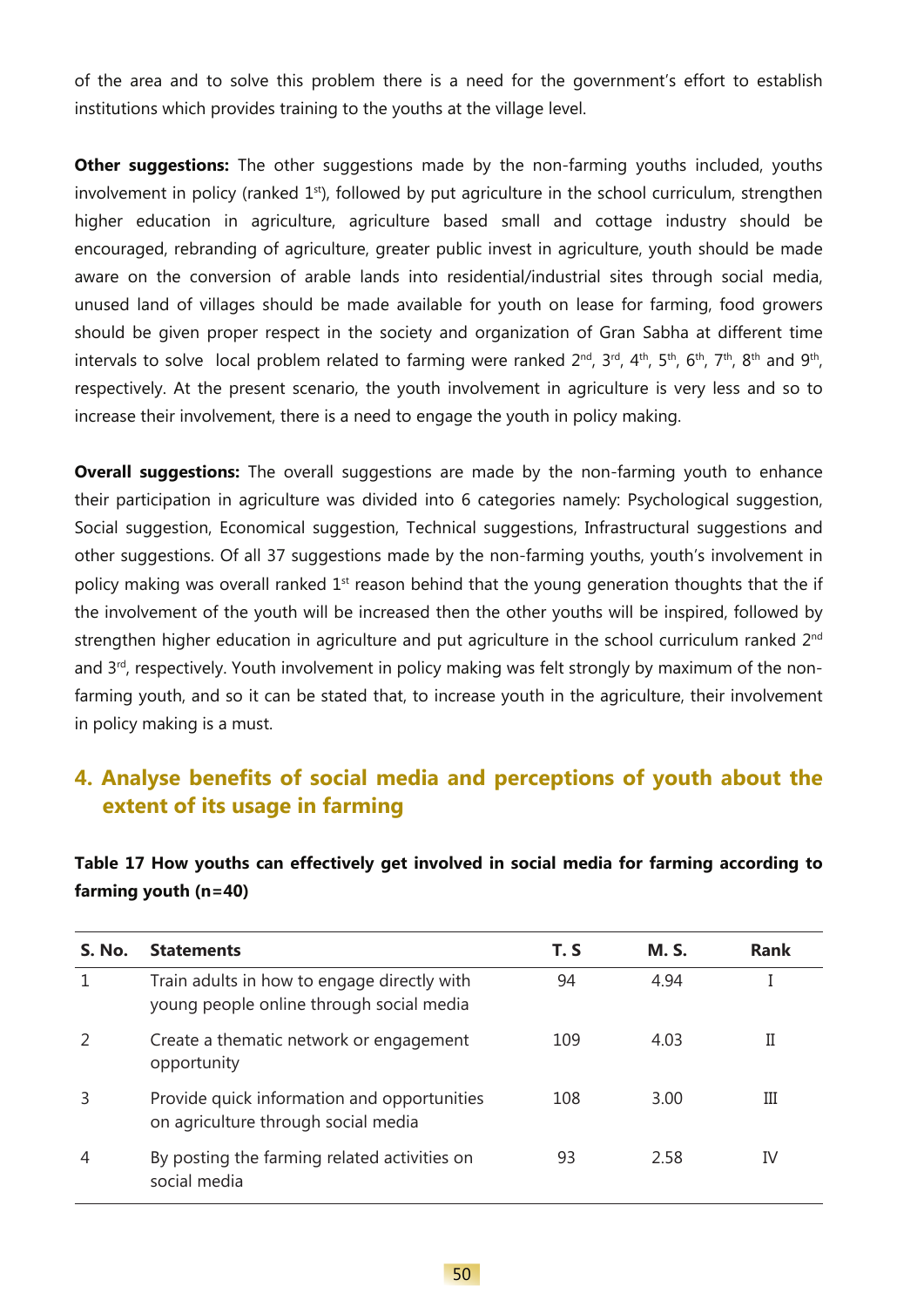| Establishing network among the similar                       | h/ | 2.58 |  |
|--------------------------------------------------------------|----|------|--|
| interests of youths                                          |    |      |  |
| Promoting your service and provision through<br>social media | /5 | 2.02 |  |

Table 17 reveals how the youths can be effectively involved in farming and majority of the farming youth expressed that train adults in how to engage directly with young people online through social media, was a good start up for the involvement of youth in farming (ranked  $1<sup>st</sup>$ ) followed by create a thematic network or engagement opportunity, provide quick information and opportunities on agriculture through social media, by posting farming related activities on social media, establishing network among youth with similar interests, and promoting your service and provision through social media were ranked 2<sup>nd</sup>, 3<sup>rd</sup>, 4<sup>th</sup>, 5<sup>th</sup> and 6<sup>th</sup>, respectively. Survey shows that a majority of the farming community used social media to a very small extent and so felt that training or demonstration through extension workers would help them do better and to effectively involve in agriculture.

|                |  |  | Table 18 How youths can effectively involve in social media for farming by non-farming |  |  |  |  |  |
|----------------|--|--|----------------------------------------------------------------------------------------|--|--|--|--|--|
| youth $(n=40)$ |  |  |                                                                                        |  |  |  |  |  |

| <b>S. No.</b> | <b>Statements</b>                                                                       | T. S | <b>M.S.</b> | <b>Rank</b> |
|---------------|-----------------------------------------------------------------------------------------|------|-------------|-------------|
| $\mathbf{1}$  | Establishing network among the similar<br>interests of youths                           | 53   | 2.40        | V           |
|               | Promoting your service and provision through<br>social media                            | 69   | 1.97        | VI          |
| 3             | By posting the farming related activities on<br>social media                            | 100  | 2.63        | IV          |
| 4             | Provide quick information and opportunities on<br>agriculture through social media      | 93   | 3.10        | Ш           |
| 5             | Create a thematic network or engagement<br>opportunity                                  | 87   | 3.48        | П           |
| 6             | Train adults in how to engage directly with<br>young people online through social media | 58   | 3.86        | I           |

In Table-18 majority of the non-farming youth expressed that to training adults on how to engage directly with young people online, through social media, was a good start up for the involvement of the youth in the farming (ranked  $1<sup>st</sup>$ ) followed by create a thematic network or engagement opportunity, provide quick information and opportunities on agriculture through social media, by posting farming related activities on social media, establishing network among the similar interests of youths, promoting your service and provision through social media, were ranked  $2^{nd}$ ,  $3^{rd}$ ,  $4^{th}$ ,  $5^{th}$ and 6<sup>th</sup>, respectively. Majority of the non-farming youth felt that if the government establishes a network among groups with similar interests, it will be helpful to get more involved in agriculture.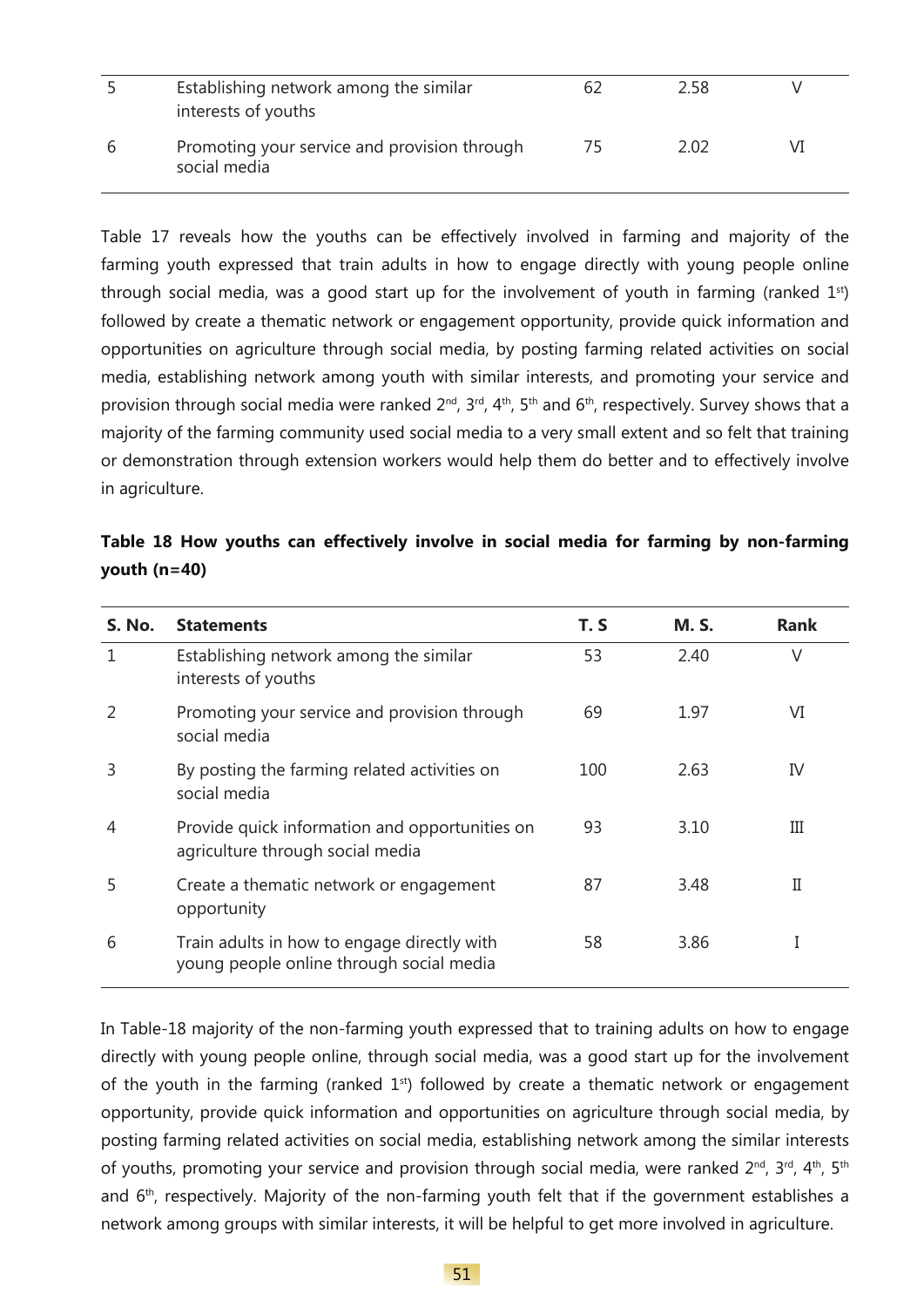| S. No         | <b>Social Media Source</b>          |               | <b>Respondents</b> |
|---------------|-------------------------------------|---------------|--------------------|
|               |                                     | <b>Number</b> | Percentage         |
|               | Smart phone                         | 21            | 52.50              |
| $\mathcal{L}$ | Feature phone                       | 17            | 42.50              |
| 3             | Personal computer (laptop, desktop) | 3             | 7.50               |
| 4             | No phone                            | 3             | 7.50               |
|               | iPad/Tablet                         |               | 2.50               |

#### **Table 19 Primary source used to access social media by farming youth (n= 40)**

Table 19 indicates that a majority of the farming youth used Smart phone (52.50%) followed by feature phone, personal computer (laptop, desktop) and also No phone and iPad/Tablet with 42.50per cent, 7.50per cent and 2.50per cent respectively. Results shows that near about 1/2 of the farming community were not used to smart phone, and that is also a problem because if they are not involved in social media, then how will they get new information? The reason behind that is that they don't know more about social media usage in farming.

#### **Table 20 Primary sources used to access social media by non-farming youths (n= 40)**

|       | <b>Social Media Source</b>          | <b>Respondents</b> |            |  |
|-------|-------------------------------------|--------------------|------------|--|
| S. No |                                     | <b>Number</b>      | Percentage |  |
|       | Feature phone                       | 27                 | 67.50      |  |
|       | Smart phone                         | 6                  | 15.00      |  |
| 3     | No phone                            | 6                  | 15.00      |  |
| 4     | Personal computer (laptop, desktop) |                    | 2.50       |  |
|       | <b>Total</b>                        | 40                 | 100.00     |  |

Table 20 indicates that the majority of the non-farming young had feature phone (67.50%), followed by smart phone (15%) and 15 per cent of the non-farming youths had No phone. Majority of the farming youth have feature phone which is a major problem in getting new information through social media.

#### **Table 21 Social media sites in which farming youth generally engage (n=40)**

|               | Social media sites |               | <b>Respondents</b> |
|---------------|--------------------|---------------|--------------------|
| S. No         |                    | <b>Number</b> | Percentage         |
|               | WhatsApp           | 19            | 47.50              |
| $\mathcal{P}$ | Not involved       | 19            | 47.50              |
| 3             | Facebook           | 13            | 32.50              |
| 4             | YouTube            | 13            | 32.50              |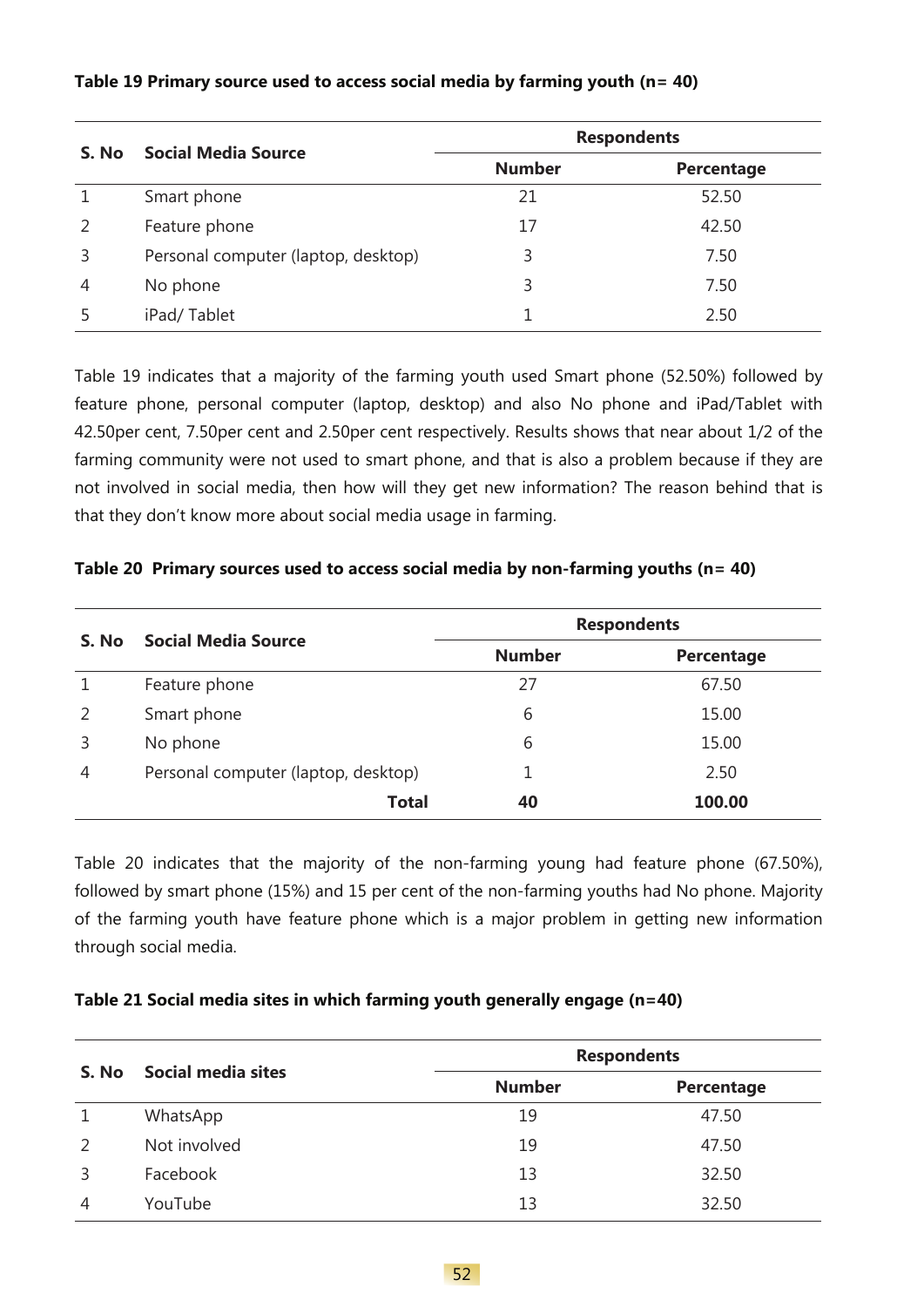Table 21 shows that majority of the farming youth were generally engaged in social media sites; Whatsapp (47.50%) followed by the YouTube and Facebook with (32.50%) and on the other side, a majority (47.50%) of the farming youths were not involved or interested in any social media sites. Majority of the farming youths were generally engaged in social media sites Whatsapp only for daily conversation.

| S. No | Social media sites | <b>Respondents</b> |            |  |
|-------|--------------------|--------------------|------------|--|
|       |                    | <b>Number</b>      | Percentage |  |
|       | Not involved       | 34                 | 85.00      |  |
|       | Whatsapp           | 6                  | 15.00      |  |
|       | Facebook           | 5                  | 12.50      |  |
| 4     | YouTube            |                    | 12.50      |  |

| Table 22 Social media sites frequented by non-farming youth (n=40) |  |  |  |
|--------------------------------------------------------------------|--|--|--|
|--------------------------------------------------------------------|--|--|--|

Table 22 shows that a majority of the non-farming youth were generally engaged in social media sites, Whatsapp (15%) followed by the YouTube and Facebook with 12.50% and on the other side a majority (85%) of the non- farming youth were not involved or interested in any social media sites. Result show that the majority of the non-farming youth were not involved in social media sites.

| S. No | <b>Activities in Social media</b> | <b>Respondents</b> |            |  |
|-------|-----------------------------------|--------------------|------------|--|
|       |                                   | <b>Number</b>      | Percentage |  |
|       | Chatting                          | 19                 | 47.50      |  |
|       | Entertainment                     | 12                 | 30.00      |  |
| 3     | <b>News</b>                       | 4                  | 10.00      |  |
| 4     | Networking                        | 3                  | 7.50       |  |
| 5     | Work related browsing             | 2                  | 5.00       |  |
| 6     | To gain knowledge / information   |                    | 2.50       |  |
|       | Promote positive activities       |                    | 2.50       |  |
| 8     | Communicate with group members    |                    | 2.50       |  |

#### **Table 23 Details of social media activities of farming youth (n=40)**

Table 23 shows that the social media activities in which the majority (47.50%) of the farming youth were generally engaged in chatting is (30%), followed by entertainment (10%), News (7.5%), networking (5%), work related browsing (2.50 %), communicate with group members (2.50 %), promote positive activities and to gain knowledge/information (2.50 %). The involvement of the farming youth in social media sites were maximum only for chatting, the reason being, they don't know the benefits of ICT in farming, as a means to gain new information.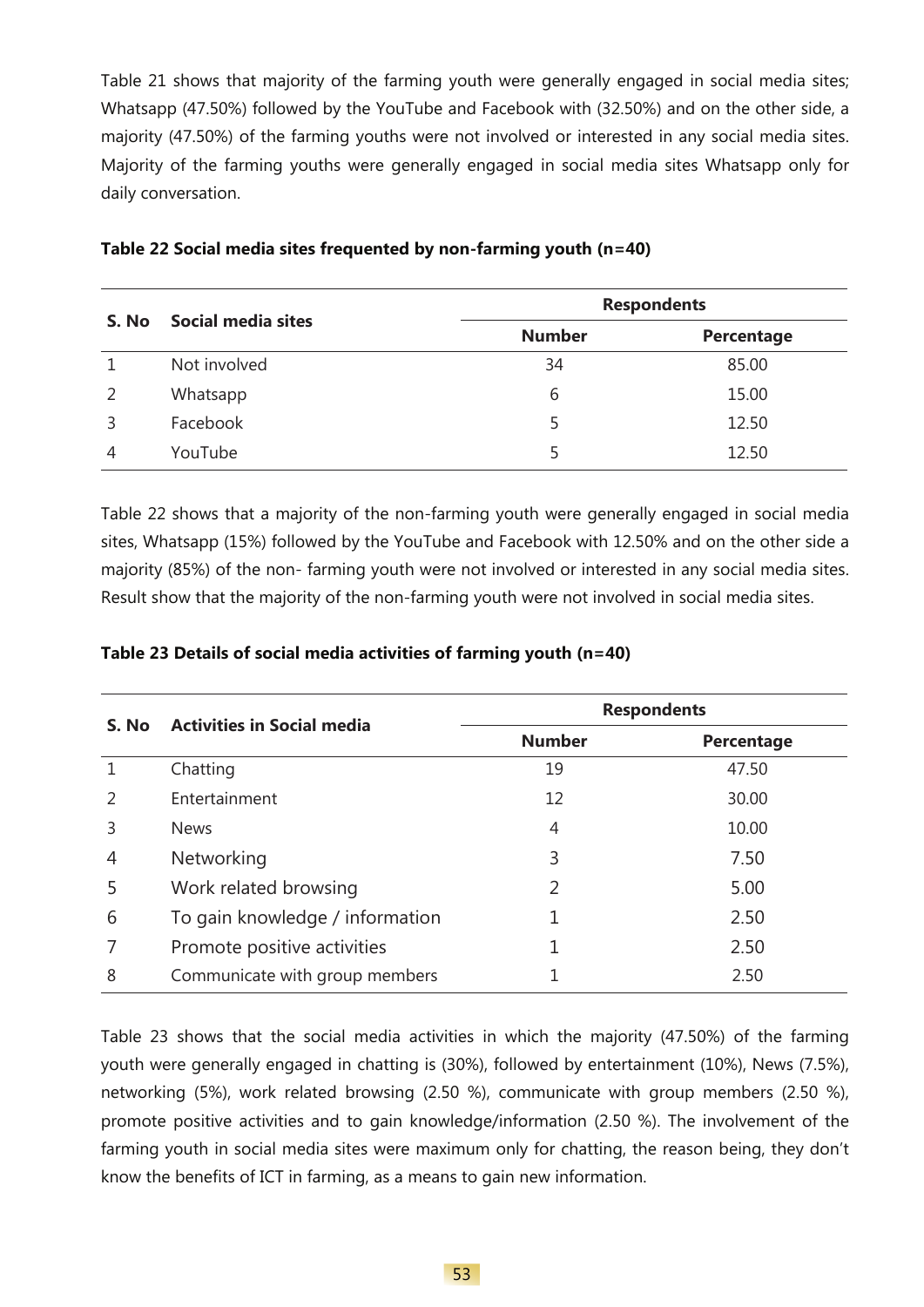|                | <b>Activities in Social media</b> |               | <b>Respondents</b> |
|----------------|-----------------------------------|---------------|--------------------|
| S. No          |                                   | <b>Number</b> | Percentage         |
|                | Chatting                          | 6             | 15.00              |
| $\mathcal{P}$  | Networking                        | 6             | 15.00              |
| 3              | Entertainment                     | 5             | 12.50              |
| $\overline{4}$ | Updating profile                  | 4             | 10.00              |
| 5              | Communicate with group<br>members | 3             | 7.50               |
| 6              | <b>News</b>                       | 3             | 7.50               |
|                | <b>Browsing</b>                   | V             | 5.00               |
| 8              | Commenting on others status       | 2             | 5.00               |
| 9              | Promote positive activities       |               | 2.50               |

#### **Table 24 Details of social media activities non-farming youth engage in (n=40)**

Table 24 shows that the social media activities in which the majority (15%) of the non-farming youths were generally engaged in is chatting and networking, followed by entertainment (12.5%), updating profile (10%), News (7.5%), communicating with group members (7.5%), browsing (5%), commenting on others status (5%) and promote positive activities (2.5%). Finding shows that majority of the non-farming youth were not engaged in any social media activity, the reason being, they have no smart phone.

#### **Table 25 Risks involved in social media usage according to farming youths (n=40)**

|               | S. No. Categories |              | <b>Respondents</b> |            |  |
|---------------|-------------------|--------------|--------------------|------------|--|
|               |                   |              |                    | Percentage |  |
|               | Low (Upto $13$ )  |              | 6                  | 15         |  |
| $\mathcal{P}$ | Medium (14 to 15) |              | 3                  | 7.50       |  |
| 3             | High (Above 15)   |              | 31                 | 77.50      |  |
|               |                   | <b>Total</b> | 40                 | 100        |  |

From Table 25 it is apparent that the majority (77.50%) of the farming youth through there was a high level of risk involved in the social media usage, while 15 per cent and 7.50 per cent of the farming youth felt there was low and medium level of risk involved in the social media usage. Majority of the farming youth thought about social media usage in farming as risky due to lack of proper knowledge of social media use, and therefore, to increase the involvement of the youth in social media first, there is a need to improve their education level of this particular area.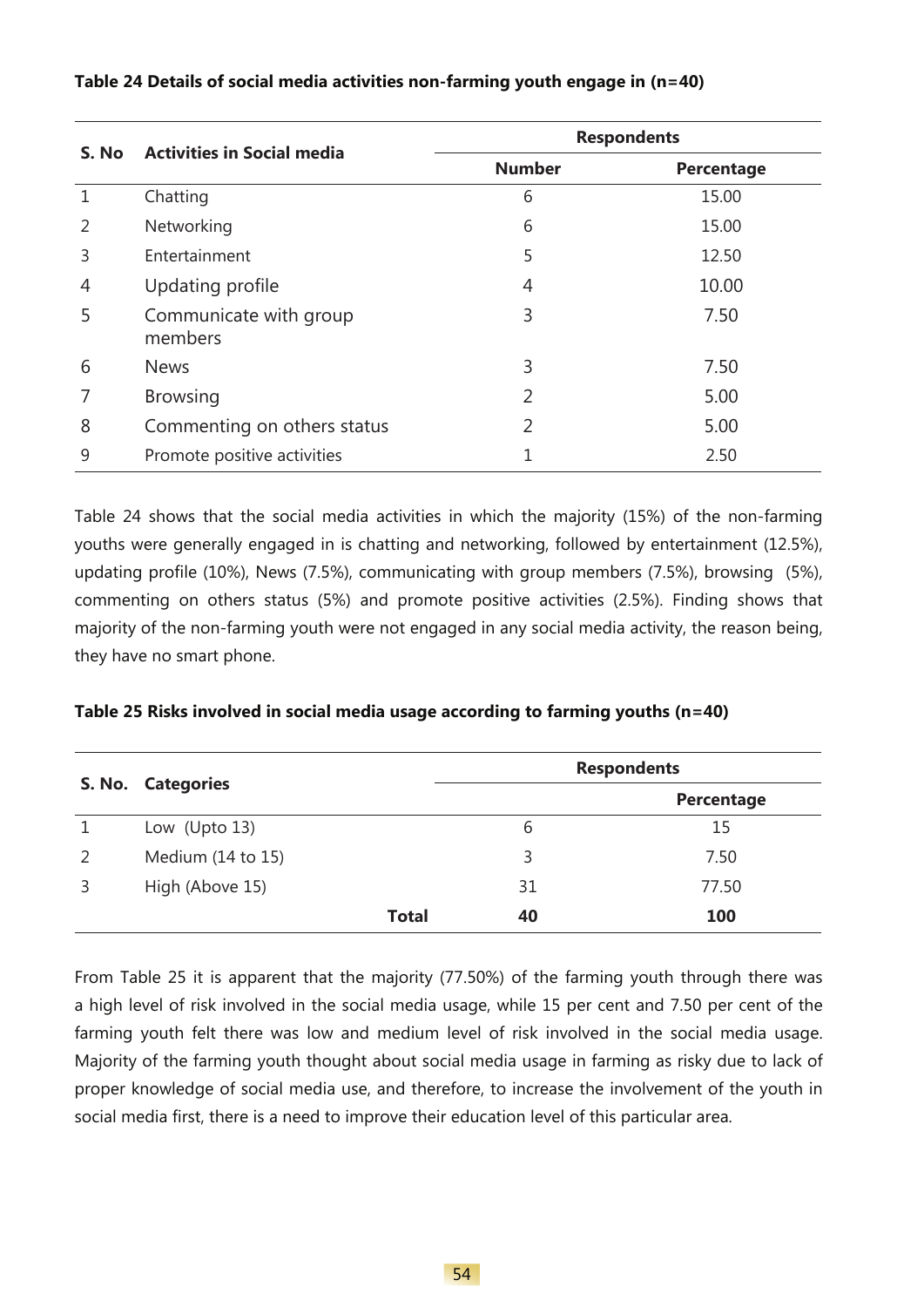|   |                       |              | <b>Respondents</b> |            |  |
|---|-----------------------|--------------|--------------------|------------|--|
|   | S. No. Categories     |              | <b>Number</b>      | Percentage |  |
|   | Low (Upto 18)         |              | 10                 | 25.00      |  |
| 2 | Medium $(19$ to $21)$ |              | 3                  | 7.50       |  |
| 3 | High (Above 21)       |              | 27                 | 67.50      |  |
|   |                       | <b>Total</b> | 40                 | 100.00     |  |

#### **Table 26 Risks involved in social media usage according to non-farming youths (n=40)**

From Table 26 it is apparent that a majority (67.50%) of non-farming youth thought there was a high level of risk involved in social media usage, while 25 per cent and 7.50 per cent of the nonfarming youth though it was low and medium levels of risk involved in the social media usage. Majority of the non-farming youths thoughts that social media usage in farming is risky, as they lack proper knowledge of social media usage, and so, to increase the involvement of the youth in social media first, there is a need to improve the education level of the particular area.

|              |                                                                               | <b>Respondents</b> |            |  |
|--------------|-------------------------------------------------------------------------------|--------------------|------------|--|
| S. No        | <b>Perception</b>                                                             | <b>Frequency</b>   | Percentage |  |
| $\mathbf{1}$ | Social media is very helpful to getting<br>new information related to farming | 19                 | 47.50      |  |
| 2            | Its time consuming/wastage of time                                            | 14                 | 35.00      |  |
| 3            | It's not beneficial for agriculture                                           | 12                 | 30.00      |  |
| 4            | Social media saves the time & money                                           | 12                 | 30.00      |  |
| 5            | Social media is helpful to getting new<br>information at anywhere, anytime    | 15                 | 28.75      |  |
| 6            | But there is need to trains people/<br>farmers                                | 10                 | 25.00      |  |
| 7            | Improvement in education level is<br>must                                     | 9                  | 22.50      |  |
| 8            | Social media is very helpful in<br>giving accurate information                | $\overline{7}$     | 17.50      |  |
| 9            | Social media helpful to getting mandi<br>rates                                | 5                  | 12.50      |  |
| 10           | Sometime fake news<br>dissemination creates problem                           | 4                  | 10.00      |  |
| 11           | Social media covers large area in<br>short time to disseminate<br>information | 3                  | 7.50       |  |

#### **Table 27 Perception of the farming youth towards social media usage in farming (n=40)**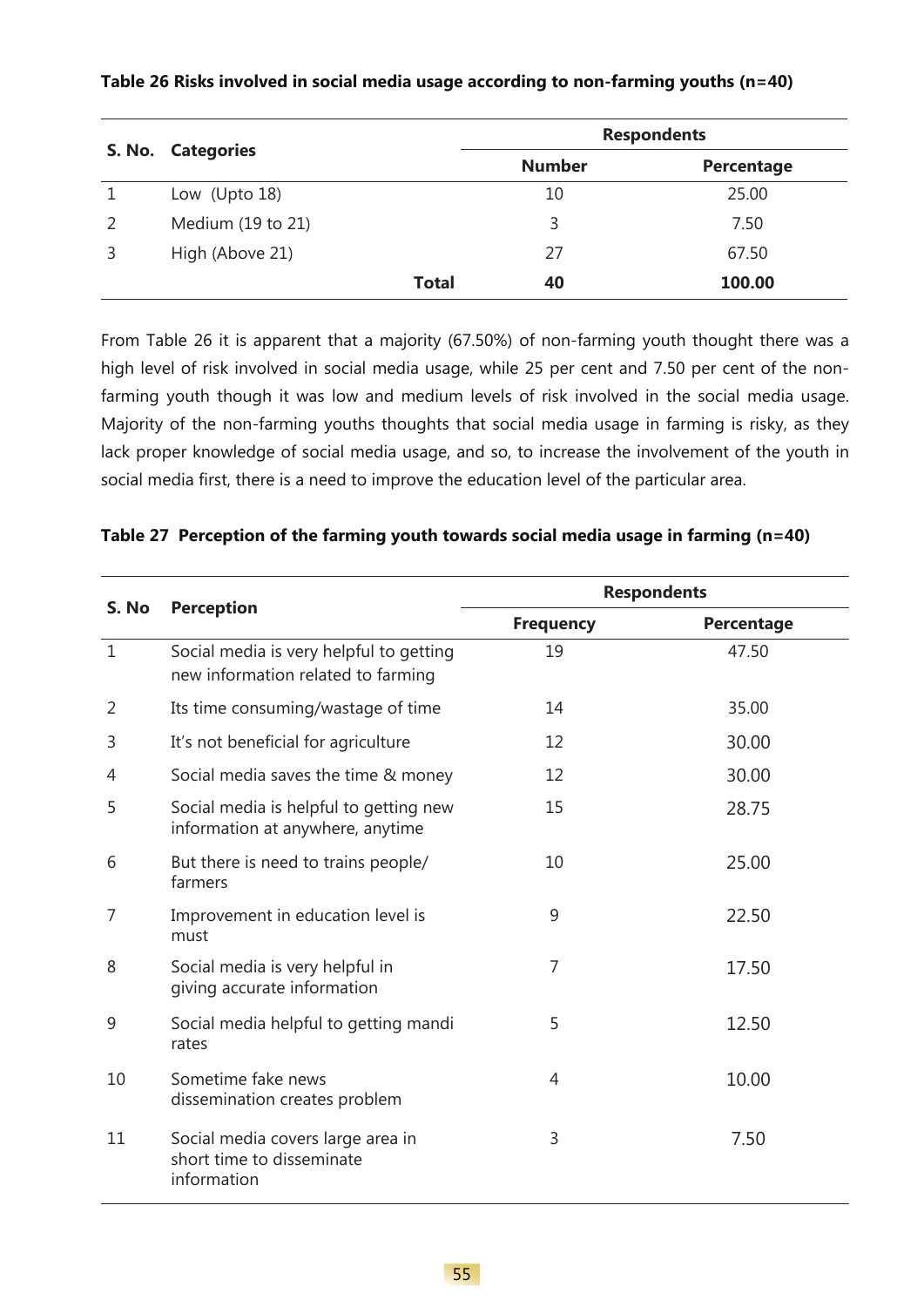| 12 | Disturbance in the work                                              | 2.50 |
|----|----------------------------------------------------------------------|------|
| 13 | No more beneficial due to<br>awareness                               | 2.50 |
| 14 | Social media presence among the<br>farmers reduces the farming risks | 2.50 |

Table 27 shows that in favor of social media usage in farming, majority (47.50%) of the farming youth agreed that social media is very helpful in getting new information related to farming, followed by the perception that social media saves time and money (30%), social media is helpful to getting new information anywhere, anytime (28.75%), but there is need to trains people/farmers (25%), improvement in education level is a must (22.50%), social media is very helpful in giving accurate information (17.50%) and last but not the least, social media is helpful to get mandi rates (12.50%), social media covers large area in short time to disseminate information (7.50%) and social media's presence among farmers reduces farming risks (2.50%). Results show that in favor of social media usage in farming, majority of the farming youth thought that it's very helpful approach to get new information quickly and to save time and money.

But on the other hand, a majority (35%) of the farming youths felt that its time consuming/wastage of time, followed by it's not beneficial for agriculture (30%), social media presence among farmers reduces the farming risks (10%), disturbance in work and also no more beneficial due to awareness (2.50%).

|       | <b>Perception</b>                                                             | <b>Respondents</b> |                   |  |
|-------|-------------------------------------------------------------------------------|--------------------|-------------------|--|
| S. No |                                                                               | <b>Frequency</b>   | <b>Percentage</b> |  |
| 1     | Social media saves the time & money                                           | 13                 | 32.50             |  |
| 2     | Social media helpful to getting mandi<br>rates                                | 3                  | 7.50              |  |
| 3     | Social media is very helpful to getting<br>new information related to farming | 20                 | 50.00             |  |
| 4     | But there is need to trains people/<br>farmers                                | 9                  | 22.50             |  |
| 5     | Improvement in education level is<br>must                                     | 20                 | 50.00             |  |
| 6     | Its time consuming /wastage of time                                           | 17                 | 34.00             |  |
|       | Sometime fake news dissemination<br>creates problem                           | 6                  | 15.00             |  |

### **Table 28 Perception of the non-farming youth towards the social media usage in farming (n=40)**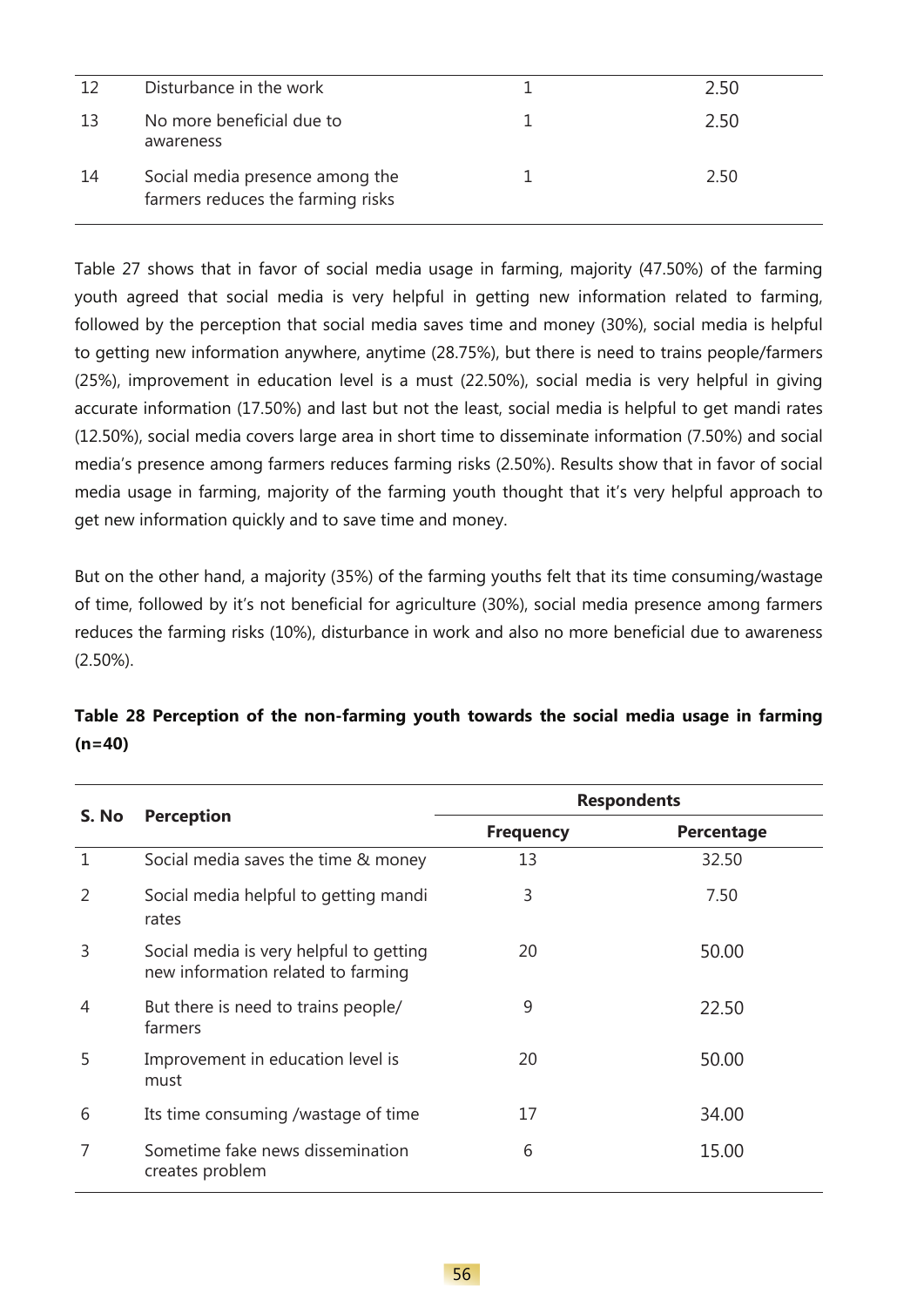| 8 | Social media is very helpful in giving<br>accurate information             | 10 | 25.00 |
|---|----------------------------------------------------------------------------|----|-------|
| 9 | Social media covers large area in<br>short time to disseminate information |    | 20.00 |

It is apparent from Table 28 that the majority (50%) of the non-farming youth agreed that social media is very helpful in getting new information related to farming, followed by social media saves the time and money (32.5%), social media is very helpful in giving accurate information (25%), social media covers large area in short time to disseminate information (20%) and social media helpful to getting mandi rates (7.5%). Survey shows that a majority of the non-farming youth thought about social media usage in the farming as very helpful to get new information quickly. It's good approach to disseminate the information.

On other hand, majority (50%) of the non-farming youth agreed that, to increase the social media usage in farming, there is a need for improvement in education levels, followed by, its time consuming /wastage of time (34%), but there is need to trains people/farmers (22.5%) and sometime fake news dissemination creates problem (15%). Majority of the non-farming youth felt that to increase social media usage in farming, first there is a need to improve the education level.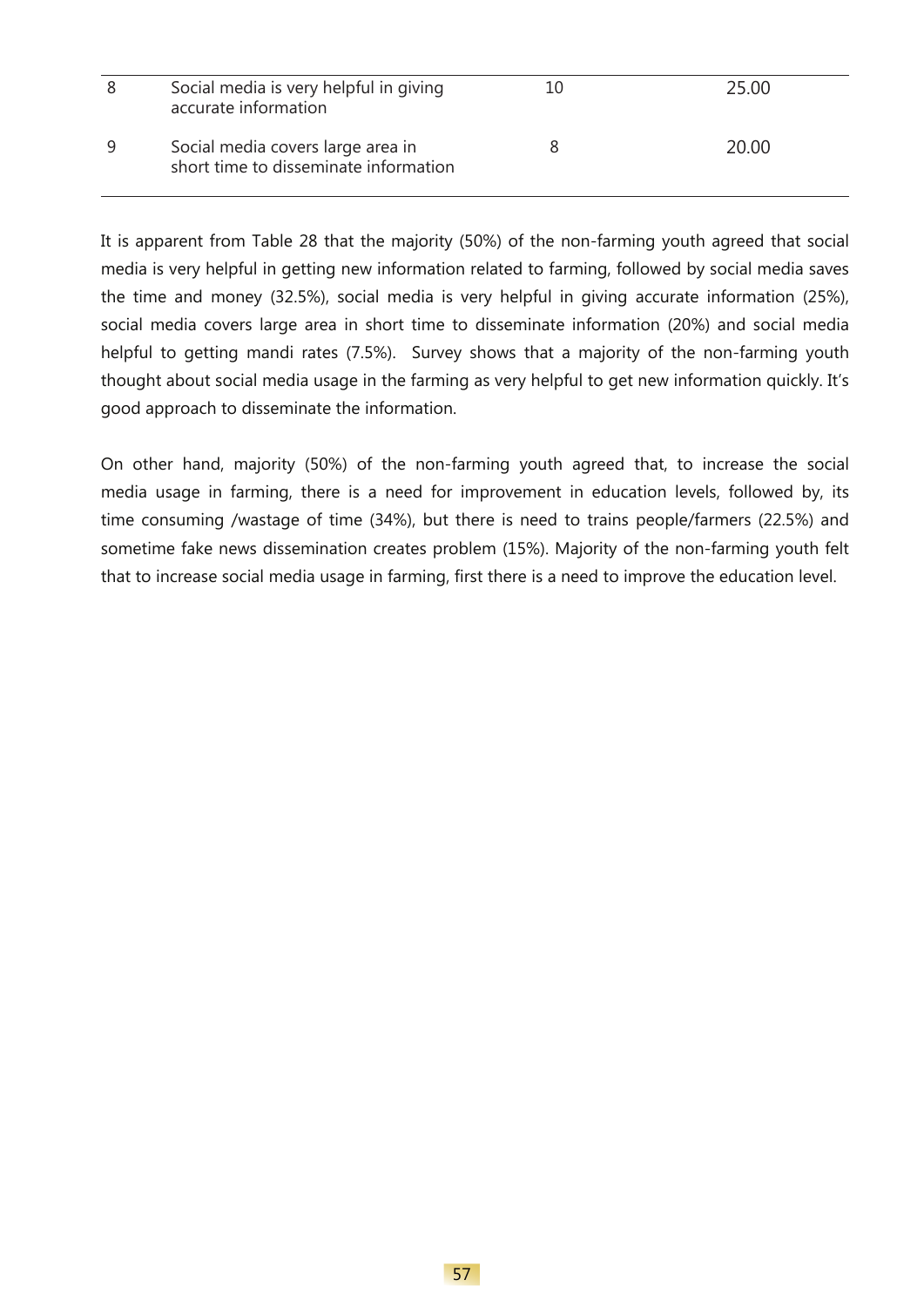#### **Recommendation**

The results of this study are the basis for several recommendations of the farming youth and nonfarming youth. The recommendations are as follows:

Training programmes related to newer agricultural technologies is the need of the hour and this must be exposed to both farming and non-farming youth. Similarly, training to farming youth is also imminent pertaining to cultivation of paddy and wheat. For this purpose the government may entrust the KVKs, SAUs, and NGOs to conduct trainings, so as to effectively bring about the transformation in farming through the farming youth.

Moreover, most of the farming and non-farming youth have inadequate education to handle smart phone. Therefore, the government should promote adult education through the creation of separate platforms through KVKs. More importantly, policies with reference to agriculture should be strengthened so as to retain the youth who have been captivatingly involved in farming. It is equally important to formulate and implement policies and programmes in order to attract the attention of the non-farming youths.

Kisan Sahayak should create a WhatsApp group of farming and non-farming youth in which farming related and other youth focused information can be disseminated. Also, to train youth about usage pattern of the social media, BDOs and ADOs can start training programmes at block /grampanchyat level.

Another suggestion given by the youth is to distribute the grampanchyat land among the youth on a rental basis and though it can be a long term process, it may be good way to increase the involvement of youth in agriculture.

On the whole, if the aforesaid lacuna in farming is rectified, then youth involved in farming will possibly contribute to the reshaping and of agriculture in the coming days.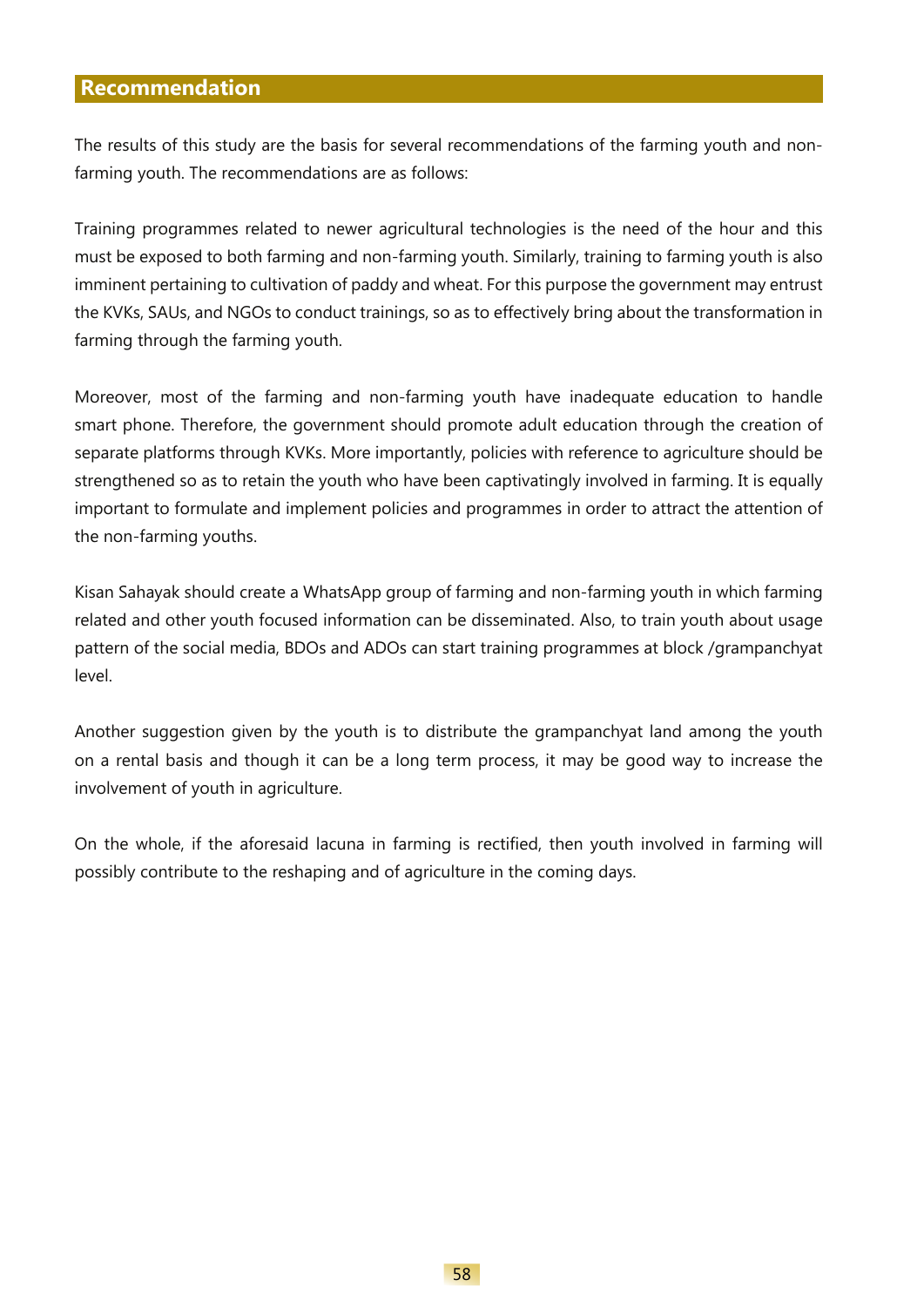### **Conclusions**

The study has observed that inorganic farming has been the major thrust area among the farming youth. It might be due to the fact that after the introduction of green revolution farming has mostly been carried out inorganically. However, farming youth felt that more demonstration of new technologies may be efficient to improve the production, profit and sustainability of farming.

Besides, paddy and wheat crops have mostly been cultivated by the farming youth owing to the temperate climatic condition of the region. On the other hand, non-farming youth have been interested in dairy production owing to the remunerative income from the growing dairy industries. (Major of the training needs felt by the farming youth is in nursery preparation for paddy crop and to solve this problem the government can start training programme through the KVKs, SAUs and even in collaboration with NGOs. The non-farming thrust areas were allied activities, with majority of the non-farming youth interested in dairy).

However, the study found that lack of awareness about new technologies/schemes/policies among the farming youth is a major issue. What is more important is that the absence of exposure among the farming youth to the innovative production technologies affects the production and productivity of crops indirectly. All the more, farming youth are mostly unaware of the government's policies that have been implemented, concerning the attraction and retaining the youth in farming and the benefits thereof. (So there is a need to make them aware through awareness programmes, awareness camps, and demonstration conducted by KVKs, SAUs and even NGOs).

The result of the study revealed that a majority of both farming and non-faming youth have not been involved in the use of social media as a majority of them use only feature phones. On the contrary, youth that have android version of mobile phones be it the farming youth or the non-farming youth, had no awareness about the usage pattern of smart phones. One of the reasons could be that the majority of the farming and non-farming youth have education up to high school.

The study further observed that both the farming and non-farming youth had inadequate access to trainings, guidance and exposure related to use and advantage of the use of ICT gadgets and tools in farming.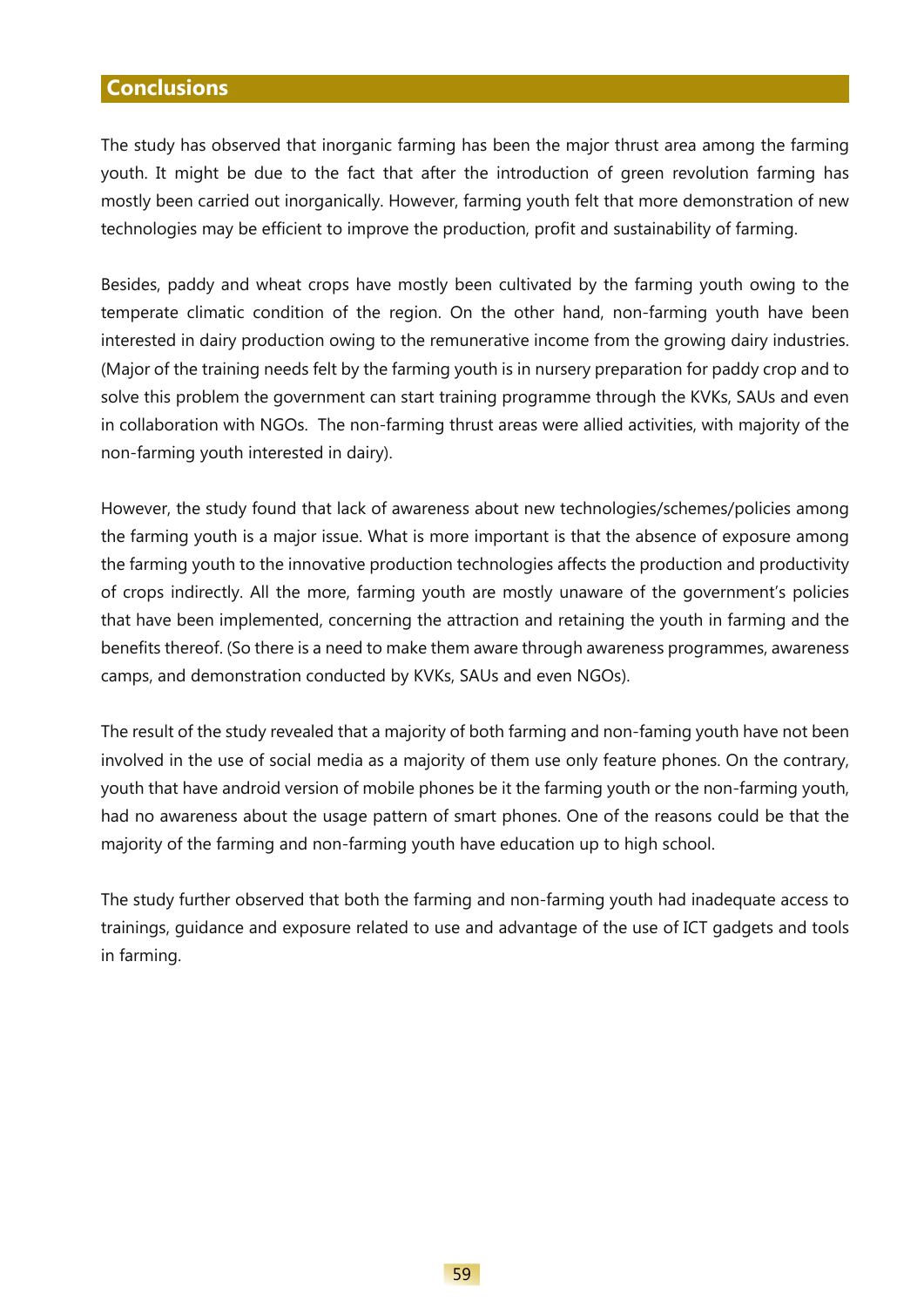#### **References**

Abbe, T.S., Ayomide V.A., and Tiwatope E. (2015). Evaluation of youth involvement in local farm practices of vegetable production in Oyo State, Nigeria. International Journal of Agricultural Extension and Rural Development, 2(6): 125-130.

Adelodun O. B. Bankole A. F., Rafiu R.A., Morawo B.O., and Ajao F.S. (2016).Assessment of youth perception towards fish farming in Ibadan Metropolis. Research Journal of Agriculture and Environmental Management; 5(3): 81-85.

Ajani, E. N., Mgbenka, R. N., and Onah, O. (2015). Empowerment of Youths in Rural Areas through Agricultural Development Programmes: Implications for Poverty Reduction in Nigeria. International Journal of Research in Agriculture and Forestry; 2(2): 34-41.

Bahaman, A. S., Jeffery, L. S., Hayrol, M. S. and Jegak, U. (2010). Acceptance, Attitude and Knowledge towards Agriculture Economic activity between Rural and Urban Youth: the Case of Contract farming. Journal of Applied Sciences; 10(19): 2310-2315.

Barber, A. (1997). Net's educational value questioned, USA Today, p. 4D

Beyuo Alfred Naamwintome and Ernest Bagson (2013). Youth in agriculture: Prospects and challenges in the Sissala area of Ghana. Net Journal of Agricultural Science, 1(2): 60-68.

Bhavana, S. (2014).Impact of Media and its Effects on Youth. Indian Journal of Applied Research, 4 (1): 140-142.

Dutta Roy, D. (2009). Self-Efficacy of Agricultural Farmers: A Case Study. Journal of the Indian Academy of Applied Psychology, 35(2): 323-293.

IFAD. (2012). Youth in agriculture: Special session of the Farmers' Forum Global Meeting, 18 February 2012, IFAD, Rome.

Kipkurgat, T., Onyiego, M., and Chemwaina, S. (2016). Impact of social media on agricultural extension in Kenya: A case of Kesses district. International Journal of Agricultural Extension and Rural Development Studies; 3(1): 30-36.

Lawal, Muhammad; A., Omotesho, O.A. and A, Falola (2009). Technical efficiency of youth participation in agriculture: a case study of the youth - in - agriculture programme in Ondo state, South Western Nigeria. Nigerian Journal of Agriculture, Food and Environment, 5(1):20-26.

Latopa, A. L. A., Rashid, S. N. S. A., Samah, A. A. and Abdullah , H.(2015). Examining the extent of Youth participation in Agricultural training programme in Malete Youth Farm Kwara State, IOSR Journal of Humanities and Social Science, 20(4): 65-71.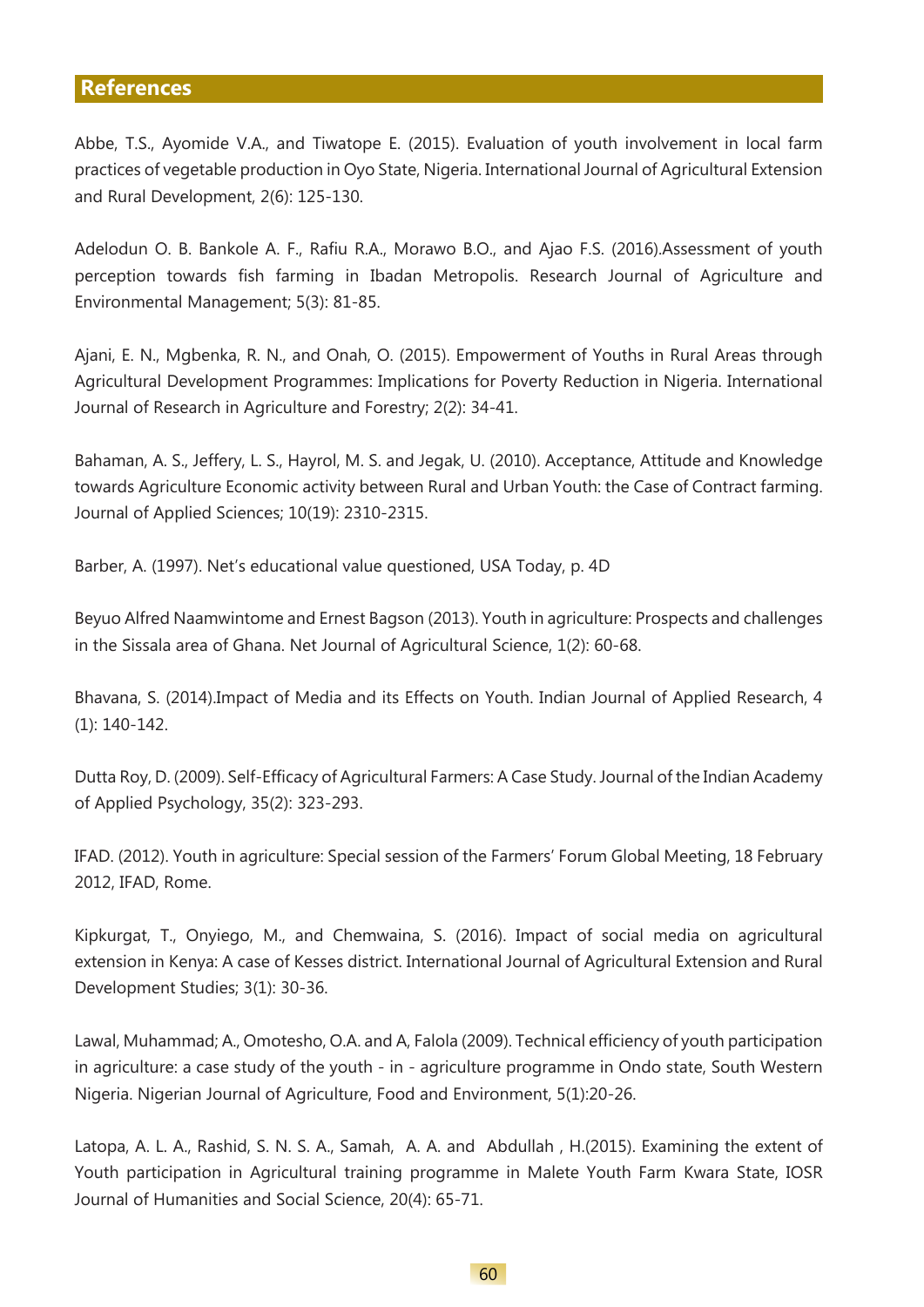Muhammad-Lawal, A., Omotesho, O.A., and Falola, A. (2009). Technical efficiency of youth participation in agriculture: A case study of the youth in agriculture programme in Ondo state, South Western Nigeria. Nigerian Journal of Agriculture, Food and Environment, 5(1):20-26

Naamwintome, B. A., and Bagson, E. (2013). Youth in agriculture: Prospects and challenges in the Sissala area of Ghana. Net Journal of Agricultural Science, 1(2): 60-68.

O'Keeffe, G. S., and Clarke-Pearson, K. (2011).The impact of social media on children, adolescents, and families. Pediatrics; 127(4): 800-804.

Osterrieder, A. (2013). The value and use of social media as communication tool in the plant sciences. Plant methods, 9(1): 1.

Sainath, P. (2013). Over 2,000 fewer farmers every day, The Hindu, May 2. http://www.thehindu.com/ opinion/columns/sainath/over-2000-fewer-farmers-everyday/article4674190.ece>

SarjuNarain, A.K. Singh and S.R.K. Singh (2015). Perception of Farming Youth towards Farming. Indian research journal of extension education; 15(2):105-109.

Shabir, G., Hameed, Y. M. Y., Safdar, G., and Gilani, S. M. F. S. (2014). The Impact of Social Media on Youth: A Case Study of Bahawalpur City. Asian Journal of Social Sciences and Humanities, 3(4): 132- 151.

Tayseer, M., Zoghieb, F., Alcheikh, I., &Awadallah, M. N. (2014) Social Network: Academic & Social Impact on College Students.

Desai, B.R. Girase, K.A. and Patil, R.P.(1997). Constraints faced by contact farmers in adoption of new technology. Agricultural Extension Review. March-April: 14-16

Singh,D.R.(1987). Rural youth. Chugh Publication, Allahabad, India.